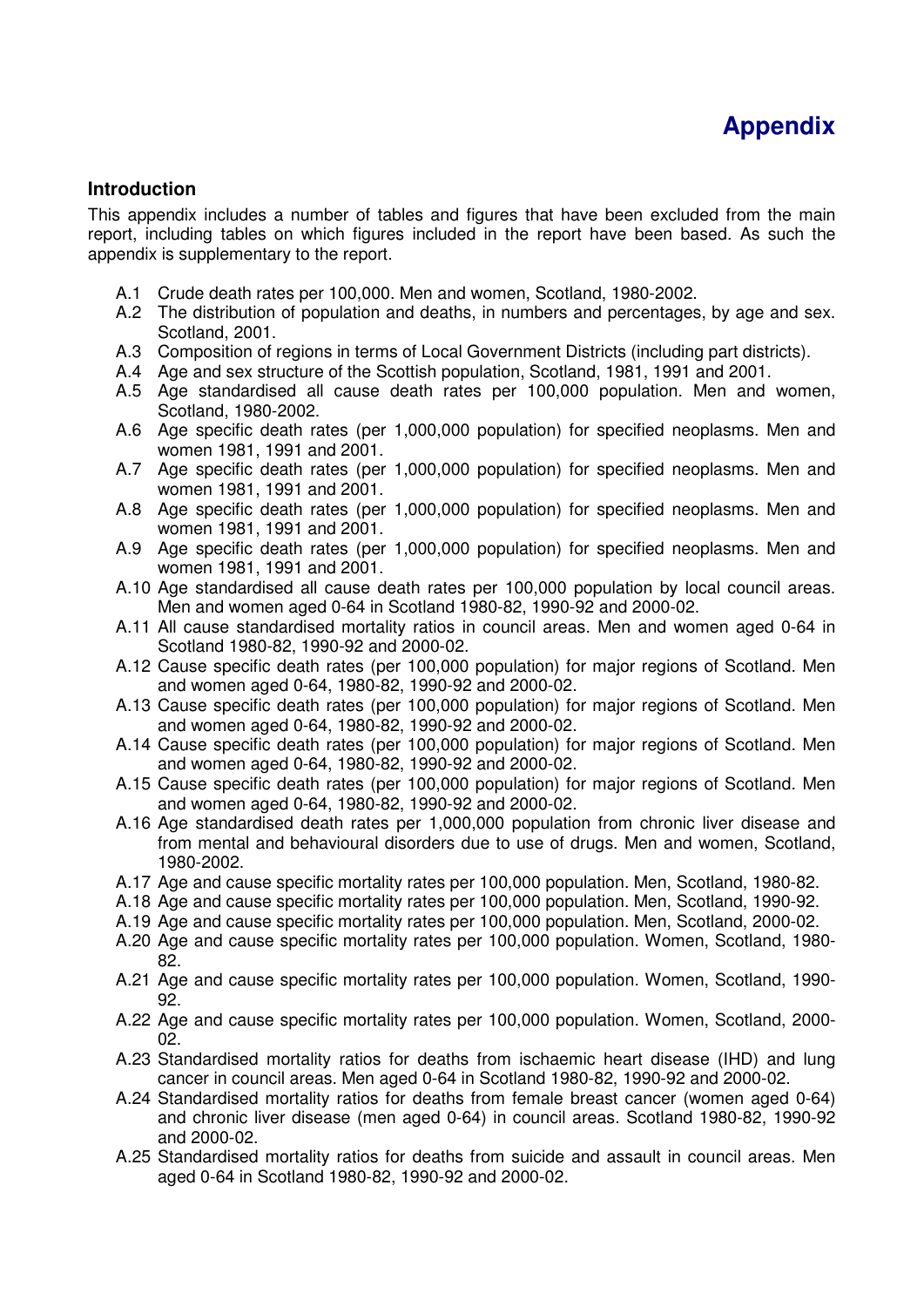- A.26 Percentage of men allocated social class at the 1991 Census and percentage of men and women allocated social class on death records 1990-92.
- A.27 Percentage of men and women allocated NS-SEC at the 2001 Census and on death records 2000-02.
- A.28 Female age specific death rates per 100,000 population for each social class. Scotland 1990-92.
- A.29 Age standardised mortality (per 1,000,000 population) for specified neoplasms within each social class group. Men aged 20-59, Scotland 1990-92.
- A.30 Age standardised mortality (per 1,000,000 population) for specified neoplasms within each social class group. Men aged 20-59, Scotland 1990-92.
- A.31 The percentage distribution of NS-SEC categories among women. Figures are percentages within each age group. Scotland 2001.
- A.32 The percentage distribution of NS-SEC categories among female deaths. Figures are percentages within each age group. Scotland 2000-02.
- A.33 Age specific death rates (per 100,000 population) for each NS-SEC category for women. Scotland 2000-02.
- A.34 Age standardised mortality (per 1,000,000 population) for specified neoplasms within each NS-SEC category. Men aged 20-59, Scotland 2000-02.
- A.35 Age standardised mortality (per 1,000,000 population) for specified neoplasms within each NS-SEC category. Men aged 20-59, Scotland 2000-02.
- A.36 Cause specific age standardised mortality (per 100,000 population) within each NS-SEC category. Women aged 20-59, Scotland 2000-02.
- A.37 Age standardised mortality (per 100,000 population) from malignant neoplasms within each NS-SEC category. Women aged 20-59, Scotland 2000-02.
- A.38 Cause specific age standardised mortality (per 100,000 population) within each NS-SEC category. Women aged 20-59, Scotland 2000-02.
- A.39 Age standardised death rates per 100,000 population by NS-SEC categories in the major regions of Scotland. Women aged 20-59, 2000-02.
- A.40 Age standardised death rates per 100,000 population by NS-SEC categories in the major cities of Scotland. Women aged 20-59, 2000-02.
- A.41 The percentage distribution of deprivation categories among women. Figures are percentages within each age group. Scotland 2001.
- A.42 Age standardised mortality (per 1,000,000 population) for specified neoplasms within each deprivation category. Men and women aged 0-64, Scotland 1980-82, 1991-92 & 2000-02.
- A.43 Age standardised mortality (per 1,000,000 population) for specified neoplasms within each deprivation category. Men and women aged 0-64, Scotland 1980-82, 1991-92 & 2000-02.
- A.44 Age standardised mortality (per 1,000,000 population) for specified neoplasms within each deprivation category. Men and women aged 0-64, Scotland 1980-82, 1991-92 & 2000-02.
- A.45 Age standardised mortality (per 1,000,000 population) for specified neoplasms within each deprivation category. Men and women aged 0-64, Scotland 1980-82, 1991-92 & 2000-02.
- A.46 Mortality rate ratios for specified neoplasms for deprivation category groups relative to categories 3-5. Men and women aged 0-64, Scotland 1980-82, 1991-92 and 2000-02.
- A.47 The distribution of 1981 deprivation categories across major regions and cities of Scotland. Figures are percentages of area population.
- A.48 The distribution of 1991 deprivation categories across major regions and cities of Scotland. Figures are percentages of area population.
- A.49 Age standardised mortality (per 1,000,000 population) for specified neoplasms within each SIMD deprivation quintile. Men aged 0-64, Scotland 2000-02.
- A.50 Age standardised mortality (per 1,000,000 population) for specified neoplasms within each SIMD deprivation quintile. Men aged 0-64, Scotland 2000-02.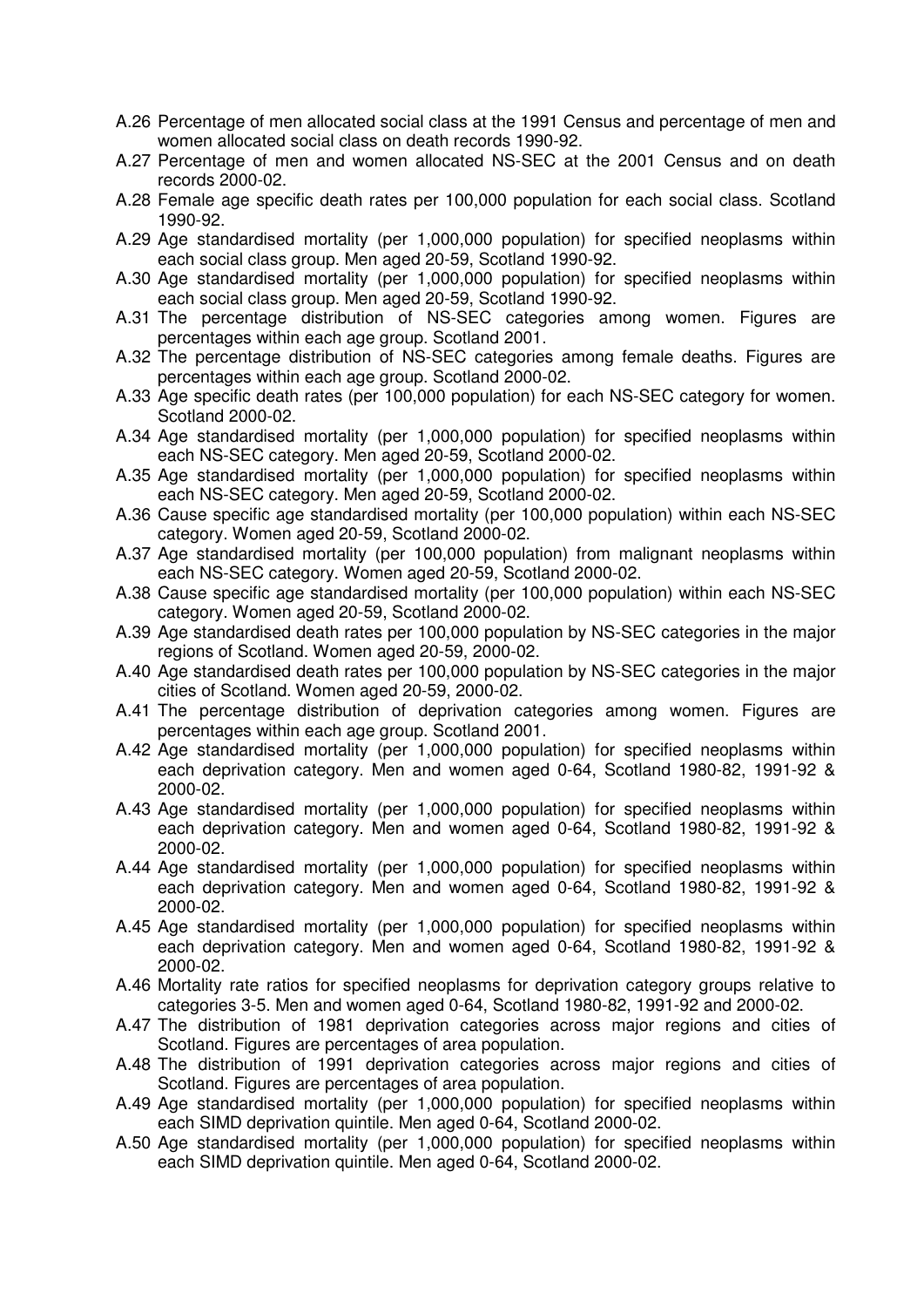- A.51 Age standardised mortality (per 1,000,000 population) for specified neoplasms within each SIMD deprivation quintile. Women aged 0-64, Scotland 2000-02.
- A.52 Age standardised mortality (per 1,000,000 population) for specified neoplasms within each SIMD deprivation quintile. Women aged 0-64, Scotland 2000-02.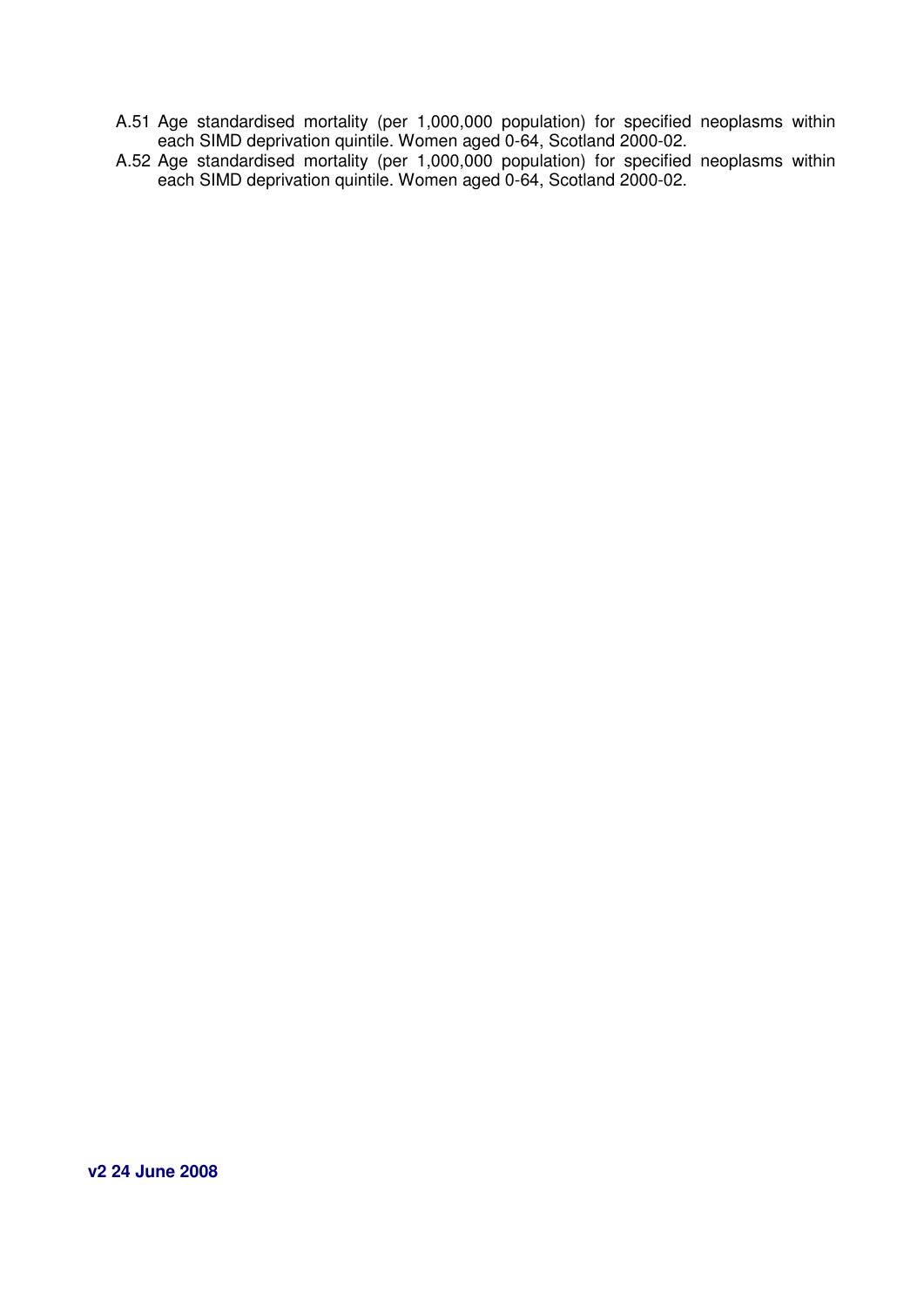|      |               | <b>Males</b>      |                                      |               | <b>Females</b>    |                                      |
|------|---------------|-------------------|--------------------------------------|---------------|-------------------|--------------------------------------|
| Year | <b>Deaths</b> | <b>Population</b> | <b>Crude</b><br><b>Death</b><br>Rate | <b>Deaths</b> | <b>Population</b> | <b>Crude</b><br><b>Death</b><br>Rate |
| 1980 | 31,289        | 2,480,340         | 1,261                                | 31,374        | 2,672,960         | 1,174                                |
| 1981 | 31,418        | 2,494,860         | 1,259                                | 31,968        | 2,685,340         | 1,190                                |
| 1982 | 31,436        | 2,487,335         | 1,264                                | 32,976        | 2,677,205         | 1,232                                |
| 1983 | 30,956        | 2,479,075         | 1,249                                | 32,145        | 2,669,045         | 1,204                                |
| 1984 | 30,397        | 2,474,623         | 1,228                                | 31,394        | 2,664,257         | 1,178                                |
| 1985 | 30,839        | 2,469,514         | 1,249                                | 32,611        | 2,658,376         | 1,227                                |
| 1986 | 30,770        | 2,462,311         | 1,250                                | 32,122        | 2,649,449         | 1,212                                |
| 1987 | 30,076        | 2,455,403         | 1,225                                | 31,381        | 2,643,617         | 1,187                                |
| 1988 | 29,893        | 2,444,319         | 1,223                                | 31,613        | 2,633,121         | 1,201                                |
| 1989 | 30,796        | 2,443,165         | 1,260                                | 33,919        | 2,635,025         | 1,287                                |
| 1990 | 29,088        | 2,443,865         | 1,190                                | 31,393        | 2,637,405         | 1,190                                |
| 1991 | 28,995        | 2,444,515         | 1,186                                | 31,524        | 2,638,815         | 1,195                                |
| 1992 | 29,027        | 2,445,272         | 1,187                                | 31,433        | 2,640,348         | 1,190                                |
| 1993 | 30,250        | 2,448,419         | 1,235                                | 33,405        | 2,644,041         | 1,263                                |
| 1994 | 28,175        | 2,453,342         | 1,148                                | 30,831        | 2,648,868         | 1,164                                |
| 1995 | 28,766        | 2,453,353         | 1,173                                | 31,715        | 2,650,337         | 1,197                                |
| 1996 | 28,698        | 2,447,020         | 1,173                                | 31,078        | 2,645,170         | 1,175                                |
| 1997 | 28,016        | 2,442,322         | 1,147                                | 30,965        | 2,641,018         | 1,172                                |
| 1998 | 27,994        | 2,438,991         | 1,148                                | 30,960        | 2,638,079         | 1,174                                |
| 1999 | 28,524        | 2,436,535         | 1,171                                | 31,685        | 2,635,415         | 1,202                                |
| 2000 | 27,232        | 2,431,926         | 1,120                                | 30,194        | 2,631,014         | 1,148                                |
| 2001 | 26,967        | 2,433,733         | 1,108                                | 29,735        | 2,630,467         | 1,130                                |
| 2002 | 27,243        | 2,431,805         | 1,120                                | 29,963        | 2,622,995         | 1,142                                |

**Table A.1** Crude death rates per 100,000. Men and women, Scotland, 1980-2002.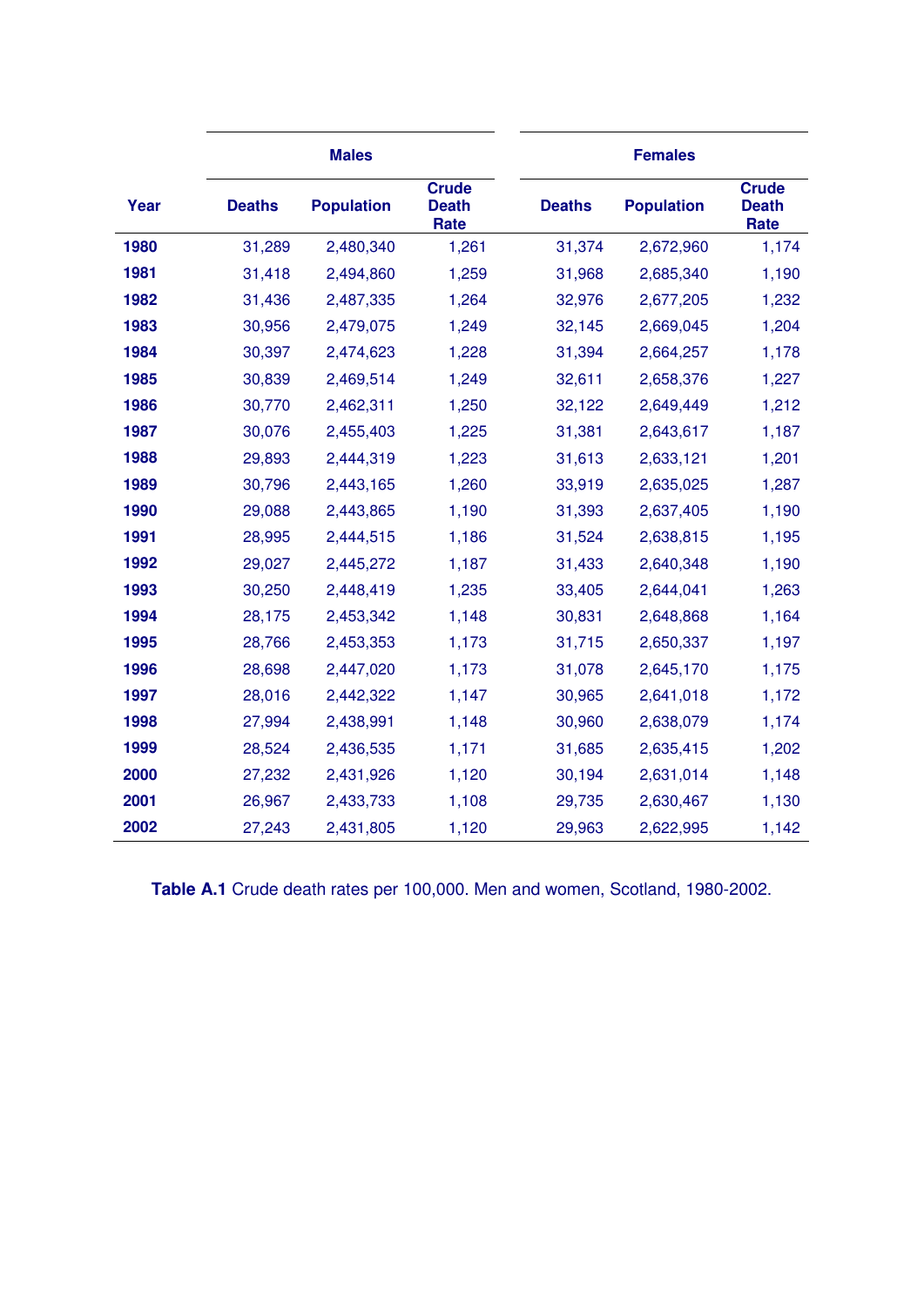|                  |                   | <b>Males</b>  |               |               |                   | <b>Females</b> |               |               |
|------------------|-------------------|---------------|---------------|---------------|-------------------|----------------|---------------|---------------|
|                  | <b>Population</b> |               | <b>Deaths</b> |               | <b>Population</b> |                | <b>Deaths</b> |               |
| <b>Age group</b> | <b>Number</b>     | $\frac{9}{6}$ | <b>Number</b> | $\frac{9}{6}$ | <b>Number</b>     | $\%$           | <b>Number</b> | $\frac{9}{6}$ |
| $0-4$            | 141,772           | 5.8           | 178           | 0.7           | 134,489           | 5.1            | 150           | 0.5           |
| $5-9$            | 156,355           | 6.4           | 28            | 0.1           | 149,458           | 5.7            | 15            | 0.1           |
| $10 - 14$        | 165,739           | 6.8           | 33            | 0.1           | 157,184           | 6.0            | 20            | 0.1           |
| $15-19$          | 161,133           | 6.6           | 127           | 0.5           | 156,472           | 5.9            | 47            | 0.2           |
| $20 - 24$        | 157,709           | 6.5           | 177           | 0.7           | 157,686           | 6.0            | 66            | 0.2           |
| 25-29            | 153,121           | 6.3           | 205           | 0.8           | 161,764           | 6.1            | 62            | 0.2           |
| 30-34            | 184,182           | 7.6           | 285           | 1.1           | 197,055           | 7.5            | 118           | 0.4           |
| 35-39            | 194,690           | 8.0           | 378           | 1.4           | 208,542           | 7.9            | 172           | 0.6           |
| 40-44            | 184,558           | 7.6           | 487           | 1.8           | 194,330           | 7.4            | 306           | 1.0           |
| 45-49            | 167,225           | 6.9           | 707           | 2.6           | 170,983           | 6.5            | 410           | 1.4           |
| 50-54            | 173,938           | 7.1           | 1,074         | 4.0           | 176,945           | 6.7            | 676           | 2.3           |
| 55-59            | 141,979           | 5.8           | 1,536         | 5.7           | 148,159           | 5.6            | 972           | 3.3           |
| 60-64            | 124,622           | 5.1           | 2,177         | 8.1           | 136,929           | 5.2            | 1,369         | 4.6           |
| 65-69            | 110,255           | 4.5           | 2,872         | 10.7          | 129,209           | 4.9            | 2,048         | 6.9           |
| 70-74            | 90,240            | 3.7           | 3,992         | 14.8          | 116,938           | 4.4            | 3,123         | 10.5          |
| 75-79            | 66,194            | 2.7           | 4,532         | 16.8          | 99,422            | 3.8            | 4,437         | 14.9          |
| 80-84            | 36,973            | 1.5           | 3,819         | 14.2          | 69,156            | 2.6            | 5,157         | 17.3          |
| 85-89            | 16,681            | 0.7           | 2,770         | 10.3          | 42,728            | 1.6            | 5,226         | 17.6          |
| $90+$            | 6,367             | 0.3           | 1,590         | 5.9           | 23,018            | 0.9            | 5,361         | 18.0          |
| <b>Total</b>     | 2,433,733         | 100.0         | 26,967        | 100.0         | 2,630,467         | 100.0          | 29,735        | 100.0         |

**Table A.2** The distribution of population and deaths, in numbers and percentages, by age and sex. Scotland, 2001.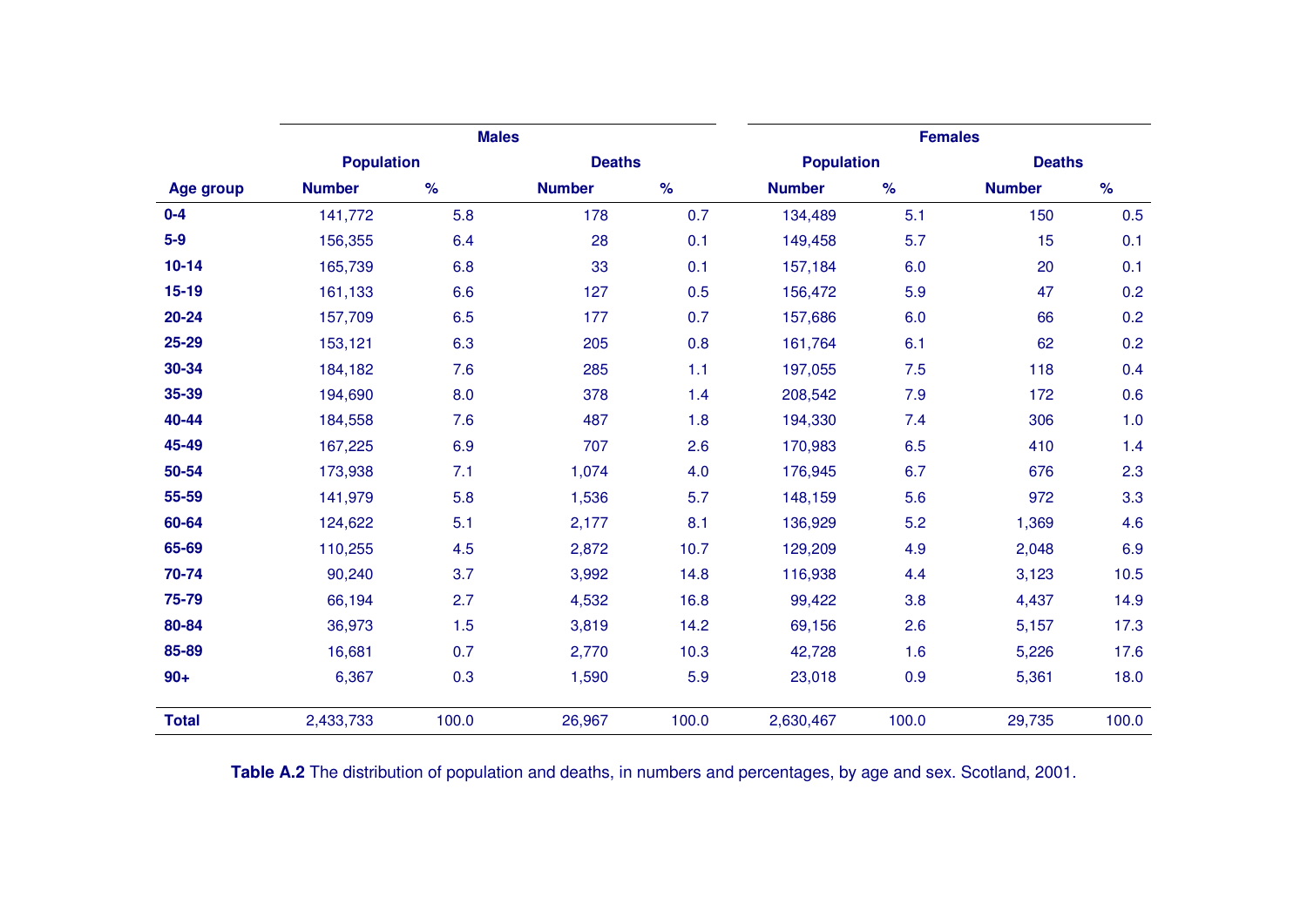| <b>Region</b>                | <b>Local Government District</b>                                                                                                                                                                        |
|------------------------------|---------------------------------------------------------------------------------------------------------------------------------------------------------------------------------------------------------|
| <b>Highlands and islands</b> | Argyll & Bute, Badenoch & Strathspey, Caithness, Dumbarton<br>(part), Inverness, Locahber, Nairn, Orkney, Ross & Cromarty,<br>Skye & Lochalsh, Sutherland                                               |
| <b>North East</b>            | Aberdeen City, Banff & Buchan, Gordon, Kincardine &<br>Deeside, Moray                                                                                                                                   |
| Clydeside conurbation        | Bearsden & Milngavie, Clydebank, Cumbernauld & Kilsyth,<br>Dumbarton (part), East Kilbride (part), Eastwood, Glasgow<br>City (part), Inverclyde, Monklands, Motherwell, Renfrew,<br><b>Strathkelvin</b> |
| Central                      | Clackmannan, Falkirk, Stirling, West Lothian                                                                                                                                                            |
| East                         | Angus, Dundee City, Dunfermline, Kircaldy, North East Fife,<br>Perth & Kinross                                                                                                                          |
| South West                   | Annandale & Eskdale, Clydesdale, Cumnock & Doon Valley,<br>Cunninghame, East Kilbride (part), Glasgow City (part),<br>Hamilton, Kilmarnock & Loudoun, Kyle & Carrick, Nithsdale,<br>Stewartry, Wigtown  |
| South East                   | Berwickshire, East Lothian, Edinburgh City, Ettrick &<br>Lauderdale, Midlothian, Roxburgh, Tweeddale                                                                                                    |

**Table A.3** Composition of regions in terms of Local Government Districts (including part districts).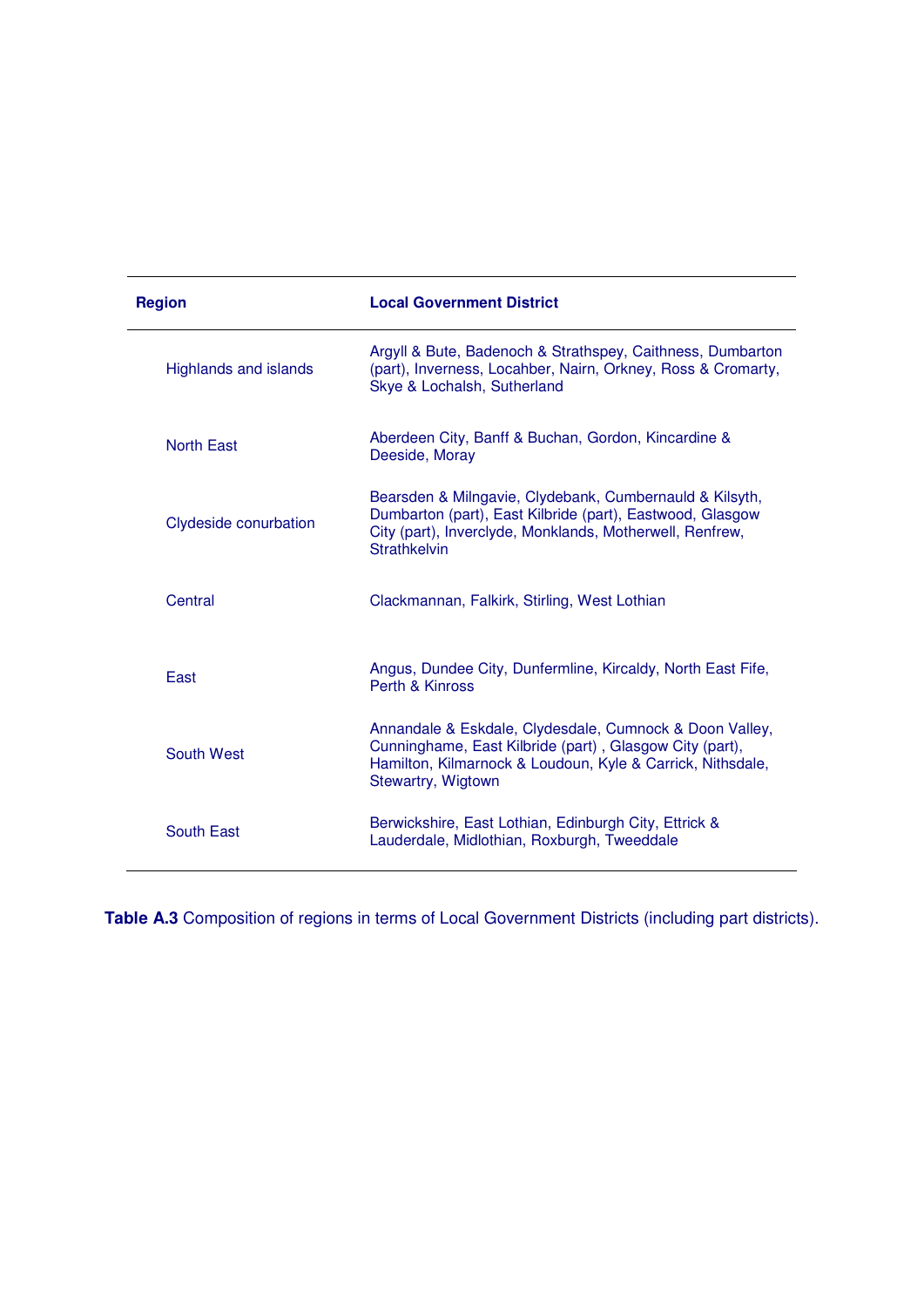|              |           | <b>Males</b> |           | <b>Females</b> |           |           |  |  |
|--------------|-----------|--------------|-----------|----------------|-----------|-----------|--|--|
| Age<br>group | 1981      | 1991         | 2001      | 1981           | 1991      | 2001      |  |  |
| $0 - 4$      | 163,218   | 165,807      | 141,772   | 154,690        | 158,296   | 134,489   |  |  |
| $5-9$        | 178,153   | 163,586      | 156,355   | 169,560        | 156,814   | 149,458   |  |  |
| $10 - 14$    | 222,084   | 160,669      | 165,739   | 210,628        | 152,552   | 157,184   |  |  |
| $15 - 19$    | 234,145   | 171,477      | 161,133   | 225,169        | 165,970   | 156,472   |  |  |
| 20-24        | 210,521   | 205,549      | 157,709   | 204,911        | 203,155   | 157,686   |  |  |
| 25-29        | 179,145   | 204,096      | 153,121   | 176,172        | 207,470   | 161,764   |  |  |
| 30-34        | 185,241   | 189,591      | 184,182   | 183,160        | 194,323   | 197,055   |  |  |
| 35-39        | 154,619   | 168,125      | 194,690   | 155,549        | 171,245   | 208,542   |  |  |
| 40-44        | 143,617   | 177,358      | 184,558   | 149,125        | 179,392   | 194,330   |  |  |
| 45-49        | 141,709   | 148,420      | 167,225   | 148,855        | 151,616   | 170,983   |  |  |
| 50-54        | 141,938   | 136,308      | 173,938   | 152,731        | 144,176   | 176,945   |  |  |
| 55-59        | 140,567   | 130,513      | 141,979   | 154,413        | 141,567   | 148,159   |  |  |
| 60-64        | 118,117   | 123,741      | 124,622   | 142,304        | 141,066   | 136,929   |  |  |
| 65-69        | 108,223   | 111,218      | 110,255   | 139,929        | 135,163   | 129,209   |  |  |
| 70-74        | 85,961    | 80,702       | 90,240    | 125,433        | 114,011   | 116,938   |  |  |
| 75-79        | 52,855    | 58,397       | 66,194    | 96,257         | 97,423    | 99,422    |  |  |
| 80-84        | 23,665    | 32,975       | 36,973    | 58,866         | 70,291    | 69,156    |  |  |
| 85-89        | 8,370     | 12,654       | 16,681    | 26,729         | 38,155    | 42,728    |  |  |
| $90+$        | 2,712     | 3,329        | 6,367     | 10,859         | 16,130    | 23,018    |  |  |
| <b>Total</b> | 2,494,860 | 2,444,515    | 2,433,733 | 2,685,340      | 2,638,815 | 2,630,467 |  |  |

**Table A.4** Age and sex structure of the Scottish population, Scotland, 1981, 1991 and 2001.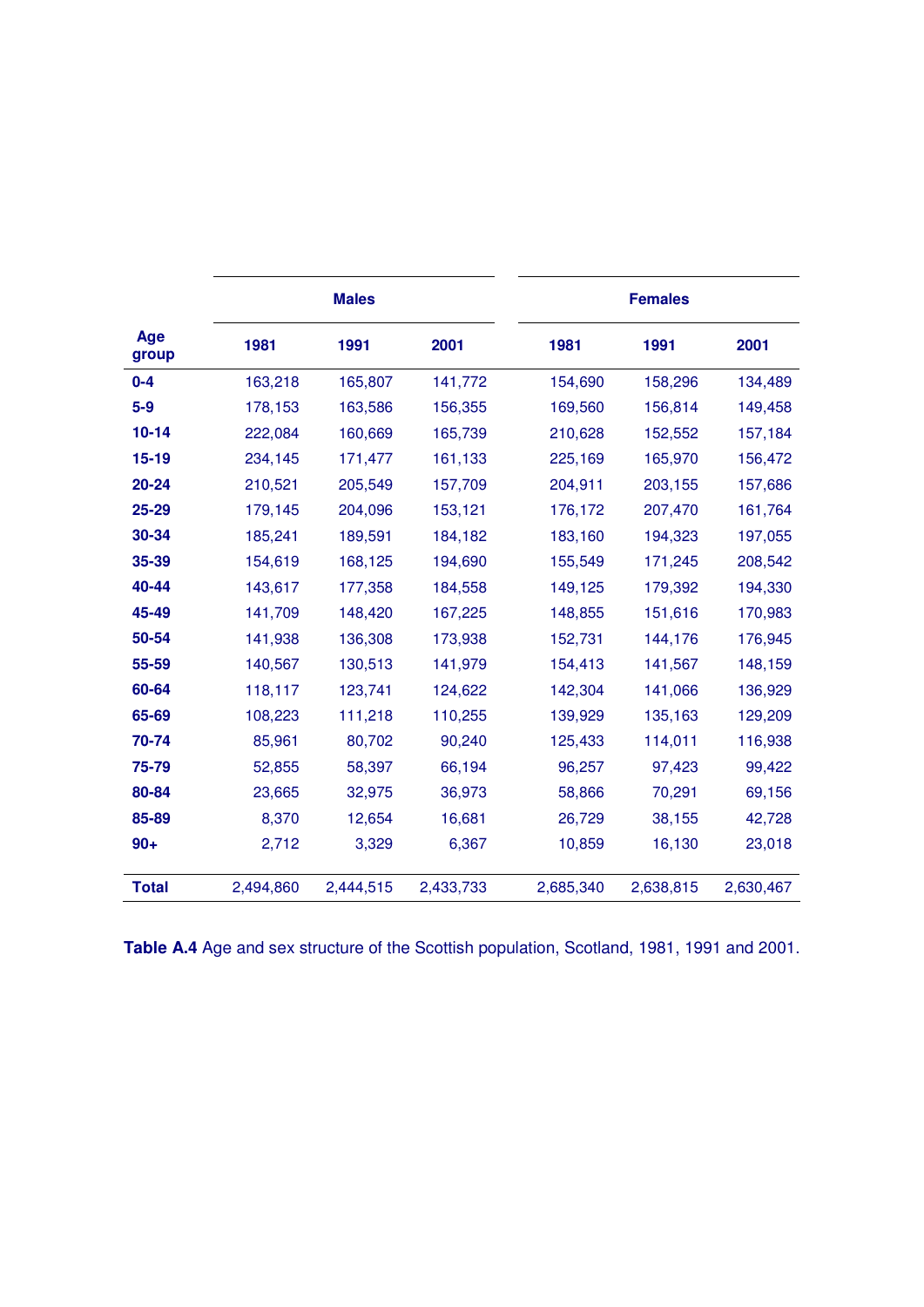|      | <b>Males</b> | <b>Females</b> |
|------|--------------|----------------|
| 1980 | 1,434        | 862            |
| 1981 | 1,380        | 844            |
| 1982 | 1,376        | 862            |
| 1983 | 1,344        | 833            |
| 1984 | 1,308        | 809            |
| 1985 | 1,311        | 821            |
| 1986 | 1,307        | 799            |
| 1987 | 1,261        | 774            |
| 1988 | 1,244        | 769            |
| 1989 | 1,266        | 809            |
| 1990 | 1,179        | 748            |
| 1991 | 1,164        | 740            |
| 1992 | 1,154        | 732            |
| 1993 | 1,195        | 765            |
| 1994 | 1,106        | 712            |
| 1995 | 1,113        | 715            |
| 1996 | 1,099        | 700            |
| 1997 | 1,060        | 689            |
| 1998 | 1,048        | 685            |
| 1999 | 1,057        | 693            |
| 2000 | 994          | 658            |
| 2001 | 970          | 640            |
| 2002 | 966          | 640            |

**Table A.5** Age standardised all cause death rates per 100,000 population. Men and women, Scotland, 1980-2002.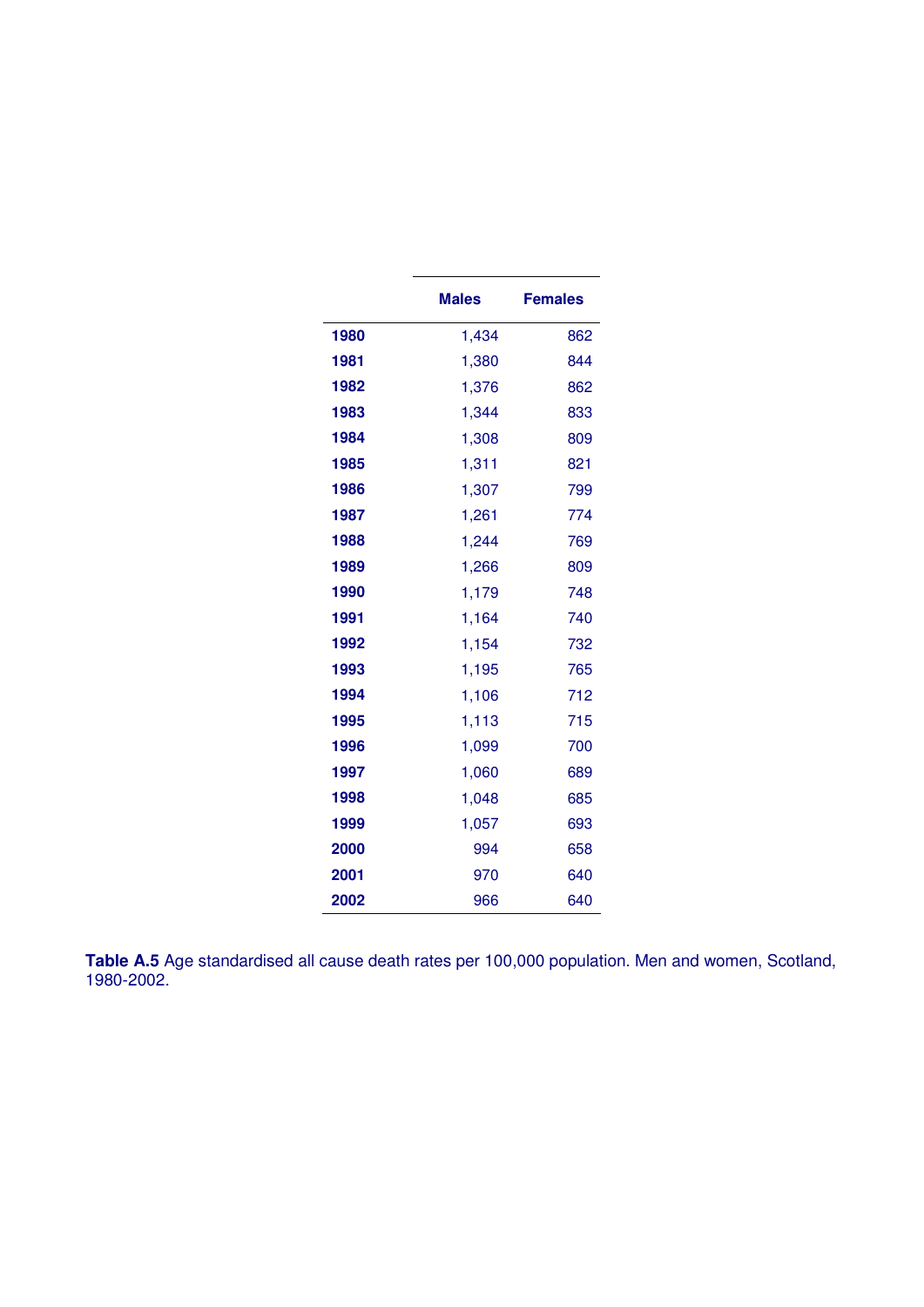|                              |          |                | Death rate per 1,000,000 population |                |                |                 |                 |  |
|------------------------------|----------|----------------|-------------------------------------|----------------|----------------|-----------------|-----------------|--|
|                              |          |                | men                                 |                |                | women           |                 |  |
|                              | Age      | 1980-82        | 1990-92                             | 2000-02        | 1980-82        | 1990-92         | 2000-02         |  |
| <b>Malignant neoplasm of</b> | $0 - 14$ | $\mathbf 0$    | $\mathbf 0$                         | 0              | 0              | 0               | $\bf{0}$        |  |
| oesophagus                   | 15-29    | 1              | 1                                   | 0              | $\mathbf 0$    | 0               | 1               |  |
| (ICD9 150; ICD10 C15)        | 30-44    | 18             | 17                                  | 14             | 4              | 8               | $\mathbf 3$     |  |
|                              | 45-59    | 132            | 170                                 | 185            | 49             | 59              | 46              |  |
|                              | 60-74    | 441            | 583                                 | 594            | 245            | 258             | 223             |  |
|                              | $75+$    | 942            | 995                                 | 1,240          | 573            | 696             | 704             |  |
|                              | $0 - 64$ | 52             | 66                                  | 70             | 23             | 26              | 19              |  |
|                              | all ages | 121            | 148                                 | 161            | 63             | 72              | 65              |  |
| <b>Malignant neoplasm of</b> | $0 - 14$ | $\pmb{0}$      | $\mathbf 0$                         | 1              | 1              | $\bf{0}$        | $\bf{0}$        |  |
| liver and gallbladder        | 15-29    | 1              | 1                                   | 1              | $\mathbf 0$    | $\overline{c}$  | $\pmb{0}$       |  |
| (ICD9 155-156; ICD10 C22-    | 30-44    | $\overline{7}$ | 8                                   | 7              | 4              | 8               | $\mathbf 3$     |  |
| 24)                          | 45-59    | 50             | 42                                  | 53             | 34             | 37              | 40              |  |
|                              | 60-74    | 216            | 209                                 | 238            | 113            | 120             | 132             |  |
|                              | $75+$    | 342            | 428                                 | 480            | 290            | 315             | 343             |  |
|                              | $0 - 64$ | 20             | 19                                  | 21             | 12             | 16              | 15              |  |
|                              | all ages | 51             | 53                                  | 60             | 33             | 36              | 38              |  |
| <b>Malignant neoplasm of</b> | $0 - 14$ | $\pmb{0}$      | $\mathbf 0$                         | 0              | $\pmb{0}$      | $\bf{0}$        | $\bf{0}$        |  |
| pancreas                     | 15-29    | $\pmb{0}$      | 1                                   | $\mathbf 0$    | $\mathbf 0$    | $\mathbf 0$     | $\pmb{0}$       |  |
| (ICD9 157; ICD10 C25)        | 30-44    | 15             | 11                                  | 14             | 15             | 8               | 8               |  |
|                              | 45-59    | 120            | 112                                 | 104            | 84             | 71              | 57              |  |
|                              | 60-74    | 456            | 421                                 | 373            | 305            | 298             | 266             |  |
|                              | $75+$    | 995            | 953                                 | 820            | 803            | 704             | 708             |  |
|                              | $0 - 64$ | 47             | 45                                  | 43             | 33             | 31              | 24              |  |
|                              | all ages | 122            | 113                                 | 101            | 89             | 80              | 73              |  |
| <b>Malignant melanoma</b>    | $0 - 14$ | $\pmb{0}$      | $\pmb{0}$                           | $\pmb{0}$      | $\pmb{0}$      | 1               | $\pmb{0}$       |  |
| of skin                      | 15-29    | $\overline{c}$ | $\overline{c}$                      | $\overline{7}$ | $\overline{c}$ | 3               | $\overline{c}$  |  |
| (ICD9 172; ICD10 C43)        | 30-44    | 14             | 11                                  | 14             | 15             | 13              | $\overline{7}$  |  |
|                              | 45-59    | 23             | 29                                  | 28             | 23             | 19              | 27              |  |
|                              | 60-74    | 28             | 52                                  | 71             | 33             | 39              | 44              |  |
|                              | $75+$    | 52             | 106                                 | 166            | 68             | 67              | 105             |  |
|                              |          |                |                                     |                |                |                 |                 |  |
|                              | $0 - 64$ | 10             | 12                                  | 15             | 11             | 10 <sub>1</sub> | 10 <sub>1</sub> |  |
|                              | all ages | 13             | 19                                  | 25             | 15             | 15              | 17 <sub>1</sub> |  |

**Table A.6** Age specific death rates (per 1,000,000 population) for specified neoplasms. Men and women 1981, 1991 and 2001.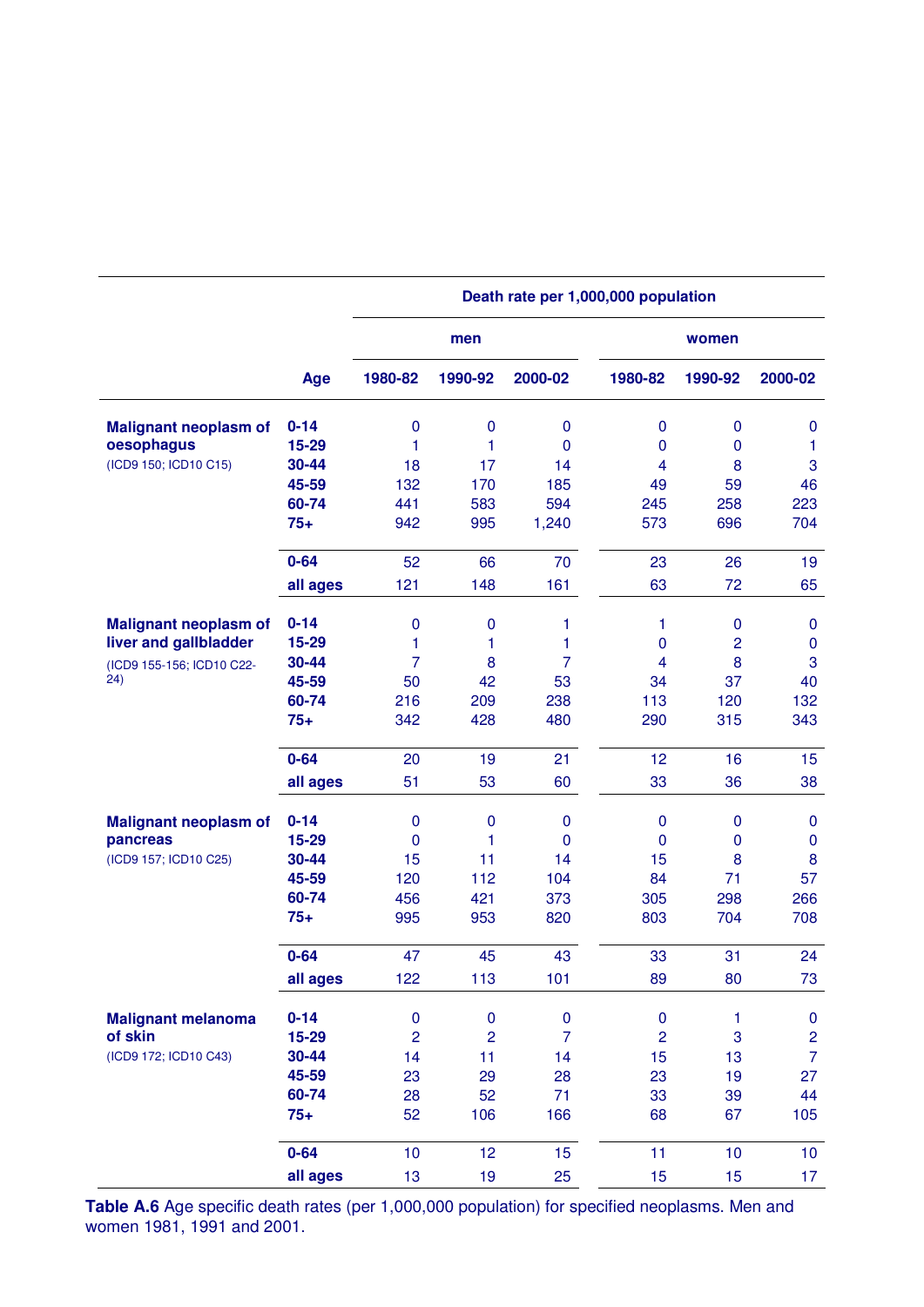|                              |          |                | men            |              |                | women       |                |
|------------------------------|----------|----------------|----------------|--------------|----------------|-------------|----------------|
|                              | Age      | 1980-82        | 1990-92        | 2000-02      | 1980-82        | 1990-92     | 2000-02        |
| <b>Mesothelioma</b>          | $0 - 14$ | $\mathbf 0$    | $\mathbf 0$    | $\pmb{0}$    | $\mathbf 0$    | $\mathbf 0$ | $\bf{0}$       |
| (ICD9 158, 163; ICD10 C45)   | 15-29    | $\mathbf 0$    | $\mathbf 0$    | $\mathbf 0$  | $\mathbf 0$    | $\mathbf 0$ | $\mathbf 0$    |
|                              | 30-44    | $\mathbf 0$    | $\mathbf 0$    | $\pmb{0}$    | $\mathbf 0$    | $\mathbf 0$ | $\pmb{0}$      |
|                              | 45-59    | $\overline{2}$ | 3              | 3            | $\mathbf 0$    | $\mathbf 0$ | 1              |
|                              | 60-74    | 4              | 10             | 17           | $\overline{c}$ | 1           | $\overline{c}$ |
|                              | $75+$    | 8              | 9              | 34           | $\overline{2}$ | 3           | 3              |
|                              | $0 - 64$ | 1              | 1              | $\mathbf{1}$ | $\mathbf 0$    | $\mathbf 0$ | $\pmb{0}$      |
|                              | all ages | 1              | $\overline{c}$ | 4            | $\pmb{0}$      | $\mathbf 0$ | $\pmb{0}$      |
| <b>Malignant neoplasm of</b> | $0 - 14$ |                |                |              | $\mathbf 0$    | 0           | $\mathbf 0$    |
| cervix uteri                 | 15-29    |                |                |              | 6              | 8           | 8              |
| (ICD9 180; ICD10 C53)        | 30-44    |                |                |              | 50             | 47          | 33             |
|                              | 45-59    |                |                |              | 117            | 92          | 49             |
|                              | 60-74    |                |                |              | 190            | 159         | 78             |
|                              | $75+$    |                |                |              | 218            | 174         | 127            |
|                              | $0 - 64$ |                |                |              | 51             | 41          | 24             |
|                              | all ages |                |                |              | 67             | 56          | 33             |
| <b>Malignant neoplasm of</b> | $0 - 14$ |                |                |              | $\mathbf 0$    | $\pmb{0}$   | $\mathbf 0$    |
| ovary                        | 15-29    |                |                |              | $\overline{4}$ | 1           | 1              |
| (ICD9 183.0; ICD10 C56)      | 30-44    |                |                |              | 37             | 26          | 15             |
|                              | 45-59    |                |                |              | 182            | 199         | 144            |
|                              | 60-74    |                |                |              | 398            | 433         | 412            |
|                              | $75+$    |                |                |              | 425            | 547         | 660            |
|                              | $0 - 64$ |                |                |              | 70             | 71          | 57             |
|                              | all ages |                |                |              | 110            | 119         | 108            |
| <b>Malignant neoplasm of</b> | $0 - 14$ | $\pmb{0}$      | $\bf{0}$       | ${\bf 0}$    |                |             |                |
| prostate                     | 15-29    | $\mathbf{0}$   | $\mathbf{0}$   | $\bf{0}$     |                |             |                |
| (ICD9 185; ICD10 C61)        | 30-44    | 1              | 1              | 1            |                |             |                |
|                              | 45-59    | 48             | 41             | 56           |                |             |                |
|                              | 60-74    | 630            | 756            | 732          |                |             |                |
|                              | $75+$    | 3,090          | 3,963          | 4,186        |                |             |                |
|                              | $0 - 64$ | 24             | 27             | 31           |                |             |                |
|                              | all ages | 209            | 258            | 267          |                |             |                |

## **Death rate per 1,000,000 population**

**Table A.7** Age specific death rates (per 1,000,000 population) for specified neoplasms. Men and women 1981, 1991 and 2001.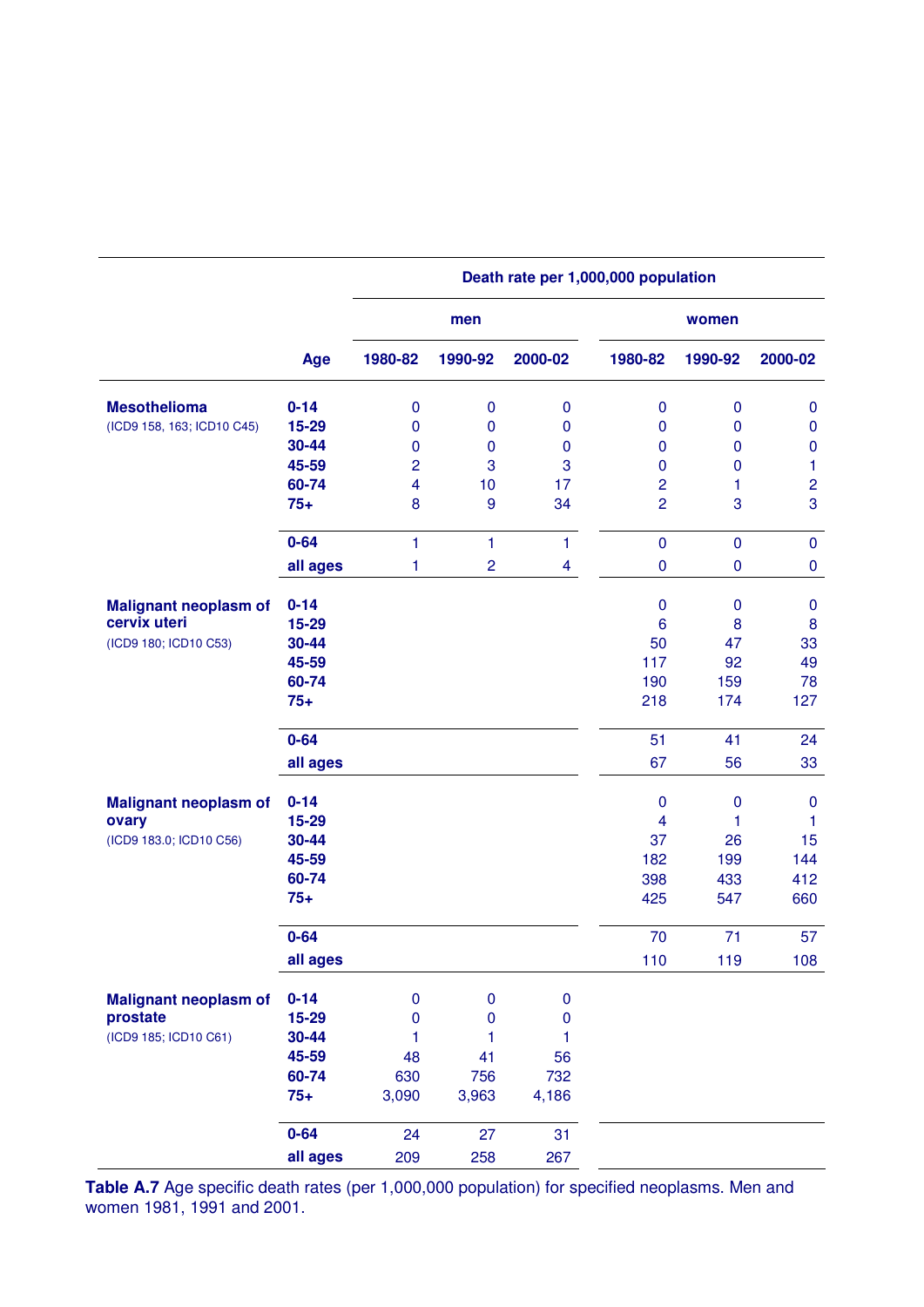|                              |          | Death rate per 1,000,000 population |                         |                |                |             |                         |  |
|------------------------------|----------|-------------------------------------|-------------------------|----------------|----------------|-------------|-------------------------|--|
|                              |          |                                     | men                     |                |                | women       |                         |  |
|                              | Age      | 1980-82                             | 1990-92                 | 2000-02        | 1980-82        | 1990-92     | 2000-02                 |  |
| <b>Malignant neoplasm of</b> | $0 - 14$ | $\pmb{0}$                           | $\bf{0}$                | 0              |                |             |                         |  |
| testis                       | 15-29    | 13                                  | $\overline{\mathbf{4}}$ | $\overline{c}$ |                |             |                         |  |
| (ICD9 186; ICD10 C62)        | 30-44    | 20                                  | 7                       | $\overline{c}$ |                |             |                         |  |
|                              | 45-59    | 5                                   | 6                       | 6              |                |             |                         |  |
|                              | 60-74    | 5                                   | 3                       | 8              |                |             |                         |  |
|                              | $75+$    | 20                                  | 10                      | 9              |                |             |                         |  |
|                              | $0 - 64$ | $9$                                 | $\overline{\mathbf{4}}$ | 3              |                |             |                         |  |
|                              | all ages | 10                                  | $\overline{\mathbf{4}}$ | 4              |                |             |                         |  |
| <b>Malignant neoplasm of</b> | $0 - 14$ | 3                                   | 1                       | $\mathbf 0$    | 1              | 3           | $\bf{0}$                |  |
| kidney, renal pelvis,        | 15-29    | 1                                   | 1                       | 1              | $\overline{c}$ | $\mathbf 0$ | 1                       |  |
| ureter and bladder           | 30-44    | 14                                  | 13                      | 10             | 9              | 11          | $\bf 8$                 |  |
| (ICD9 188, 189.0-189.2,      | 45-59    | 154                                 | 148                     | 121            | 62             | 71          | 51                      |  |
| 189.9; ICD10 C64-67)         | 60-74    | 654                                 | 604                     | 557            | 292            | 266         | 234                     |  |
|                              | $75+$    | 1,725                               | 1,965                   | 1,677          | 614            | 675         | 703                     |  |
|                              | $0 - 64$ | 62                                  | 59                      | 51             | 29             | 30          | 21                      |  |
|                              | all ages | 182                                 | 184                     | 160            | 75             | 76          | 68                      |  |
| <b>Malignant neoplasm of</b> | $0 - 14$ | 14                                  | 9                       | $\overline{7}$ | 12             | 12          | 10                      |  |
| brain                        | 15-29    | 12                                  | 10                      | 8              | 8              | 4           | $6\phantom{1}6$         |  |
| (ICD9 191; ICD10 C71)        | 30-44    | 36                                  | 39                      | 35             | 17             | 24          | 23                      |  |
|                              | 45-59    | 88                                  | 101                     | 107            | 71             | 62          | 58                      |  |
|                              | 60-74    | 167                                 | 214                     | 233            | 109            | 120         | 148                     |  |
|                              | $75+$    | 100                                 | 143                     | 231            | 52             | 70          | 152                     |  |
|                              | $0 - 64$ | 44                                  | 48                      | 46             | 30             | 29          | 29                      |  |
|                              | all ages | 55                                  | 64                      | 69             | 37             | 38          | 44                      |  |
| <b>Malignant neoplasm of</b> | $0 - 14$ | $\mathbf 0$                         | $\pmb{0}$               | $\pmb{0}$      | $\pmb{0}$      | 0           | $\pmb{0}$               |  |
| thyroid gland                | 15-29    | 0                                   | $\pmb{0}$               | 1              | 1              | $\pmb{0}$   | $\pmb{0}$               |  |
| (ICD9 193; ICD10 C73)        | 30-44    | 1                                   | $\mathbf 0$             | 1              | 1              | 1           | 1                       |  |
|                              | 45-59    | $\overline{4}$                      | 5                       | 5              | 7              | 4           | $\overline{\mathbf{4}}$ |  |
|                              | 60-74    | 21                                  | 16                      | 15             | 23             | 11          | 18                      |  |
|                              | $75+$    | 17                                  | 22                      | 19             | 66             | 33          | 47                      |  |
|                              | $0 - 64$ | $\overline{2}$                      | $\overline{c}$          | $\overline{2}$ | 3              | 1           | $\overline{2}$          |  |
|                              | all ages | $\overline{\mathbf{4}}$             | $\overline{\mathbf{4}}$ | 4              | $\overline{7}$ | 4           | 5                       |  |

**Table A.8** Age specific death rates (per 1,000,000 population) for specified neoplasms. Men and women 1981, 1991 and 2001.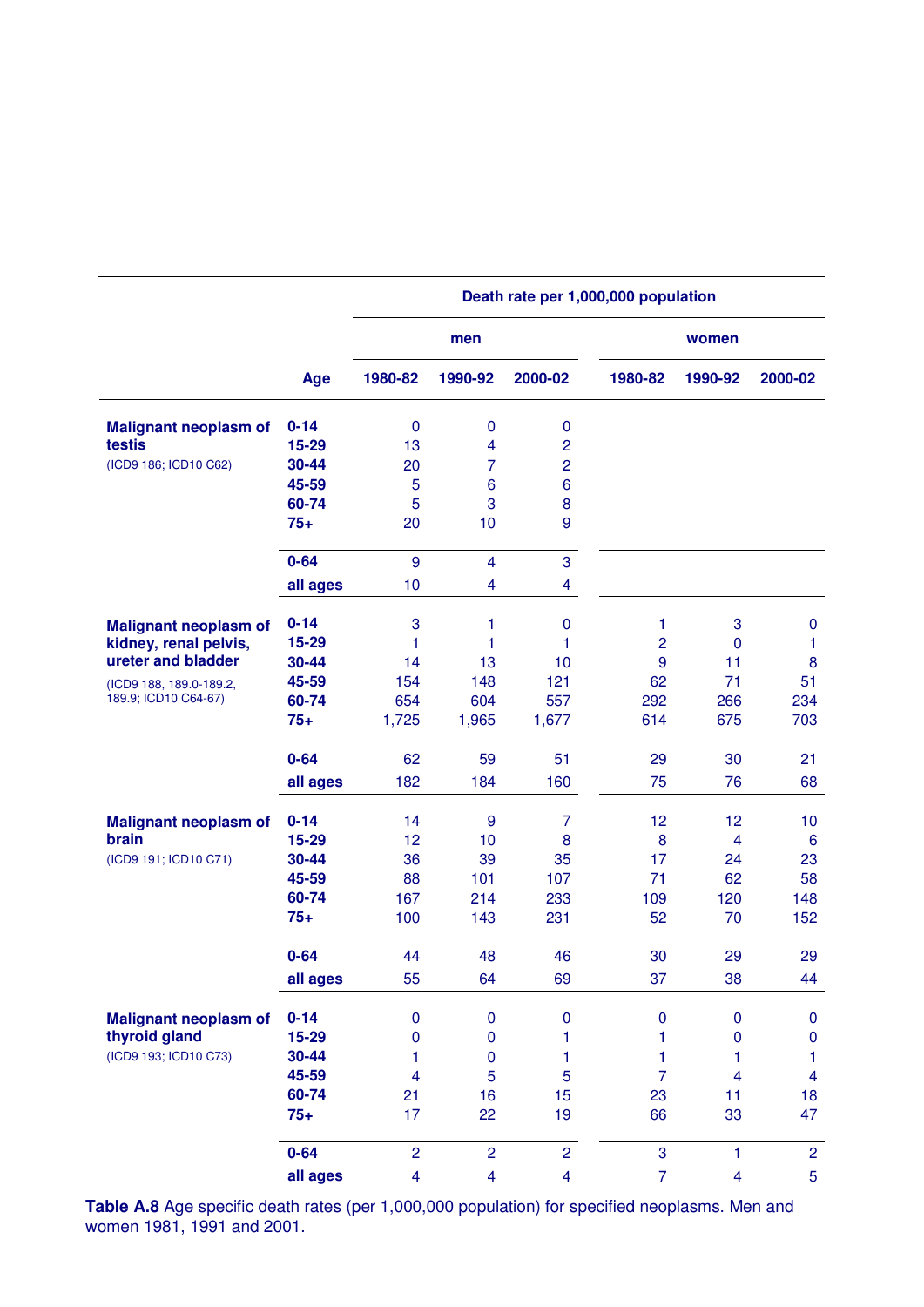|                              |          |                | men                     |                 |                | women          |                  |
|------------------------------|----------|----------------|-------------------------|-----------------|----------------|----------------|------------------|
|                              | Age      | 1980-82        | 1990-92                 | 2000-02         | 1980-82        | 1990-92        | 2000-02          |
| <b>Hodgkin's disease</b>     | $0 - 14$ | $\pmb{0}$      | $\boldsymbol{0}$        | $\bf{0}$        | 1              | $\mathbf 0$    | 0                |
| (ICD9 201; ICD10 C81)        | 15-29    | 8              | 8                       | 3               | 9              | 6              | 1                |
|                              | 30-44    | 16             | $\overline{\mathbf{4}}$ | 5               | $\overline{7}$ | $\overline{7}$ | 1                |
|                              | 45-59    | 19             | $\overline{7}$          | $6\phantom{1}6$ | 8              | 5              | $\overline{c}$   |
|                              | 60-74    | 18             | 20                      | 15              | 16             | 16             | $\boldsymbol{6}$ |
|                              | $75+$    | 37             | 46                      | 28              | 38             | 13             | 15               |
|                              | $0 - 64$ | 11             | 5                       | $\overline{4}$  | 6              | 5              | $\mathbf{1}$     |
|                              | all ages | 13             | 8                       | 6               | 8              | 6              | $\overline{c}$   |
| <b>Other lymphomas</b>       | $0 - 14$ | 5              | 3                       | 3               | 1              | $\overline{c}$ | $\pmb{0}$        |
| (ICD9 200.2, 202; ICD10 C82- | 15-29    | $\overline{2}$ | 7                       | 4               | 5              | 3              | $\mathbf{3}$     |
| 85, C96.0)                   | 30-44    | 18             | 17                      | 16              | 9              | 11             | 12               |
|                              | 45-59    | 40             | 83                      | 61              | 30             | 55             | 43               |
|                              | 60-74    | 144            | 211                     | 254             | 102            | 174            | 184              |
|                              | $75+$    | 249            | 550                     | 565             | 195            | 378            | 485              |
|                              | $0 - 64$ | 22             | 32                      | 30              | 14             | 24             | 21               |
|                              | all ages | 41             | 69                      | 70              | 29             | 50             | 53               |
| <b>Myelomas and</b>          | $0 - 14$ | 23             | 8                       | 13              | 12             | 12             | $\overline{7}$   |
| <b>leukemias</b>             | 15-29    | 16             | 15                      | 13              | 12             | $\overline{9}$ | $\overline{7}$   |
| (ICD9 203-208; ICD10 C90-    | 30-44    | 21             | 19                      | 18              | 17             | 23             | 11               |
| 95)                          | 45-59    | 87             | 68                      | 55              | 53             | 56             | 48               |
|                              | 60-74    | 310            | 309                     | 341             | 189            | 181            | 211              |
|                              | $75+$    | 857            | 805                     | 1,028           | 462            | 490            | 594              |
|                              | $0 - 64$ | 44             | 37                      | 35              | 29             | 30             | 25               |
|                              | all ages | 102            | 92                      | 103             | 60             | 62             | 64               |
| <b>Other malignant</b>       | $0 - 14$ | 13             | 13                      | 11              | 12             | $\overline{5}$ | $\overline{7}$   |
| neoplasm                     | 15-29    | 25             | 18                      | 16              | 16             | 11             | 13               |
|                              | 30-44    | 49             | 62                      | 43              | 47             | 43             | 28               |
|                              | 45-59    | 272            | 386                     | 337             | 244            | 233            | 255              |
|                              | 60-74    | 1,081          | 1,385                   | 1,425           | 790            | 929            | 971              |
|                              | $75+$    | 2,911          | 3,391                   | 3,881           | 2,064          | 2,340          | 2,874            |
|                              | $0 - 64$ | 124            | 160                     | 153             | 105            | 103            | 106              |
|                              | all ages | 319            | 399                     | 409             | 242            | 264            | 293              |

**Death rate per 1,000,000 population** 

**Table A.9** Age specific death rates (per 1,000,000 population) for specified neoplasms. Men and women 1981, 1991 and 2001.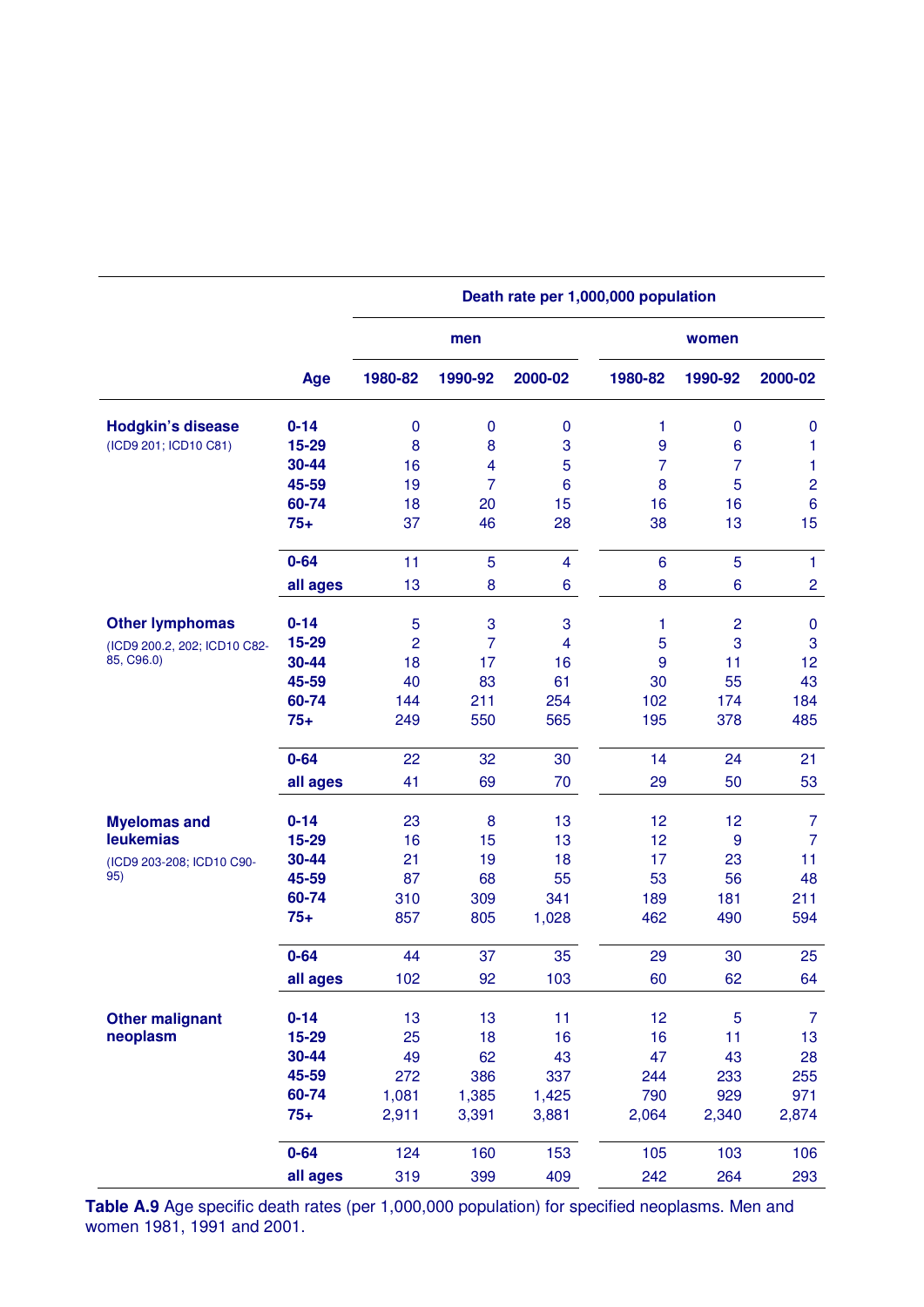|                                |         | <b>Males</b> |         | <b>Females</b> |         |         |
|--------------------------------|---------|--------------|---------|----------------|---------|---------|
| <b>Council area</b>            | 1980-82 | 1990-92      | 2000-02 | 1980-82        | 1990-92 | 2000-02 |
| <b>Aberdeen City</b>           | 415     | 346          | 336     | 252            | 212     | 172     |
| <b>Aberdeenshire</b>           | 371     | 280          | 232     | 217            | 187     | 146     |
| <b>Angus</b>                   | 357     | 302          | 285     | 230            | 200     | 164     |
| <b>Argyll &amp; Bute</b>       | 450     | 358          | 305     | 265            | 217     | 186     |
| <b>Clackmannanshire</b>        | 502     | 391          | 315     | 295            | 237     | 203     |
| <b>Dumfries &amp; Galloway</b> | 478     | 324          | 272     | 265            | 205     | 163     |
| <b>Dundee City</b>             | 451     | 427          | 402     | 269            | 242     | 238     |
| <b>East Ayrshire</b>           | 519     | 388          | 319     | 309            | 241     | 224     |
| <b>East Dunbartonshire</b>     | 386     | 319          | 232     | 232            | 186     | 151     |
| <b>East Lothian</b>            | 422     | 303          | 262     | 247            | 185     | 153     |
| <b>East Renfrewshire</b>       | 378     | 265          | 254     | 222            | 175     | 142     |
| <b>City of Edinburgh</b>       | 436     | 379          | 316     | 260            | 218     | 188     |
| <b>Eilean Siar</b>             | 564     | 418          | 399     | 230            | 172     | 164     |
| <b>Falkirk</b>                 | 471     | 377          | 326     | 297            | 212     | 185     |
| <b>Fife</b>                    | 451     | 337          | 296     | 277            | 227     | 167     |
| <b>Glasgow City</b>            | 652     | 562          | 557     | 356            | 316     | 275     |
| <b>Highland</b>                | 501     | 361          | 303     | 260            | 205     | 188     |
| Inverclyde                     | 618     | 502          | 486     | 349            | 284     | 233     |
| <b>Midlothian</b>              | 425     | 340          | 311     | 245            | 216     | 176     |
| <b>Moray</b>                   | 437     | 353          | 293     | 231            | 194     | 156     |
| <b>North Ayrshire</b>          | 559     | 384          | 372     | 323            | 246     | 209     |
| <b>North Lanarkshire</b>       | 545     | 438          | 377     | 340            | 270     | 221     |
| <b>Orkney Islands</b>          | 419     | 311          | 283     | 317            | 177     | 101     |
| <b>Perth &amp; Kinross</b>     | 410     | 316          | 255     | 236            | 195     | 144     |
| <b>Renfrewshire</b>            | 547     | 419          | 399     | 297            | 230     | 208     |
| <b>Scottish Borders</b>        | 395     | 312          | 260     | 220            | 192     | 156     |
| <b>Shetland Islands</b>        | 359     | 294          | 278     | 173            | 167     | 133     |
| <b>South Ayrshire</b>          | 438     | 341          | 310     | 287            | 223     | 179     |
| <b>South Lanarkshire</b>       | 495     | 370          | 302     | 277            | 232     | 194     |
| <b>Stirling</b>                | 435     | 374          | 263     | 257            | 237     | 162     |
| <b>West Dunbartonshire</b>     | 560     | 505          | 441     | 304            | 220     | 216     |
| <b>West Lothian</b>            | 498     | 364          | 310     | 310            | 219     | 196     |

**Table A.10** Age standardised all cause death rates per 100,000 population by local council areas. Men and women aged 0-64 in Scotland 1980-82, 1990-92 and 2000-02.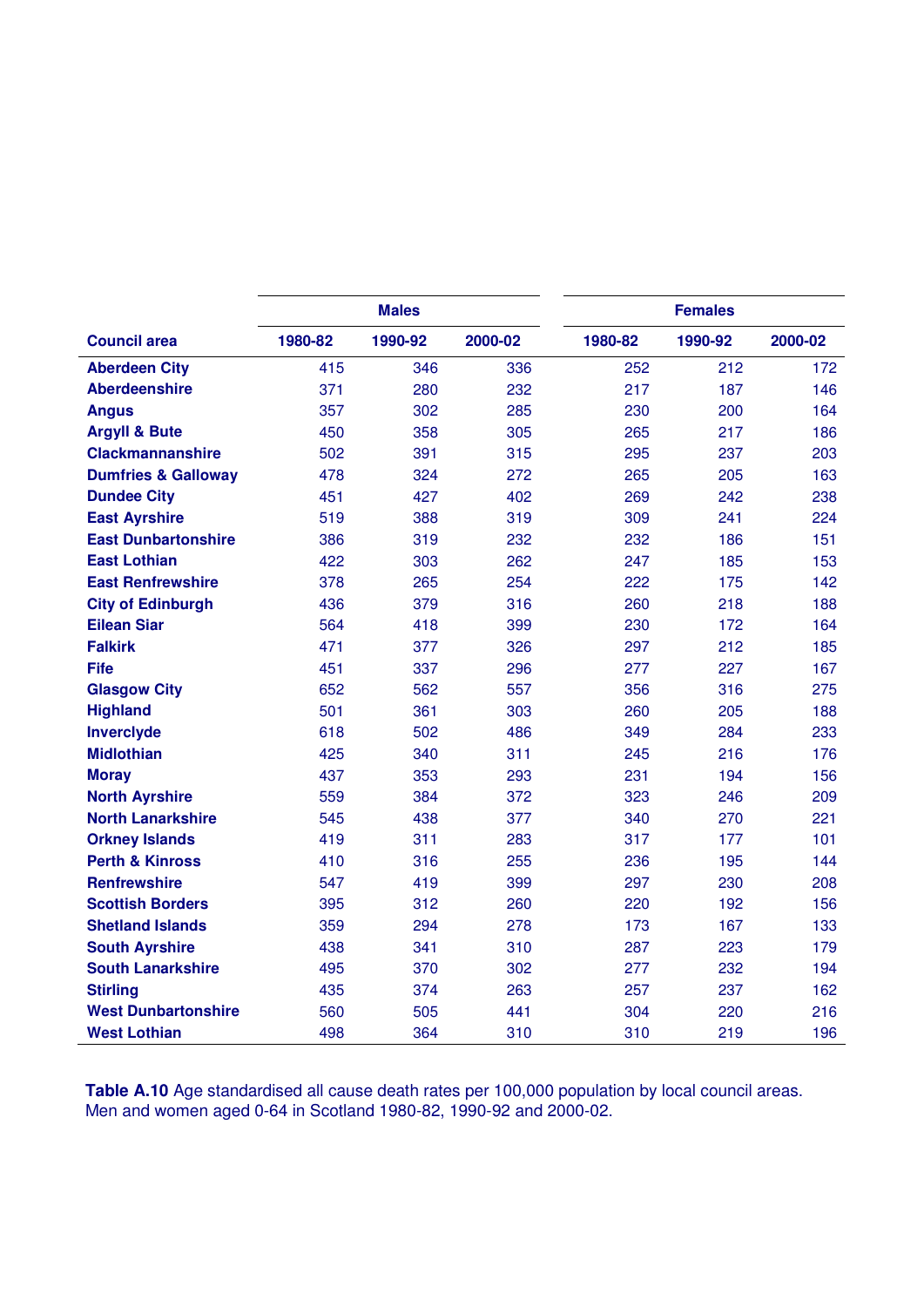|                                |         | <b>Males</b> |         |         | <b>Females</b> |         |  |  |
|--------------------------------|---------|--------------|---------|---------|----------------|---------|--|--|
| <b>Council area</b>            | 1980-82 | 1990-92      | 2000-02 | 1980-82 | 1990-92        | 2000-02 |  |  |
| <b>Aberdeen City</b>           | 84      | 89           | 99      | 88      | 91             | 89      |  |  |
| <b>Aberdeenshire</b>           | 75      | 72           | 69      | 76      | 81             | 76      |  |  |
| <b>Angus</b>                   | 72      | 78           | 84      | 81      | 86             | 85      |  |  |
| <b>Argyll &amp; Bute</b>       | 91      | 92           | 90      | 93      | 93             | 97      |  |  |
| <b>Clackmannanshire</b>        | 101     | 101          | 93      | 103     | 102            | 105     |  |  |
| <b>Dumfries &amp; Galloway</b> | 97      | 83           | 80      | 93      | 88             | 85      |  |  |
| <b>Dundee City</b>             | 91      | 110          | 119     | 94      | 104            | 124     |  |  |
| <b>East Ayrshire</b>           | 105     | 100          | 94      | 108     | 104            | 117     |  |  |
| <b>East Dunbartonshire</b>     | 78      | 82           | 69      | 81      | 80             | 78      |  |  |
| <b>East Lothian</b>            | 85      | 78           | 77      | 86      | 80             | 80      |  |  |
| <b>East Renfrewshire</b>       | 76      | 68           | 75      | 78      | 76             | 74      |  |  |
| <b>City of Edinburgh</b>       | 88      | 98           | 93      | 91      | 94             | 98      |  |  |
| <b>Eilean Siar</b>             | 114     | 108          | 118     | 81      | 74             | 85      |  |  |
| <b>Falkirk</b>                 | 95      | 97           | 96      | 104     | 91             | 96      |  |  |
| <b>Fife</b>                    | 91      | 87           | 87      | 97      | 98             | 87      |  |  |
| <b>Glasgow City</b>            | 132     | 145          | 164     | 124     | 136            | 143     |  |  |
| <b>Highland</b>                | 101     | 93           | 89      | 91      | 89             | 98      |  |  |
| <b>Inverciyde</b>              | 125     | 129          | 143     | 122     | 123            | 121     |  |  |
| <b>Midlothian</b>              | 86      | 88           | 92      | 86      | 93             | 92      |  |  |
| <b>Moray</b>                   | 88      | 91           | 87      | 81      | 84             | 81      |  |  |
| <b>North Ayrshire</b>          | 113     | 99           | 110     | 113     | 106            | 108     |  |  |
| <b>North Lanarkshire</b>       | 110     | 113          | 111     | 119     | 117            | 115     |  |  |
| <b>Orkney Islands</b>          | 85      | 80           | 83      | 111     | 76             | 52      |  |  |
| <b>Perth &amp; Kinross</b>     | 83      | 82           | 75      | 83      | 84             | 75      |  |  |
| <b>Renfrewshire</b>            | 111     | 108          | 118     | 104     | 99             | 108     |  |  |
| <b>Scottish Borders</b>        | 80      | 80           | 77      | 77      | 83             | 81      |  |  |
| <b>Shetland Islands</b>        | 73      | 76           | 82      | 61      | 72             | 69      |  |  |
| <b>South Ayrshire</b>          | 89      | 88           | 92      | 100     | 96             | 93      |  |  |
| <b>South Lanarkshire</b>       | 100     | 95           | 89      | 97      | 100            | 101     |  |  |
| <b>Stirling</b>                | 88      | 97           | 78      | 90      | 102            | 84      |  |  |
| <b>West Dunbartonshire</b>     | 113     | 130          | 130     | 106     | 95             | 112     |  |  |
| <b>West Lothian</b>            | 101     | 94           | 92      | 109     | 95             | 102     |  |  |

**Table A.11** All cause standardised mortality ratios in council areas. Men and women aged 0-64 in Scotland 1980-82, 1990-92 and 2000-02.

Standardisation is such that the Scottish ratio = 100 in each three year period and for each sex.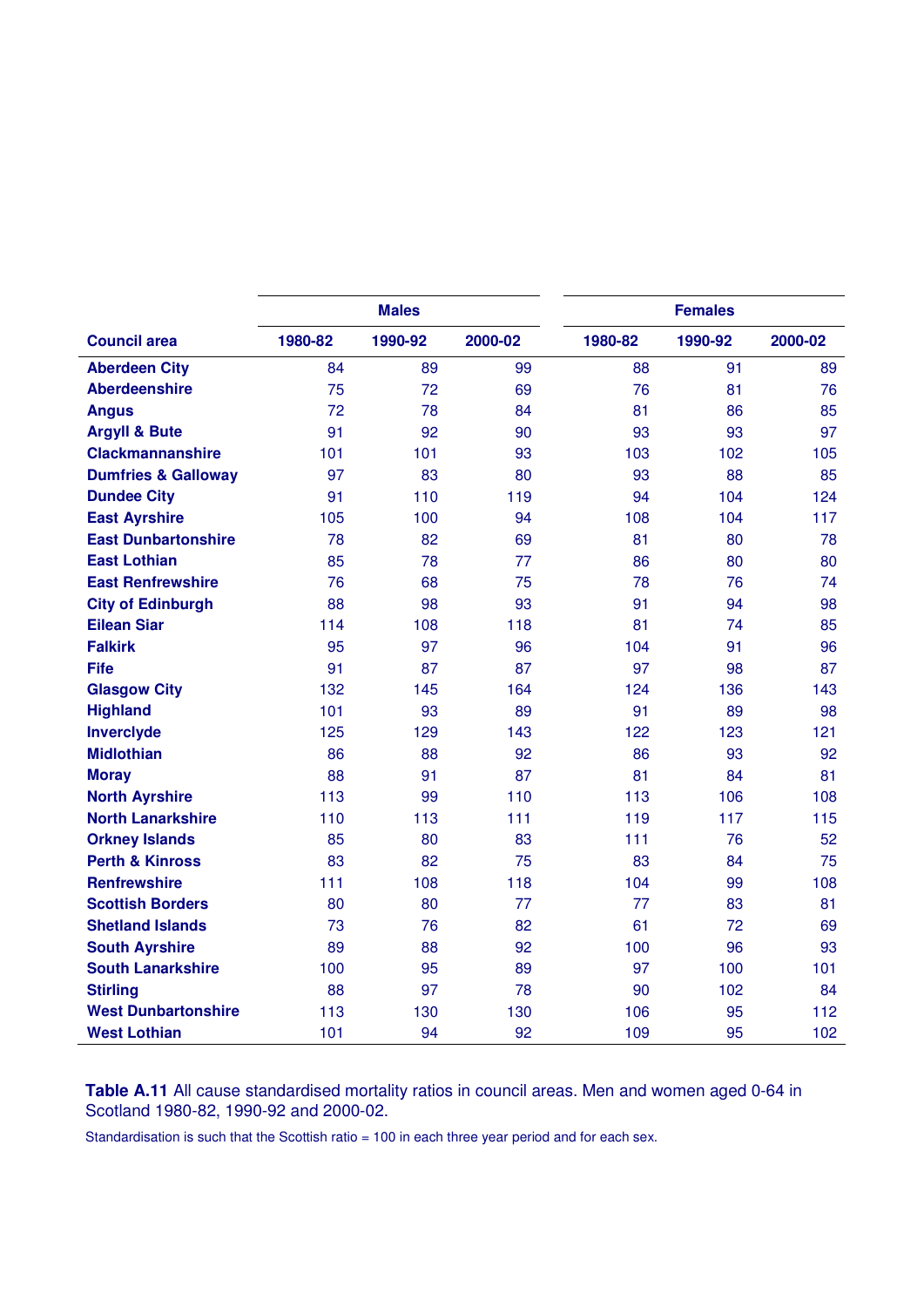|                              |                              | Death rate per 100,000 population |            |         |         |              |                |
|------------------------------|------------------------------|-----------------------------------|------------|---------|---------|--------------|----------------|
|                              |                              |                                   | <b>Men</b> |         |         | <b>Women</b> |                |
|                              | Age                          | 1980-82                           | 1990-92    | 2000-02 | 1980-82 | 1990-92      | 2000-02        |
| <b>All causes</b>            | <b>Highlands and Islands</b> | 478                               | 359        | 308     | 257     | 202          | 178            |
|                              | <b>North East</b>            | 401                               | 318        | 280     | 235     | 199          | 157            |
|                              | <b>Clydeside conurbation</b> | 577                               | 474        | 439     | 326     | 269          | 229            |
|                              | <b>Central</b>               | 476                               | 374        | 306     | 292     | 222          | 185            |
|                              | <b>East</b>                  | 431                               | 346        | 305     | 261     | 220          | 175            |
|                              | <b>South West</b>            | 498                               | 362        | 311     | 288     | 229          | 193            |
|                              | <b>South East</b>            | 427                               | 354        | 298     | 250     | 210          | 177            |
|                              | <b>Scotland</b>              | 495                               | 388        | 339     | 286     | 232          | 192            |
| <b>Ischaemic Heart</b>       | <b>Highlands and Islands</b> | 167                               | 102        | 55      | 35      | 27           | 19             |
| <b>Disease</b>               | <b>North East</b>            | 129                               | 86         | 45      | 36      | 30           | 12             |
| (ICD9 410-414; ICD10 I20-25) | <b>Clydeside conurbation</b> | 192                               | 141        | 82      | 60      | 48           | 26             |
|                              | <b>Central</b>               | 158                               | 117        | 63      | 54      | 39           | 16             |
|                              | <b>East</b>                  | 147                               | 101        | 60      | 48      | 34           | 19             |
|                              | <b>South West</b>            | 182                               | 117        | 65      | 54      | 42           | 20             |
|                              | <b>South East</b>            | 137                               | 95         | 55      | 41      | 30           | 13             |
|                              | <b>Scotland</b>              | 167                               | 115        | 64      | 51      | 39           | 19             |
| <b>Cerebrovascular</b>       | <b>Highlands and Islands</b> | 24                                | 19         | 12      | 21      | 13           | 11             |
| <b>Disease</b>               | <b>North East</b>            | 26                                | 15         | 11      | 20      | 14           | $\overline{7}$ |
| (ICD9 430-438; ICD10 I60-69, | <b>Clydeside conurbation</b> | 32                                | 23         | 18      | 27      | 19           | 13             |
| G <sub>45</sub>              | <b>Central</b>               | 29                                | 19         | 13      | 26      | 15           | 11             |
|                              | <b>East</b>                  | 25                                | 20         | 11      | 23      | 15           | 10             |
|                              | <b>South West</b>            | 31                                | 18         | 11      | 26      | 16           | 13             |
|                              | <b>South East</b>            | 24                                | 15         | 11      | 21      | 14           | 8              |
|                              | <b>Scotland</b>              | 29                                | 19         | 13      | 25      | 16           | 11             |
| <b>All malignant</b>         | <b>Highlands and Islands</b> | 102                               | 92         | 91      | 100     | 92           | 75             |
| neoplasms                    | <b>North East</b>            | 98                                | 89         | 83      | 91      | 83           | 71             |
| (ICD9 140-208; C00-97)       | <b>Clydeside conurbation</b> | 137                               | 130        | 108     | 111     | 107          | 85             |
|                              | <b>Central</b>               | 110                               | 102        | 85      | 97      | 89           | 75             |
|                              | <b>East</b>                  | 109                               | 96         | 88      | 96      | 92           | 74             |
|                              | <b>South West</b>            | 115                               | 95         | 81      | 101     | 93           | 74             |
|                              | <b>South East</b>            | 106                               | 105        | 87      | 89      | 92           | 78             |
|                              | <b>Scotland</b>              | 118                               | 107        | 92      | 101     | 95           | 77             |

**Table A.12** Cause specific death rates (per 100,000 population) for major regions of Scotland. Men and women aged 0-64, 1980-82, 1990-92, 2000-02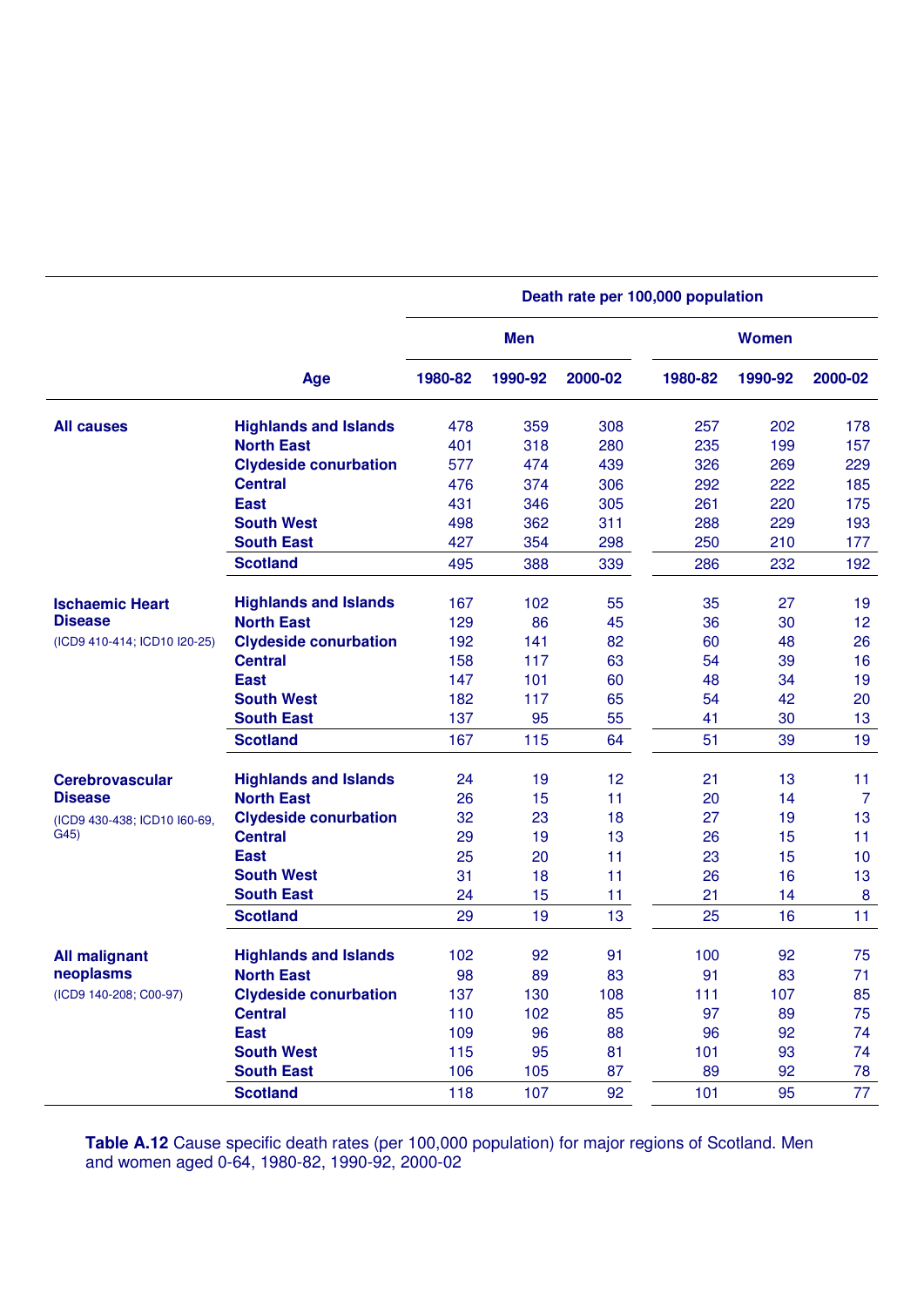|                              |                              | Death rate per 100,000 population |              |                         |                         |                |                  |  |  |  |
|------------------------------|------------------------------|-----------------------------------|--------------|-------------------------|-------------------------|----------------|------------------|--|--|--|
|                              |                              |                                   | <b>Men</b>   |                         |                         | <b>Women</b>   |                  |  |  |  |
|                              | Age                          | 1980-82                           | 1990-92      | 2000-02                 | 1980-82                 | 1990-92        | 2000-02          |  |  |  |
| <b>Malignant neoplasm of</b> | <b>Highlands and Islands</b> | 37                                | 28           | 21                      | 12                      | 13             | 14               |  |  |  |
| trachea, bronchus and        | <b>North East</b>            | 36                                | 25           | 20                      | 15                      | 12             | 14               |  |  |  |
| lung                         | <b>Clydeside conurbation</b> | 63                                | 48           | 35                      | 25                      | 25             | 21               |  |  |  |
| (ICD9 162; ICD10 C33-34)     | <b>Central</b>               | 48                                | 35           | 23                      | 17                      | 17             | 15               |  |  |  |
|                              | <b>East</b>                  | 43                                | 31           | 25                      | 16                      | 15             | 15               |  |  |  |
|                              | <b>South West</b>            | 46                                | 35           | 23                      | 18                      | 18             | 15               |  |  |  |
|                              | <b>South East</b>            | 43                                | 38           | 23                      | 18                      | 17             | 15               |  |  |  |
|                              | <b>Scotland</b>              | 49                                | 37           | 26                      | 19                      | 19             | 16               |  |  |  |
| <b>Malignant neoplasm of</b> | <b>Highlands and Islands</b> | 0                                 | 0            | 0                       | 33                      | 27             | 20               |  |  |  |
| female breast                | <b>North East</b>            | 0                                 | 0            | 0                       | 24                      | 23             | 16               |  |  |  |
| (ICD9 175; ICD10 C50)        | <b>Clydeside conurbation</b> | 0                                 | 0            | $\mathbf{0}$            | 30                      | 25             | 18               |  |  |  |
|                              | <b>Central</b>               | 0                                 | 0            | 0                       | 26                      | 24             | 17               |  |  |  |
|                              | <b>East</b>                  | 0                                 | 0            | 0                       | 26                      | 24             | 20               |  |  |  |
|                              | <b>South West</b>            | 0                                 | 0            | $\mathbf{0}$            | 24                      | 22             | 17               |  |  |  |
|                              | <b>South East</b>            | 0                                 | 0            | 0                       | 25                      | 22             | 20               |  |  |  |
|                              | <b>Scotland</b>              | 0                                 | $\mathbf{0}$ | 0                       | 27                      | 24             | 18               |  |  |  |
| <b>Malignant neoplasm of</b> | <b>Highlands and Islands</b> | 9                                 | 11           | 10                      | 9                       | 8              | 5                |  |  |  |
| colon and rectum             | <b>North East</b>            | 11                                | 11           | 10                      | 10                      | 9              | $\boldsymbol{6}$ |  |  |  |
| (ICD9 153, 154.0-154.1;      | <b>Clydeside conurbation</b> | 11                                | 12           | 10                      | 9                       | 8              | $\overline{5}$   |  |  |  |
| ICD10 C18-20)                | <b>Central</b>               | 10                                | 9            | 10                      | 9                       | 6              | $\bf 6$          |  |  |  |
|                              | <b>East</b>                  | 10                                | 11           | 9                       | 8                       | $\overline{7}$ | $\overline{5}$   |  |  |  |
|                              | <b>South West</b>            | 13                                | 10           | 10                      | 10                      | 9              | $\overline{5}$   |  |  |  |
|                              | <b>South East</b>            | 9                                 | 10           | 8                       | 8                       | 10             | 5                |  |  |  |
|                              | <b>Scotland</b>              | 11                                | 11           | 9                       | 9                       | 8              | $\overline{5}$   |  |  |  |
| <b>Malignant neoplasm of</b> | <b>Highlands and Islands</b> | 9                                 | 6            | 4                       | 4                       | 1              | $\overline{2}$   |  |  |  |
| stomach                      | <b>North East</b>            | 8                                 | 6            | 3                       | 2                       | 3              | 1                |  |  |  |
| (ICD9 151; ICD10 C16)        | <b>Clydeside conurbation</b> | 11                                | 7            | 5                       | 4                       | $\mathbf 3$    | $\overline{c}$   |  |  |  |
|                              | <b>Central</b>               | 9                                 | 6            | 5                       | 3                       | $\overline{c}$ | $\mathbf{1}$     |  |  |  |
|                              | <b>East</b>                  | 9                                 | 6            | 4                       | 3                       | $\overline{2}$ | $\overline{c}$   |  |  |  |
|                              | <b>South West</b>            | 10                                | 4            | 4                       | 3                       | 3              | $\overline{c}$   |  |  |  |
|                              | <b>South East</b>            | 8                                 | 5            | 3                       | $\overline{\mathbf{4}}$ | 3              | $\overline{2}$   |  |  |  |
|                              | <b>Scotland</b>              | 10                                | 6            | $\overline{\mathbf{4}}$ | $\overline{4}$          | 3              | $\overline{2}$   |  |  |  |

**Table A.13** Cause specific death rates (per 100,000 population) for major regions of Scotland. Men and women aged 0-64, 1980-82, 1990-92, 2000-02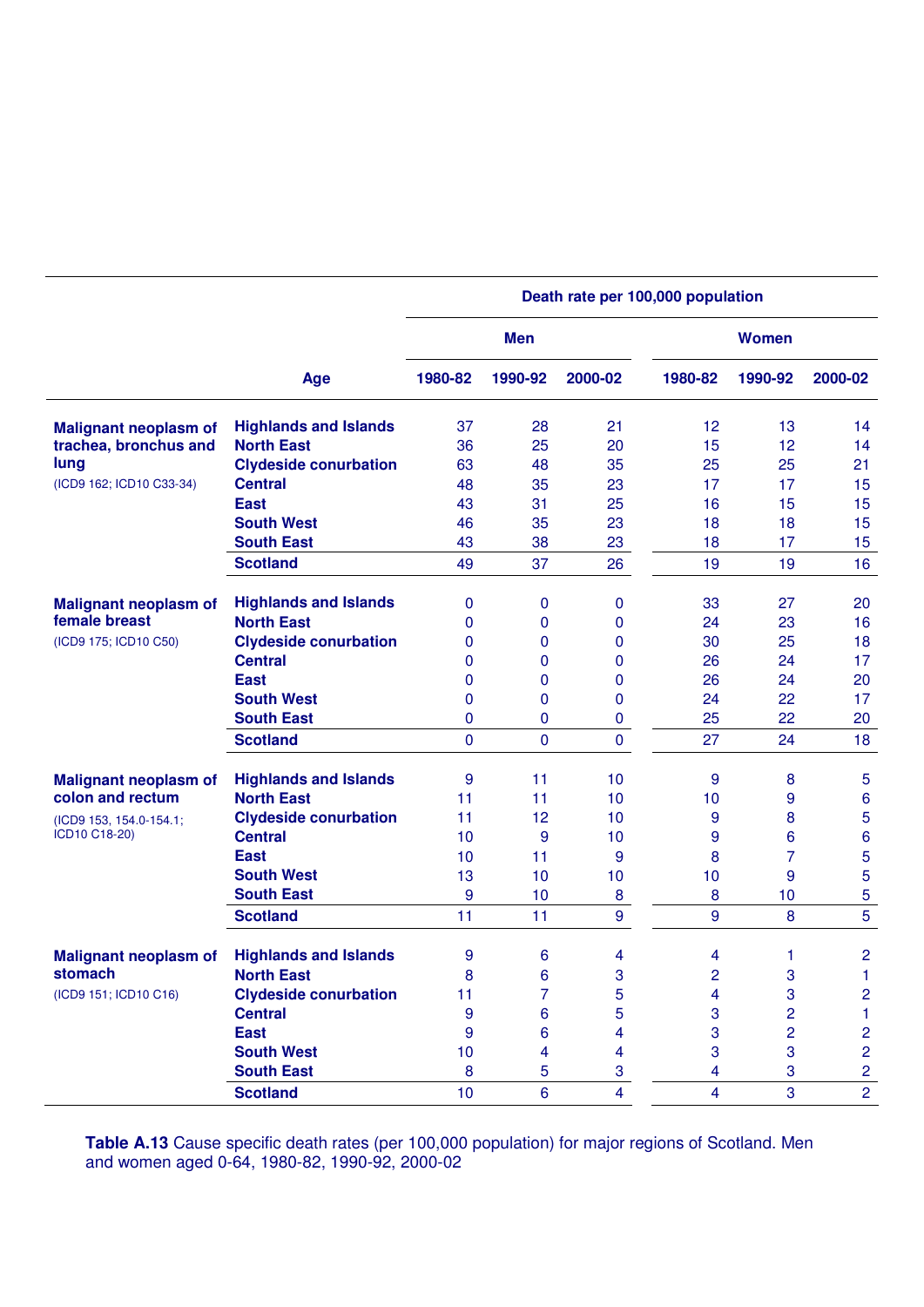|                              |                              |         |            |                  | Death rate per 100,000 population |                  |                  |
|------------------------------|------------------------------|---------|------------|------------------|-----------------------------------|------------------|------------------|
|                              |                              |         | <b>Men</b> |                  |                                   | <b>Women</b>     |                  |
|                              | Age                          | 1980-82 | 1990-92    | 2000-02          | 1980-82                           | 1990-92          | 2000-02          |
| All other malignant          | <b>Highlands and Islands</b> | 46      | 47         | 56               | 42                                | 43               | 35               |
| neoplasms*                   | <b>North East</b>            | 43      | 47         | 49               | 40                                | 36               | 34               |
|                              | <b>Clydeside conurbation</b> | 52      | 62         | 58               | 43                                | 45               | 39               |
|                              | <b>Central</b>               | 44      | 51         | 48               | 41                                | 40               | 35               |
|                              | <b>East</b>                  | 46      | 48         | 51               | 44                                | 44               | 33               |
|                              | <b>South West</b>            | 46      | 46         | 45               | 46                                | 40               | 35               |
|                              | <b>South East</b>            | 47      | 52         | 53               | 35                                | 41               | 36               |
|                              | <b>Scotland</b>              | 52      | 57         | 56               | 45                                | 45               | 38               |
| <b>Chronic lower</b>         | <b>Highlands and Islands</b> | 9       | 6          | 6                | 3                                 | 6                | 4                |
| respiratory diseases         | <b>North East</b>            | 9       | 9          | 5                | $\overline{7}$                    | 8                | $\overline{5}$   |
| (ICD9 490-494, 496; ICD10    | <b>Clydeside conurbation</b> | 23      | 15         | 11               | 13                                | 11               | 10               |
| $J40-47)$                    | <b>Central</b>               | 17      | 10         | 11               | 11                                | 10               | $\bf 8$          |
|                              | <b>East</b>                  | 14      | 10         | 8                | 7                                 | 8                | $\bf 8$          |
|                              | <b>South West</b>            | 16      | 9          | 8                | 10                                | 8                | $\bf 8$          |
|                              | <b>South East</b>            | 14      | 8          | 8                | 8                                 | 7                | $\boldsymbol{6}$ |
|                              | <b>Scotland</b>              | 17      | 11         | 9                | 9                                 | 9                | $\overline{7}$   |
| <b>Chronic liver disease</b> | <b>Highlands and Islands</b> | 7       | 8          | 13               | 3                                 | 5                | $\overline{7}$   |
| (ICD9 571; ICD10 K70, K73-   | <b>North East</b>            | 5       | 6          | 11               | 3                                 | 3                | $\overline{4}$   |
| 74)                          | <b>Clydeside conurbation</b> | 13      | 16         | 42               | 8                                 | 9                | 15               |
|                              | <b>Central</b>               | 6       | 8          | 21               | 5                                 | 5                | 11               |
|                              | <b>East</b>                  | 4       | 3          | 17               | 3                                 | 4                | $\overline{7}$   |
|                              | <b>South West</b>            | 7       | 8          | 17               | 4                                 | 6                | 11               |
|                              | <b>South East</b>            | 8       | 6          | 17               | 5                                 | 3                | 11               |
|                              | <b>Scotland</b>              | 9       | 9          | 23               | 5                                 | 6                | 11               |
| <b>Accidents</b>             | <b>Highlands and Islands</b> | 55      | 34         | 28               | 19                                | 10               | $\bf 8$          |
| (ICD9 E800-929, ICD10 V01-   | <b>North East</b>            | 42      | 30         | 21               | 12                                | 10               | 5                |
| X59, Y85, Y86)               | <b>Clydeside conurbation</b> | 38      | 25         | 19               | 11                                | 10               | $\overline{5}$   |
|                              | <b>Central</b>               | 35      | 24         | 19               | 12                                | 8                | $\overline{5}$   |
|                              | <b>East</b>                  | 35      | 22         | 17               | 12                                | 6                | $\boldsymbol{6}$ |
|                              | <b>South West</b>            | 33      | 26         | 16               | 11                                | 9                | $\boldsymbol{6}$ |
|                              | <b>South East</b>            | 29      | 22         | 15 <sub>15</sub> | 10                                | 8                | $\overline{5}$   |
|                              | <b>Scotland</b>              | 37      | 25         | 18               | 12 <sub>2</sub>                   | $\boldsymbol{9}$ | $\boldsymbol{6}$ |

\* excluding lung, colorectal, stomach and breast

**Table A.14** Cause specific death rates (per 100,000 population) for major regions of Scotland. Men and women aged 0-64, 1980-82, 1990-92, 2000-02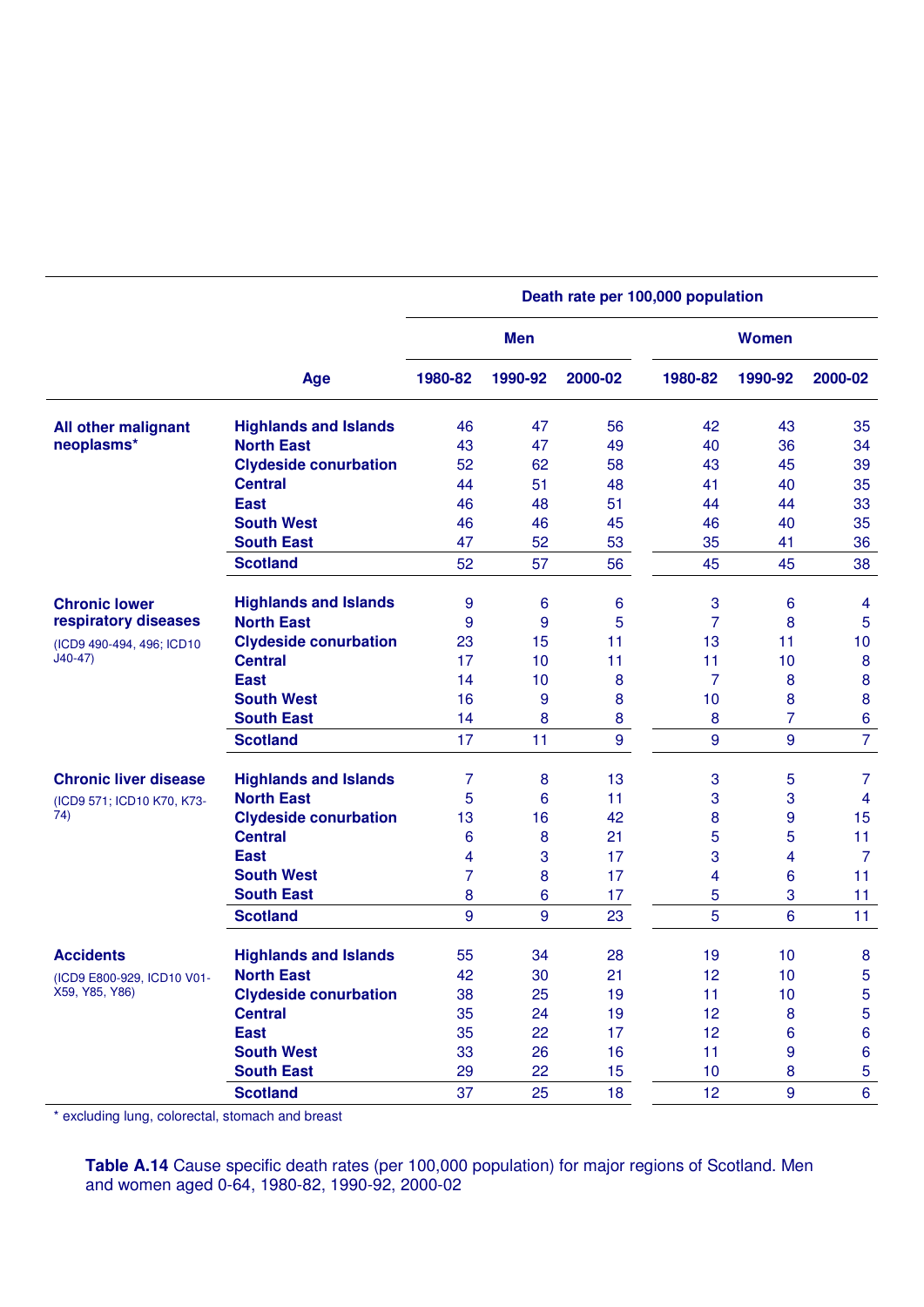|                              |                              | Death rate per 100,000 population |            |                |                |                |                         |  |  |
|------------------------------|------------------------------|-----------------------------------|------------|----------------|----------------|----------------|-------------------------|--|--|
|                              |                              |                                   | <b>Men</b> |                |                | <b>Women</b>   |                         |  |  |
|                              | Age                          | 1980-82                           | 1990-92    | 2000-02        | 1980-82        | 1990-92        | 2000-02                 |  |  |
| Intentional self harm &      | <b>Highlands and Islands</b> | 23                                | 26         | 30             | 9              | 6              | 7                       |  |  |
| events of                    | <b>North East</b>            | 18                                | 18         | 22             | 10             | 5              | $6\phantom{1}6$         |  |  |
| undetermined intent          | <b>Clydeside conurbation</b> | 22                                | 25         | 29             | 11             | 7              | $\boldsymbol{9}$        |  |  |
| (ICD9 E950-959, 980-989;     | <b>Central</b>               | 14                                | 18         | 24             | 8              | 5              | $6\phantom{1}6$         |  |  |
| ICD10 X60-84, Y87.0, Y10-    | <b>East</b>                  | 16                                | 20         | 26             | 9              | 8              | $\bf 8$                 |  |  |
| Y34, Y87.2)                  | <b>South West</b>            | 16                                | 17         | 27             | 8              | 6              | $\overline{7}$          |  |  |
|                              | <b>South East</b>            | 16                                | 21         | 22             | 9              | 7              | 10                      |  |  |
|                              | <b>Scotland</b>              | 18                                | 21         | 26             | 10             | $\overline{7}$ | 8                       |  |  |
| <b>Mental and</b>            | <b>Highlands and Islands</b> | 0                                 | 0          | 4              | 0              | 0              | $\pmb{0}$               |  |  |
| behavioural disorders        | <b>North East</b>            | 0                                 | 0          | 11             | 0              | 0              | $\overline{c}$          |  |  |
| due to use of drugs          | <b>Clydeside conurbation</b> | 0                                 | 1          | 17             | 0              | 0              | 3                       |  |  |
| (ICD9 304, 305.2-.9; ICD10   | <b>Central</b>               | $\mathbf{0}$                      | 2          | 4              | 0              | 0              | 1                       |  |  |
| F11-16, F18-19)              | <b>East</b>                  | 0                                 | 2          | 6              | 0              | 1              | 1                       |  |  |
|                              | <b>South West</b>            | 0                                 | 0          | 9              | 0              | 0              | $\overline{c}$          |  |  |
|                              | <b>South East</b>            | 0                                 |            | 7              | 0              | 0              | 1                       |  |  |
|                              | <b>Scotland</b>              | $\mathbf{0}$                      | 1          | 10             | $\mathbf{0}$   | $\Omega$       | $\overline{c}$          |  |  |
| <b>Mental and</b>            | <b>Highlands and Islands</b> | 4                                 | 6          | 12             | 1              | 2              | $6\phantom{1}6$         |  |  |
| behavioural disorders        | <b>North East</b>            | 3                                 | 5          | 10             | 1              | 3              | $\overline{\mathbf{4}}$ |  |  |
| due to use of alcohol        | <b>Clydeside conurbation</b> | 8                                 | 5          | 12             | 3              | 1              | 3                       |  |  |
| (ICD9 291, 303, 305.0; ICD10 | <b>Central</b>               | 1                                 | 2          | 4              | 0              | 2              | $\overline{c}$          |  |  |
| F10                          | <b>East</b>                  | 3                                 | 5          | 8              | $\overline{c}$ | 3              | 3                       |  |  |
|                              | <b>South West</b>            | 3                                 | 2          | 6              | 1              | 1              | $\overline{2}$          |  |  |
|                              | <b>South East</b>            | 3                                 | 6          | 7              | 2              | 2              | 3                       |  |  |
|                              | <b>Scotland</b>              | 5                                 | 4          | 9              | $\overline{2}$ | $\overline{2}$ | 3                       |  |  |
| <b>Assault</b>               | <b>Highlands and Islands</b> | 1                                 | 2          | 1              | 1              | 0              | $\bf{0}$                |  |  |
| (ICD9 E960-969; ICD10 X85-   | <b>North East</b>            | 1                                 | 2          | 1              | 1              | 1              | 1                       |  |  |
| Y09, Y87.1)                  | <b>Clydeside conurbation</b> | 4                                 | 6          | 6              |                |                |                         |  |  |
|                              | <b>Central</b>               |                                   | 1          |                |                |                |                         |  |  |
|                              | <b>East</b>                  | $\overline{c}$                    | 2          | $\overline{c}$ | 2              |                | 1                       |  |  |
|                              | <b>South West</b>            | 1                                 | 2          | 4              |                |                | 1                       |  |  |
|                              | <b>South East</b>            | $\overline{c}$                    | 3          | $\overline{2}$ |                |                | 1                       |  |  |
|                              | <b>Scotland</b>              | $\overline{c}$                    | 3          | 3              | 1              | 1              | 1                       |  |  |

**Table A.15** Cause specific death rates (per 100,000 population) for major regions of Scotland. Men and women aged 0-64, 1980-82, 1990-92, 2000-02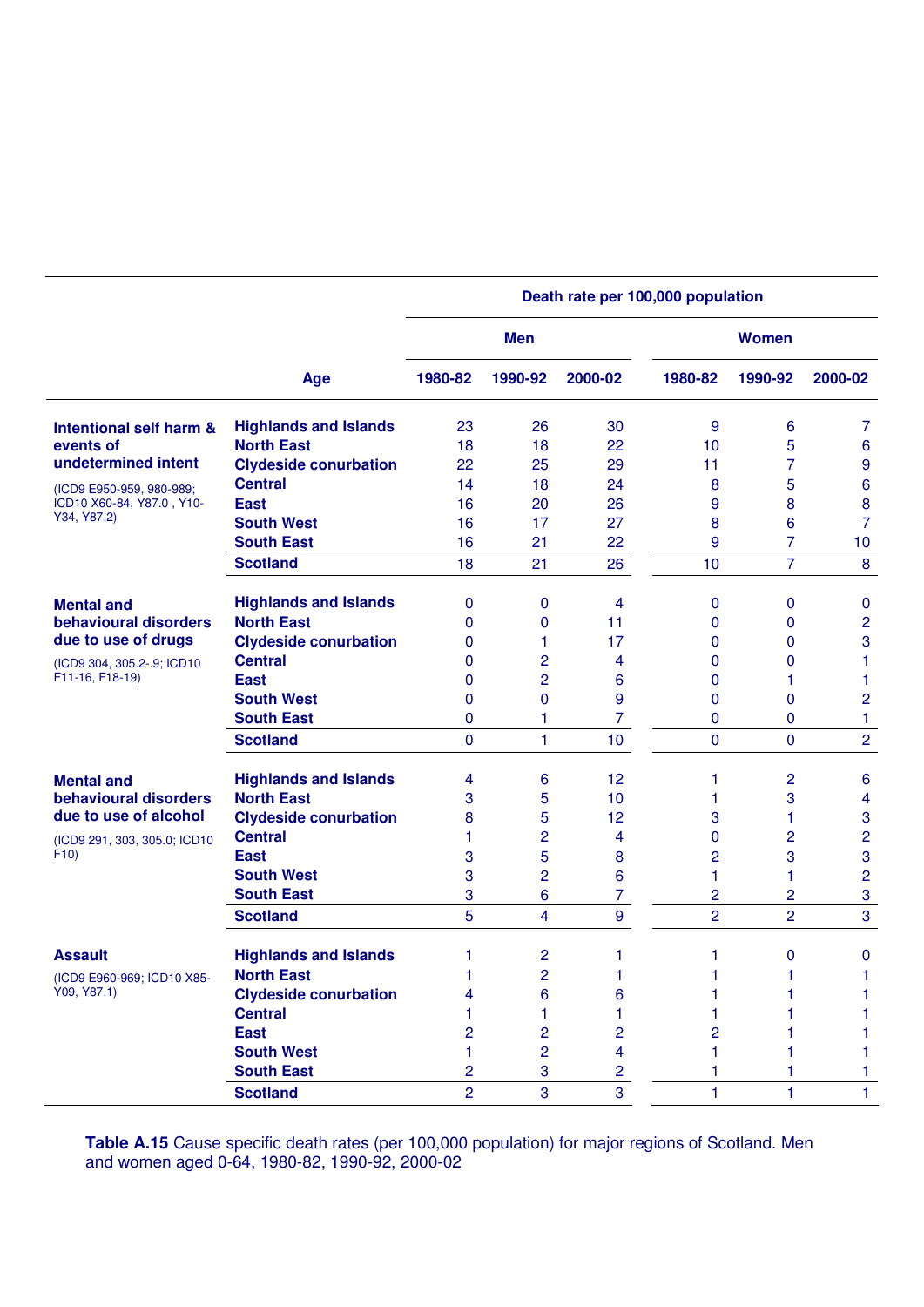|      | <b>Chronic liver disease</b><br>(ICD9 571; ICD10 K70, K73-74) |                | <b>Mental and behavioural</b><br>disorders due to use of<br>drugs<br>(ICD9 304, 305.2-.9; ICD10 F11-16,<br>$F18-19$ |                |
|------|---------------------------------------------------------------|----------------|---------------------------------------------------------------------------------------------------------------------|----------------|
|      | <b>Males</b>                                                  | <b>Females</b> | <b>Males</b>                                                                                                        | <b>Females</b> |
| 1980 | 110.4                                                         | 72.6           | 1.5                                                                                                                 | 1.2            |
| 1981 | 123.6                                                         | 71.9           | 3.7                                                                                                                 | 0.0            |
| 1982 | 105.8                                                         | 66.9           | 3.0                                                                                                                 | 0.7            |
| 1983 | 114.9                                                         | 71.8           | 4.6                                                                                                                 | 0.6            |
| 1984 | 101.9                                                         | 75.1           | 1.5                                                                                                                 | 1.0            |
| 1985 | 109.3                                                         | 68.5           | 3.4                                                                                                                 | 0.5            |
| 1986 | 97.0                                                          | 59.6           | 1.5                                                                                                                 | 1.1            |
| 1987 | 108.0                                                         | 66.6           | 2.9                                                                                                                 | 0.0            |
| 1988 | 106.1                                                         | 73.4           | 4.0                                                                                                                 | 0.0            |
| 1989 | 123.3                                                         | 70.4           | 5.2                                                                                                                 | 1.1            |
| 1990 | 134.2                                                         | 78.4           | 7.9                                                                                                                 | 1.6            |
| 1991 | 115.5                                                         | 79.8           | 12.1                                                                                                                | 3.9            |
| 1992 | 112.7                                                         | 70.9           | 8.4                                                                                                                 | 2.6            |
| 1993 | 128.1                                                         | 71.2           | 15.5                                                                                                                | 5.0            |
| 1994 | 144.6                                                         | 86.9           | 56.1                                                                                                                | 21.6           |
| 1995 | 168.5                                                         | 98.0           | 76.2                                                                                                                | 16.0           |
| 1996 | 225.7                                                         | 107.2          | 84.0                                                                                                                | 19.3           |
| 1997 | 220.8                                                         | 107.4          | 71.5                                                                                                                | 15.1           |
| 1998 | 245.1                                                         | 118.6          | 89.6                                                                                                                | 18.0           |
| 1999 | 259.7                                                         | 132.6          | 121.3                                                                                                               | 22.8           |
| 2000 | 288.0                                                         | 136.1          | 116.9                                                                                                               | 28.2           |
| 2001 | 304.1                                                         | 139.5          | 122.8                                                                                                               | 21.3           |
| 2002 | 330.4                                                         | 146.1          | 154.2                                                                                                               | 22.9           |

**Table A.16** Age standardised death rates per 1,000,000 population from chronic liver disease and from mental and behavioural disorders due to use of drugs. Men and women, Scotland, 1980-2002.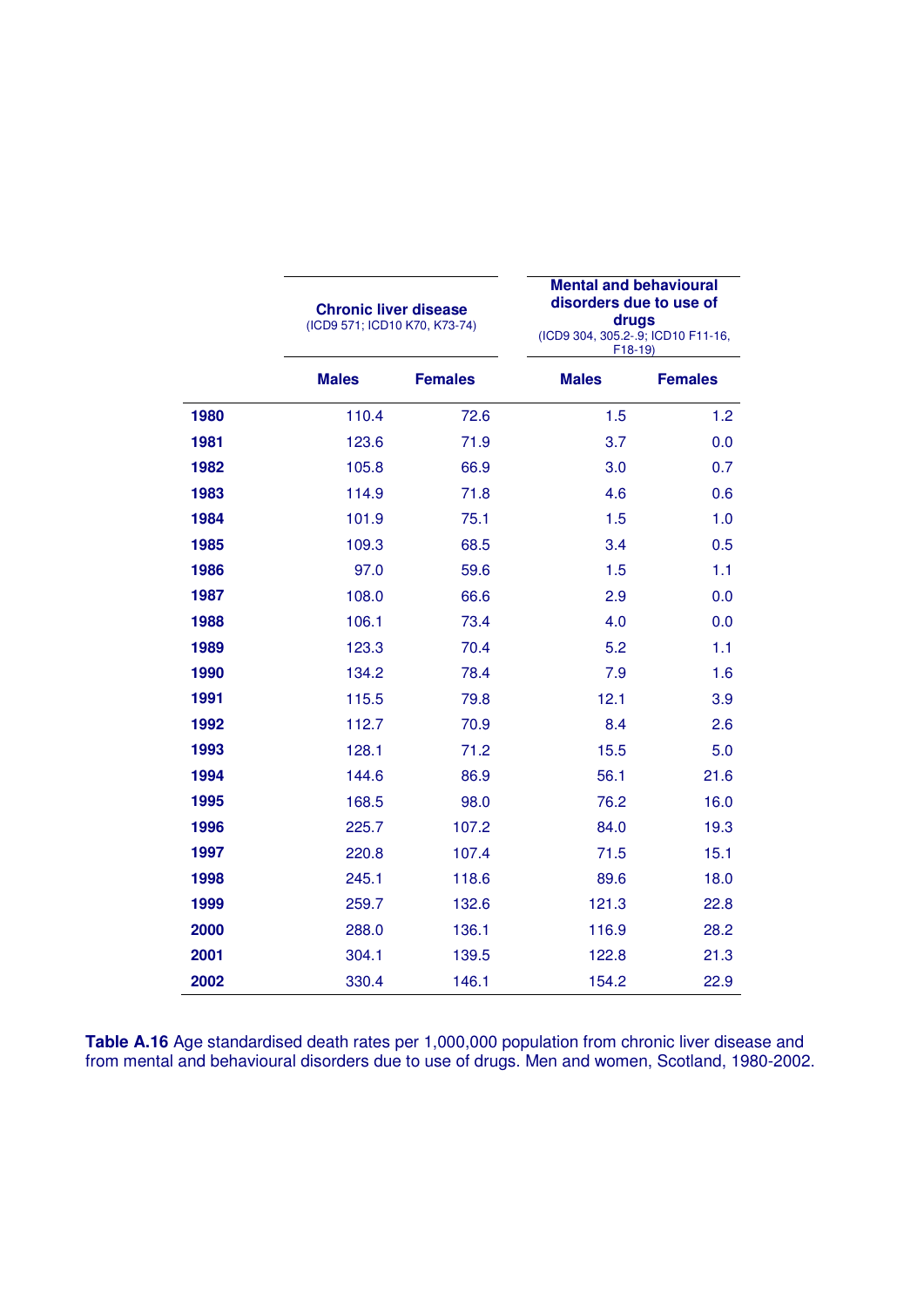|              | <b>Cause of death</b> |                |                                 |                |                         |                |                  |                                    |                                                                         |                        |  |  |  |
|--------------|-----------------------|----------------|---------------------------------|----------------|-------------------------|----------------|------------------|------------------------------------|-------------------------------------------------------------------------|------------------------|--|--|--|
| Age<br>group | <b>All causes</b>     | <b>IHD</b>     | Cerebro-<br>vascular<br>disease | Lung<br>cancer | <b>Other</b><br>cancers | <b>Suicide</b> | <b>Accidents</b> | <b>Chronic</b><br>liver<br>disease | <b>Mental and</b><br>behavioural<br>disorders<br>due to use<br>of drugs | All<br>other<br>causes |  |  |  |
| $0-4$        | 316                   | $\Omega$       | $\mathbf 0$                     | $\mathbf 0$    | $\overline{7}$          | $\mathbf 0$    | 21               | $\mathbf 0$                        | $\mathbf 0$                                                             | 288                    |  |  |  |
| $5-9$        | 31                    | 0              | $\mathbf 0$                     | $\mathbf 0$    | 6                       | 0              | 15               | $\mathbf 0$                        | $\pmb{0}$                                                               | 10                     |  |  |  |
| $10 - 14$    | 32                    | 0              | $\pmb{0}$                       | $\pmb{0}$      | 5                       | $\pmb{0}$      | 15               | $\mathbf 0$                        | $\pmb{0}$                                                               | 11                     |  |  |  |
| $15 - 19$    | 86                    | $\mathbf 0$    | 1                               | 0              | 6                       | 10             | 50               | $\mathbf 0$                        | 1                                                                       | 17                     |  |  |  |
| 20-24        | 102                   | 1              | 3                               |                | 9                       | 20             | 50               | $\mathbf 0$                        | $\pmb{0}$                                                               | 19                     |  |  |  |
| 25-29        | 102                   | $\overline{c}$ | 4                               |                | 10                      | 22             | 38               | 1                                  | $\pmb{0}$                                                               | 24                     |  |  |  |
| 30-34        | 118                   | 9              | 4                               | $\overline{2}$ | 15                      | 21             | 33               | $\overline{c}$                     | 1                                                                       | 30                     |  |  |  |
| 35-39        | 184                   | 33             | 10                              | 6              | 27                      | 24             | 35               | 4                                  | $\pmb{0}$                                                               | 45                     |  |  |  |
| 40-44        | 322                   | 93             | 15                              | 16             | 44                      | 32             | 40               | 12                                 | $\pmb{0}$                                                               | 70                     |  |  |  |
| 45-49        | 574                   | 236            | 28                              | 41             | 77                      | 31             | 42               | 16                                 | $\pmb{0}$                                                               | 103                    |  |  |  |
| 50-54        | 1,006                 | 417            | 53                              | 110            | 150                     | 29             | 44               | 23                                 | $\pmb{0}$                                                               | 181                    |  |  |  |
| 55-59        | 1,729                 | 682            | 112                             | 231            | 267                     | 31             | 53               | 33                                 | $\pmb{0}$                                                               | 321                    |  |  |  |
| 60-64        | 2,647                 | 1,053          | 207                             | 356            | 399                     | 25             | 54               | 31                                 | $\pmb{0}$                                                               | 522                    |  |  |  |
| 65-69        | 4,196                 | 1,500          | 437                             | 552            | 666                     | 25             | 64               | 36                                 | $\mathbf 0$                                                             | 916                    |  |  |  |
| 70-74        | 6,547                 | 2,262          | 788                             | 727            | 970                     | 31             | 99               | 24                                 | 0                                                                       | 1,647                  |  |  |  |
| 75-79        | 10,002                | 3,118          | 1,414                           | 863            | 1,394                   | 25             | 158              | 22                                 | $\pmb{0}$                                                               | 3,010                  |  |  |  |
| 80-84        | 15,111                | 4,129          | 2,392                           | 939            | 1,788                   | 36             | 284              | 19                                 | $\pmb{0}$                                                               | 5,524                  |  |  |  |
| $85+$        | 24,027                | 5,340          | 4,055                           | 688            | 2,165                   | 15             | 620              | 12                                 | 0                                                                       | 11,132                 |  |  |  |

**Table A.17** Age and cause specific mortality rates per 100,000 population. Men, Scotland, 1980-82.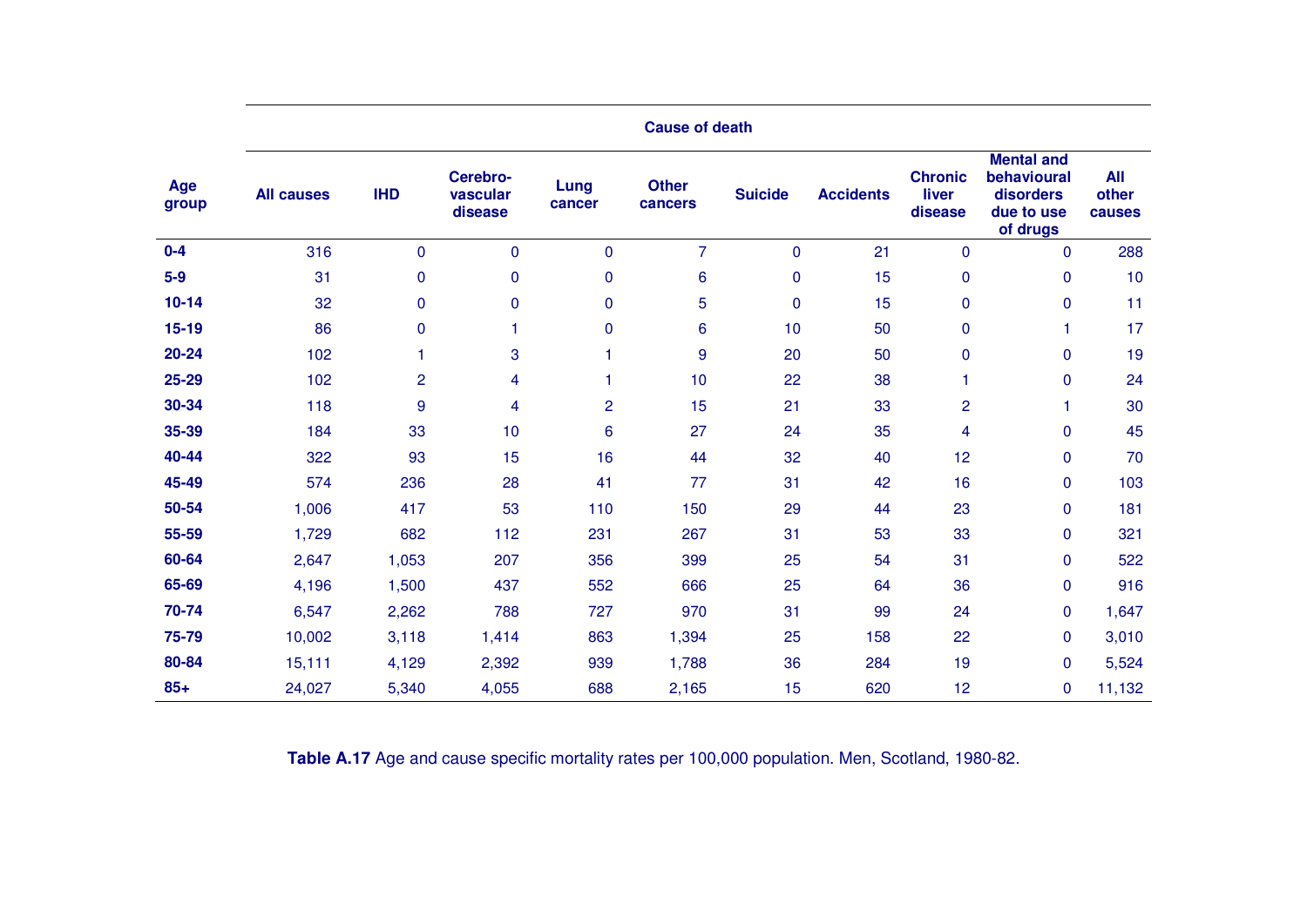|              | <b>Cause of death</b> |              |                                 |                |                         |                |                  |                                    |                                                                         |                        |  |  |  |
|--------------|-----------------------|--------------|---------------------------------|----------------|-------------------------|----------------|------------------|------------------------------------|-------------------------------------------------------------------------|------------------------|--|--|--|
| Age<br>group | <b>All causes</b>     | <b>IHD</b>   | Cerebro-<br>vascular<br>disease | Lung<br>cancer | <b>Other</b><br>cancers | <b>Suicide</b> | <b>Accidents</b> | <b>Chronic</b><br>liver<br>disease | <b>Mental and</b><br>behavioural<br>disorders<br>due to use<br>of drugs | All<br>other<br>causes |  |  |  |
| $0 - 4$      | 204                   | $\Omega$     | $\mathbf 0$                     | $\mathbf 0$    | 4                       | $\mathbf 0$    | 12               | $\mathbf 0$                        | $\mathbf 0$                                                             | 188                    |  |  |  |
| $5-9$        | 21                    | 0            | $\mathbf 0$                     | $\mathbf 0$    | 3                       | 0              | 9                | $\mathbf 0$                        | $\pmb{0}$                                                               | 9                      |  |  |  |
| $10 - 14$    | 25                    | 0            | $\pmb{0}$                       | $\pmb{0}$      | 3                       | 1              | 10               | $\mathbf 0$                        | $\pmb{0}$                                                               | 11                     |  |  |  |
| $15 - 19$    | 77                    | $\mathbf 0$  | 1                               | 0              | 5                       | 15             | 35               | $\mathbf 0$                        | $\overline{c}$                                                          | 18                     |  |  |  |
| 20-24        | 109                   | 0            | 1                               | 0              | 7                       | 30             | 40               | $\mathbf 0$                        | $\overline{c}$                                                          | 28                     |  |  |  |
| 25-29        | 117                   | $\mathbf{1}$ | $\overline{c}$                  | $\pmb{0}$      | 8                       | 39             | 32               | 1                                  | 3                                                                       | 30                     |  |  |  |
| 30-34        | 112                   | 6            | $\overline{2}$                  | 1              | 11                      | 30             | 24               | $\overline{2}$                     | 1                                                                       | 36                     |  |  |  |
| 35-39        | 159                   | 22           | $\overline{7}$                  | $\overline{2}$ | 22                      | 28             | 22               | $\overline{7}$                     | 1.                                                                      | 48                     |  |  |  |
| 40-44        | 255                   | 59           | 10                              | 12             | 47                      | 31             | 25               | 13                                 | $\pmb{0}$                                                               | 58                     |  |  |  |
| 45-49        | 441                   | 127          | 19                              | 36             | 85                      | 32             | 29               | 20                                 | $\pmb{0}$                                                               | 94                     |  |  |  |
| 50-54        | 751                   | 270          | 41                              | 73             | 152                     | 27             | 33               | 23                                 | $\pmb{0}$                                                               | 132                    |  |  |  |
| 55-59        | 1,262                 | 471          | 66                              | 149            | 270                     | 23             | 27               | 31                                 | $\pmb{0}$                                                               | 225                    |  |  |  |
| 60-64        | 2,172                 | 796          | 144                             | 305            | 429                     | 21             | 38               | 33                                 | $\pmb{0}$                                                               | 407                    |  |  |  |
| 65-69        | 3,640                 | 1,308        | 278                             | 500            | 711                     | 22             | 47               | 34                                 | $\mathbf 0$                                                             | 740                    |  |  |  |
| 70-74        | 5,531                 | 1,875        | 574                             | 646            | 1,034                   | 23             | 66               | 32                                 | 0                                                                       | 1,281                  |  |  |  |
| 75-79        | 8,517                 | 2,588        | 1,083                           | 759            | 1,432                   | 22             | 122              | 21                                 | $\mathbf 0$                                                             | 2,489                  |  |  |  |
| 80-84        | 12,989                | 3,771        | 1,842                           | 926            | 1,937                   | 30             | 169              | 18                                 | $\mathbf 0$                                                             | 4,296                  |  |  |  |
| $85+$        | 20,854                | 4,892        | 3,075                           | 774            | 2,572                   | 23             | 494              | 4                                  | 0                                                                       | 9,019                  |  |  |  |

**Table A.18** Age and cause specific mortality rates per 100,000 population. Men, Scotland, 1990-92.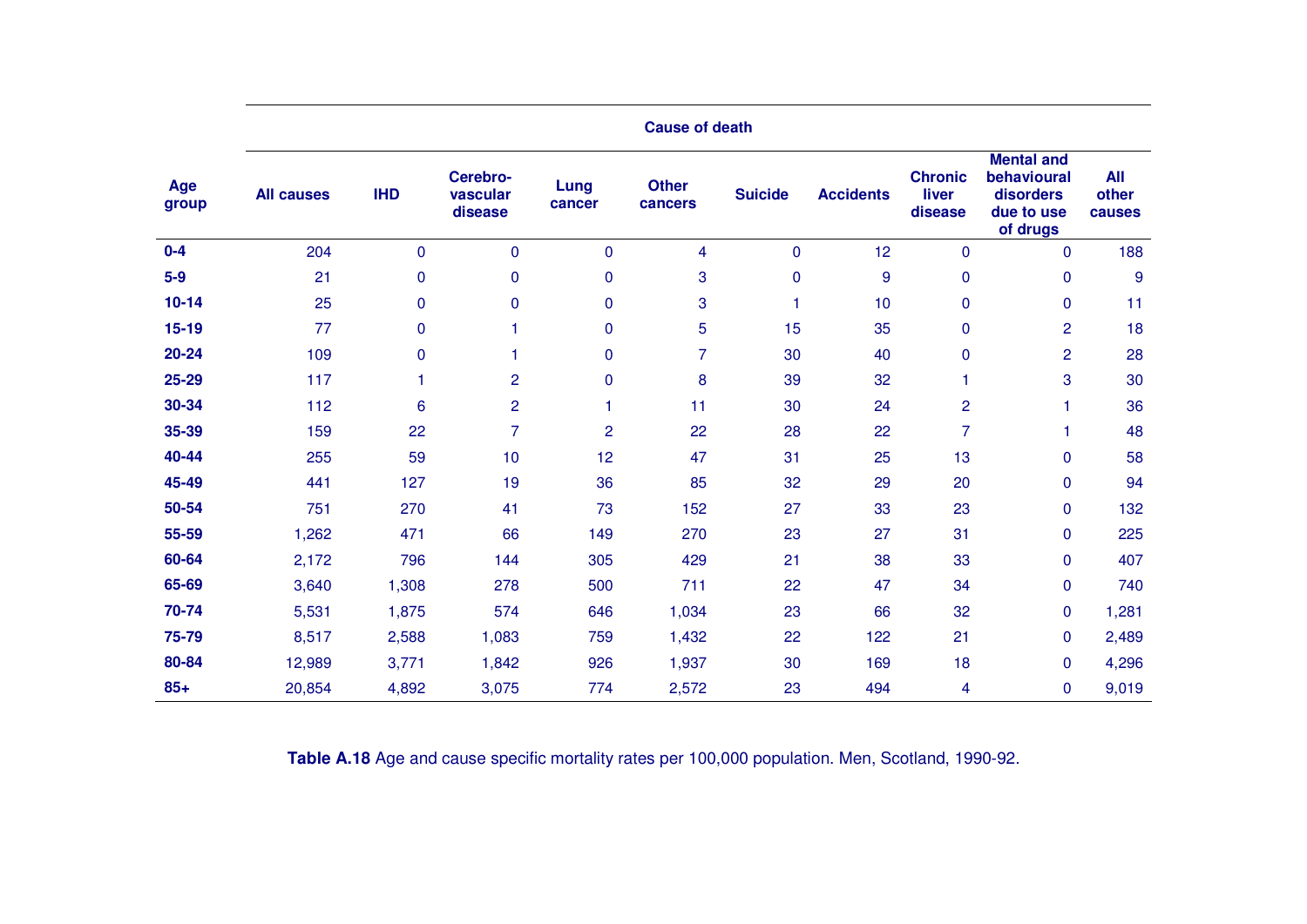|              | <b>Cause of death</b> |                |                                 |                |                         |                |                  |                                    |                                                                         |                               |  |  |  |
|--------------|-----------------------|----------------|---------------------------------|----------------|-------------------------|----------------|------------------|------------------------------------|-------------------------------------------------------------------------|-------------------------------|--|--|--|
| Age<br>group | <b>All causes</b>     | <b>IHD</b>     | Cerebro-<br>vascular<br>disease | Lung<br>cancer | <b>Other</b><br>cancers | <b>Suicide</b> | <b>Accidents</b> | <b>Chronic</b><br>liver<br>disease | <b>Mental and</b><br>behavioural<br>disorders<br>due to use<br>of drugs | <b>All</b><br>other<br>causes |  |  |  |
| $0-4$        | 136                   | $\mathbf 0$    | $\mathbf 0$                     | $\mathbf 0$    | 4                       | $\mathbf 0$    | 6                | $\mathbf 0$                        | $\mathbf 0$                                                             | 126                           |  |  |  |
| $5-9$        | 14                    | 0              | $\mathbf 0$                     | $\mathbf 0$    | 3                       | 0              | 4                | $\mathbf 0$                        | $\pmb{0}$                                                               | 7                             |  |  |  |
| $10 - 14$    | 18                    | $\mathbf{0}$   | 1                               | 0              | 4                       | 1              | 5                | $\mathbf 0$                        | $\pmb{0}$                                                               | $\overline{7}$                |  |  |  |
| $15 - 19$    | 72                    | $\Omega$       | $\Omega$                        | 0              | 5                       | 22             | 22               | $\mathbf 0$                        | $\overline{7}$                                                          | 16                            |  |  |  |
| 20-24        | 120                   | $\mathbf{0}$   | 1                               | 0              | 6                       | 41             | 21               | $\mathbf 0$                        | 26                                                                      | 24                            |  |  |  |
| 25-29        | 141                   | $\overline{c}$ | 3                               | 0              | $\overline{7}$          | 48             | 21               | 3                                  | 32                                                                      | 26                            |  |  |  |
| 30-34        | 154                   | 5              | $\overline{2}$                  |                | 12                      | 42             | 21               | 10                                 | 26                                                                      | 36                            |  |  |  |
| 35-39        | 188                   | 17             | 3                               |                | 19                      | 42             | 21               | 15                                 | 17                                                                      | 52                            |  |  |  |
| 40-44        | 264                   | 38             | 10                              | 6              | 35                      | 38             | 21               | 32                                 | 10                                                                      | 75                            |  |  |  |
| 45-49        | 390                   | 82             | 16                              | 20             | 68                      | 31             | 21               | 48                                 | 5                                                                       | 98                            |  |  |  |
| 50-54        | 631                   | 147            | 28                              | 49             | 134                     | 27             | 23               | 66                                 | $\overline{c}$                                                          | 156                           |  |  |  |
| 55-59        | 1,050                 | 253            | 44                              | 108            | 252                     | 26             | 26               | 72                                 | 0                                                                       | 268                           |  |  |  |
| 60-64        | 1,765                 | 434            | 89                              | 222            | 451                     | 25             | 35               | 83                                 | $\pmb{0}$                                                               | 426                           |  |  |  |
| 65-69        | 2,692                 | 693            | 177                             | 333            | 653                     | 21             | 35               | 76                                 | $\mathbf 0$                                                             | 703                           |  |  |  |
| 70-74        | 4,417                 | 1,133          | 363                             | 517            | 1,005                   | 21             | 52               | 58                                 | 0                                                                       | 1,268                         |  |  |  |
| 75-79        | 6,895                 | 1,739          | 726                             | 650            | 1,422                   | 16             | 89               | 36                                 | $\pmb{0}$                                                               | 2,215                         |  |  |  |
| 80-84        | 10,549                | 2,607          | 1,327                           | 726            | 1,969                   | 20             | 151              | 35                                 | $\mathbf 0$                                                             | 3,714                         |  |  |  |
| $85+$        | 19,114                | 3,989          | 2,893                           | 684            | 2,751                   | 26             | 348              | 17                                 | 0                                                                       | 8,405                         |  |  |  |

**Table A.19** Age and cause specific mortality rates per 100,000 population. Men, Scotland, 2000-02.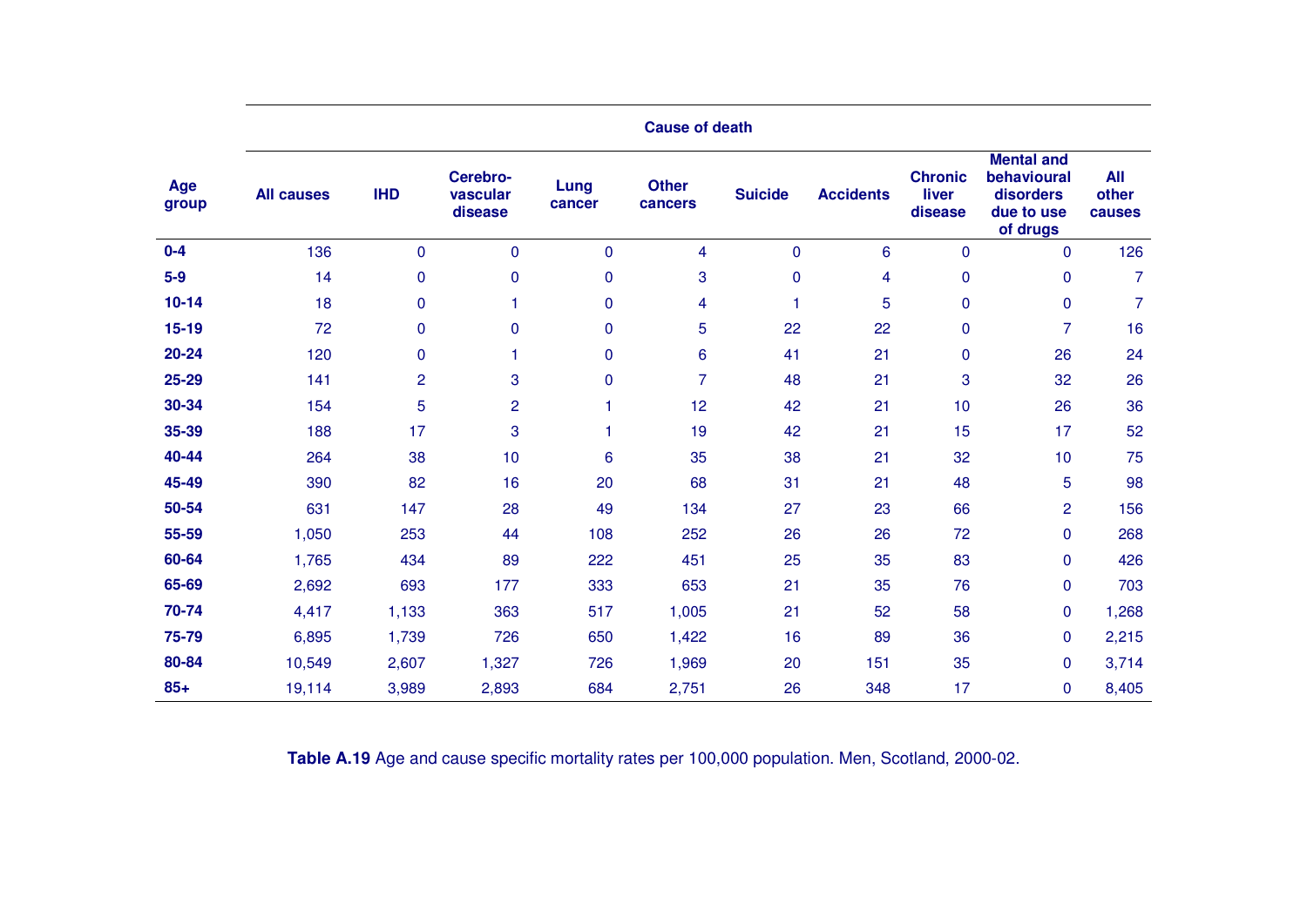|              | <b>Cause of death</b> |                 |                                 |                |                         |                         |                 |                  |                                    |                                                                         |                               |
|--------------|-----------------------|-----------------|---------------------------------|----------------|-------------------------|-------------------------|-----------------|------------------|------------------------------------|-------------------------------------------------------------------------|-------------------------------|
| Age<br>group | <b>All</b><br>causes  | <b>IHD</b>      | Cerebro-<br>vascular<br>disease | Lung<br>cancer | <b>Breast</b><br>cancer | <b>Other</b><br>cancers | <b>Suicide</b>  | <b>Accidents</b> | <b>Chronic</b><br>liver<br>disease | <b>Mental and</b><br>behavioural<br>disorders<br>due to use<br>of drugs | <b>All</b><br>other<br>causes |
| $0 - 4$      | 245                   | $\mathbf 0$     |                                 | $\pmb{0}$      | $\mathbf 0$             | 4                       | $\mathbf 0$     | 14               | $\mathbf{0}$                       | $\Omega$                                                                | 225                           |
| $5-9$        | 21                    | $\mathbf 0$     | $\mathbf 0$                     | $\pmb{0}$      | $\mathbf 0$             | 4                       | $\pmb{0}$       | $\overline{7}$   | 0                                  | 0                                                                       | 10                            |
| $10 - 14$    | 21                    | $\pmb{0}$       |                                 | $\pmb{0}$      | $\mathbf 0$             | 4                       | $\pmb{0}$       | 5                | 0                                  | 0                                                                       | 10                            |
| $15 - 19$    | 32                    | $\mathbf 0$     |                                 | $\mathbf 0$    | $\mathbf 0$             | 6                       | $\overline{c}$  | 12               | 0                                  | $\Omega$                                                                | 11                            |
| 20-24        | 34                    | $\mathbf 0$     | $\overline{2}$                  | $\mathbf 0$    | $\mathbf 0$             | 4                       | $6\phantom{1}6$ | 11               | $\mathbf{0}$                       | $\mathbf{0}$                                                            | 11                            |
| 25-29        | 48                    | 1               | 3                               |                | 1                       | 10                      | $\overline{7}$  | 6                |                                    | 0                                                                       | 17                            |
| 30-34        | 69                    | $\overline{2}$  | 6                               |                | 7                       | 14                      | 10              | 8                | 1                                  | $\Omega$                                                                | 20                            |
| 35-39        | 114                   | $6\phantom{1}6$ | 8                               | 4              | 16                      | 25                      | 12              | 7                | 6                                  | $\mathbf 0$                                                             | 29                            |
| 40-44        | 206                   | 19              | 21                              | $\overline{7}$ | 35                      | 46                      | 13              | 10               | $\overline{7}$                     | $\mathbf{0}$                                                            | 48                            |
| 45-49        | 349                   | 47              | 31                              | 20             | 56                      | 73                      | 20              | 15               | 9                                  | $\Omega$                                                                | 77                            |
| 50-54        | 607                   | 106             | 51                              | 54             | 78                      | 126                     | 21              | 16               | 15                                 | 0                                                                       | 141                           |
| 55-59        | 941                   | 202             | 87                              | 88             | 93                      | 189                     | 23              | 21               | 16                                 | $\Omega$                                                                | 222                           |
| 60-64        | 1,467                 | 406             | 158                             | 117            | 100                     | 298                     | 16              | 24               | 20                                 | 0                                                                       | 327                           |
| 65-69        | 2,302                 | 703             | 299                             | 161            | 103                     | 418                     | 15              | 36               | 15                                 | $\mathbf{0}$                                                            | 551                           |
| 70-74        | 3,615                 | 1,149           | 595                             | 148            | 128                     | 561                     | 14              | 63               | 18                                 | $\mathbf 0$                                                             | 939                           |
| 75-79        | 5,872                 | 1,710           | 1,184                           | 146            | 136                     | 789                     | 13              | 135              | 15                                 | $\mathbf{0}$                                                            | 1,743                         |
| 80-84        | 9,662                 | 2,513           | 2,140                           | 125            | 173                     | 965                     | 11              | 306              | 13                                 | $\mathbf{0}$                                                            | 3,417                         |
| $85+$        | 18,697                | 3,794           | 4,129                           | 109            | 238                     | 1,346                   | 11              | 763              | 9                                  | 0                                                                       | 8,298                         |

**Table A.20** Age and cause specific mortality rates per 100,000 population. Women, Scotland, 1980-82.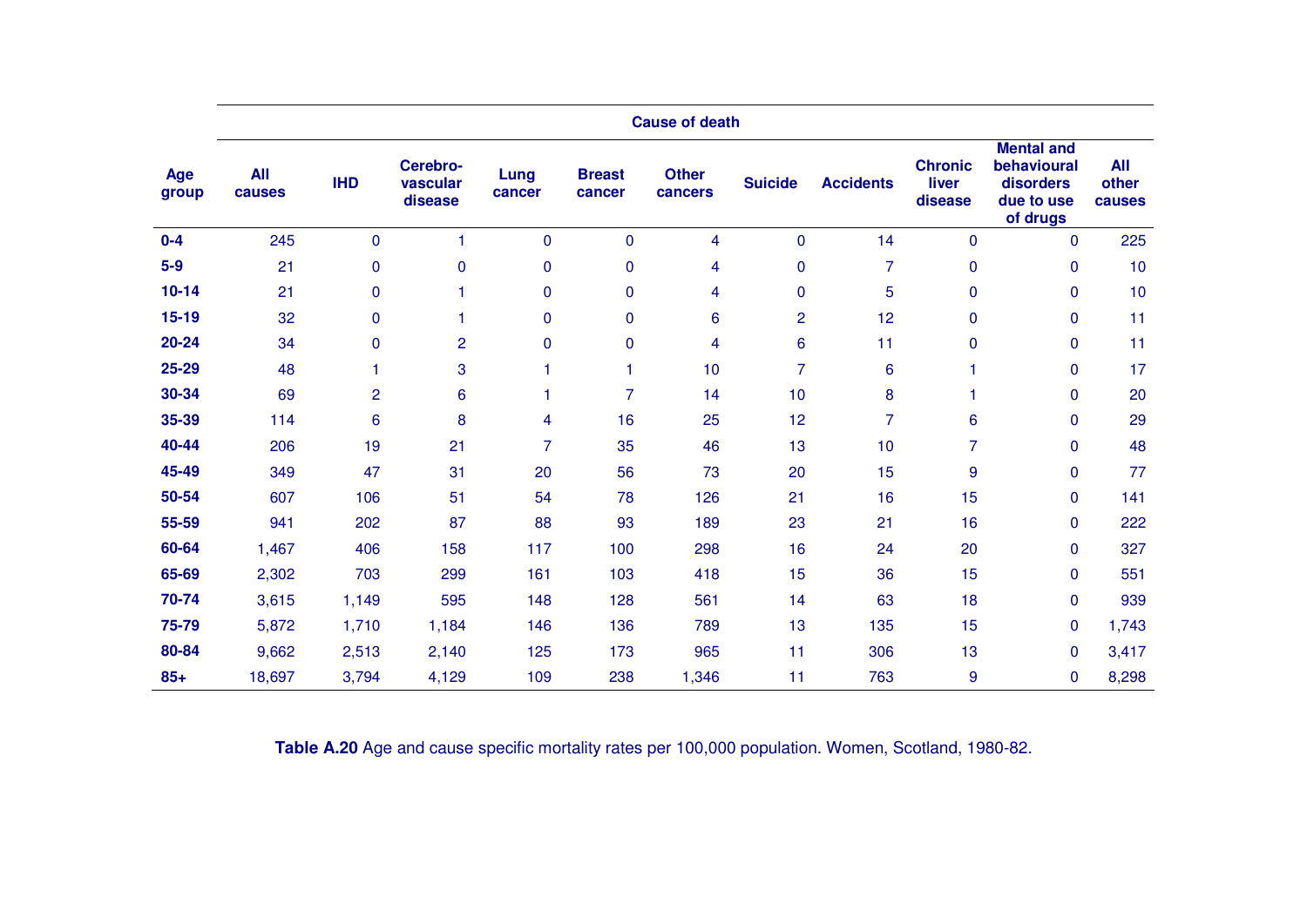|              | <b>Cause of death</b> |             |                                 |                |                         |                         |                  |                  |                                    |                                                                         |                               |
|--------------|-----------------------|-------------|---------------------------------|----------------|-------------------------|-------------------------|------------------|------------------|------------------------------------|-------------------------------------------------------------------------|-------------------------------|
| Age<br>group | <b>All</b><br>causes  | <b>IHD</b>  | Cerebro-<br>vascular<br>disease | Lung<br>cancer | <b>Breast</b><br>cancer | <b>Other</b><br>cancers | <b>Suicide</b>   | <b>Accidents</b> | <b>Chronic</b><br>liver<br>disease | <b>Mental and</b><br>behavioural<br>disorders<br>due to use<br>of drugs | <b>All</b><br>other<br>causes |
| $0 - 4$      | 147                   | $\mathbf 0$ | $\mathbf{0}$                    | $\pmb{0}$      | $\mathbf 0$             | 4                       | $\mathbf 0$      | 9                | $\mathbf{0}$                       | $\Omega$                                                                | 133                           |
| $5-9$        | 13                    | $\mathbf 0$ | $\mathbf 0$                     | $\pmb{0}$      | $\mathbf 0$             | 3                       | $\pmb{0}$        | 4                | 0                                  | $\mathbf{0}$                                                            | $6\phantom{1}6$               |
| $10 - 14$    | 19                    | $\pmb{0}$   | $\mathbf 0$                     | $\pmb{0}$      | $\mathbf 0$             | 3                       | $\pmb{0}$        | $\overline{7}$   | 0                                  | 0                                                                       | $\overline{7}$                |
| $15 - 19$    | 29                    | $\mathbf 0$ | $\mathbf{0}$                    | $\mathbf 0$    | $\overline{0}$          | 4                       | 3                | 11               | 0                                  | $\Omega$                                                                | 11                            |
| 20-24        | 33                    | $\mathbf 0$ |                                 | $\pmb{0}$      | $\mathbf 0$             | 3                       | $6\phantom{1}6$  | 10               | $\mathbf{0}$                       | $\mathbf{0}$                                                            | 11                            |
| 25-29        | 47                    | 1           | $\overline{2}$                  | $\pmb{0}$      | $\overline{2}$          | 9                       | 12               | 5                | 1                                  | 1                                                                       | 14                            |
| 30-34        | 57                    | 1           | 3                               | $\mathbf 0$    | $\overline{7}$          | 13                      | $9$              | 5                | $\overline{2}$                     | $\Omega$                                                                | 18                            |
| 35-39        | 103                   | 5           | $\overline{7}$                  | 4              | 12                      | 27                      | $\overline{7}$   | $\overline{7}$   | 5                                  | $\mathbf 0$                                                             | 27                            |
| 40-44        | 157                   | 15          | 11                              | 8              | 26                      | 39                      | $\boldsymbol{9}$ | 9                | $\overline{7}$                     | $\mathbf{0}$                                                            | 33                            |
| 45-49        | 276                   | 29          | 20                              | 23             | 41                      | 74                      | 11               | 7                | 15                                 | $\Omega$                                                                | 55                            |
| 50-54        | 454                   | 71          | 32                              | 40             | 75                      | 113                     | 10               | 13               | 13                                 | $\mathbf{0}$                                                            | 85                            |
| 55-59        | 775                   | 157         | 60                              | 74             | 85                      | 196                     | $\boldsymbol{9}$ | 12               | 18                                 | $\Omega$                                                                | 164                           |
| 60-64        | 1,298                 | 325         | 102                             | 137            | 93                      | 298                     | 10               | 19               | 20                                 | $\mathbf{0}$                                                            | 293                           |
| 65-69        | 2,109                 | 585         | 202                             | 221            | 121                     | 420                     | 8                | 26               | 21                                 | $\Omega$                                                                | 504                           |
| 70-74        | 3,248                 | 946         | 423                             | 257            | 116                     | 578                     | 11               | 42               | 22                                 | $\mathbf 0$                                                             | 854                           |
| 75-79        | 5,210                 | 1,523       | 895                             | 252            | 159                     | 740                     | 10               | 87               | 13                                 | $\mathbf{0}$                                                            | 1,529                         |
| 80-84        | 8,425                 | 2,264       | 1,678                           | 202            | 202                     | 1,022                   | 8                | 178              | 14                                 | $\mathbf{0}$                                                            | 2,857                         |
| $85+$        | 16,343                | 3,620       | 3,389                           | 181            | 281                     | 1,290                   | 8                | 469              | 7                                  | 0                                                                       | 7,099                         |

**Table A.21** Age and cause specific mortality rates per 100,000 population. Women, Scotland, 1990-92.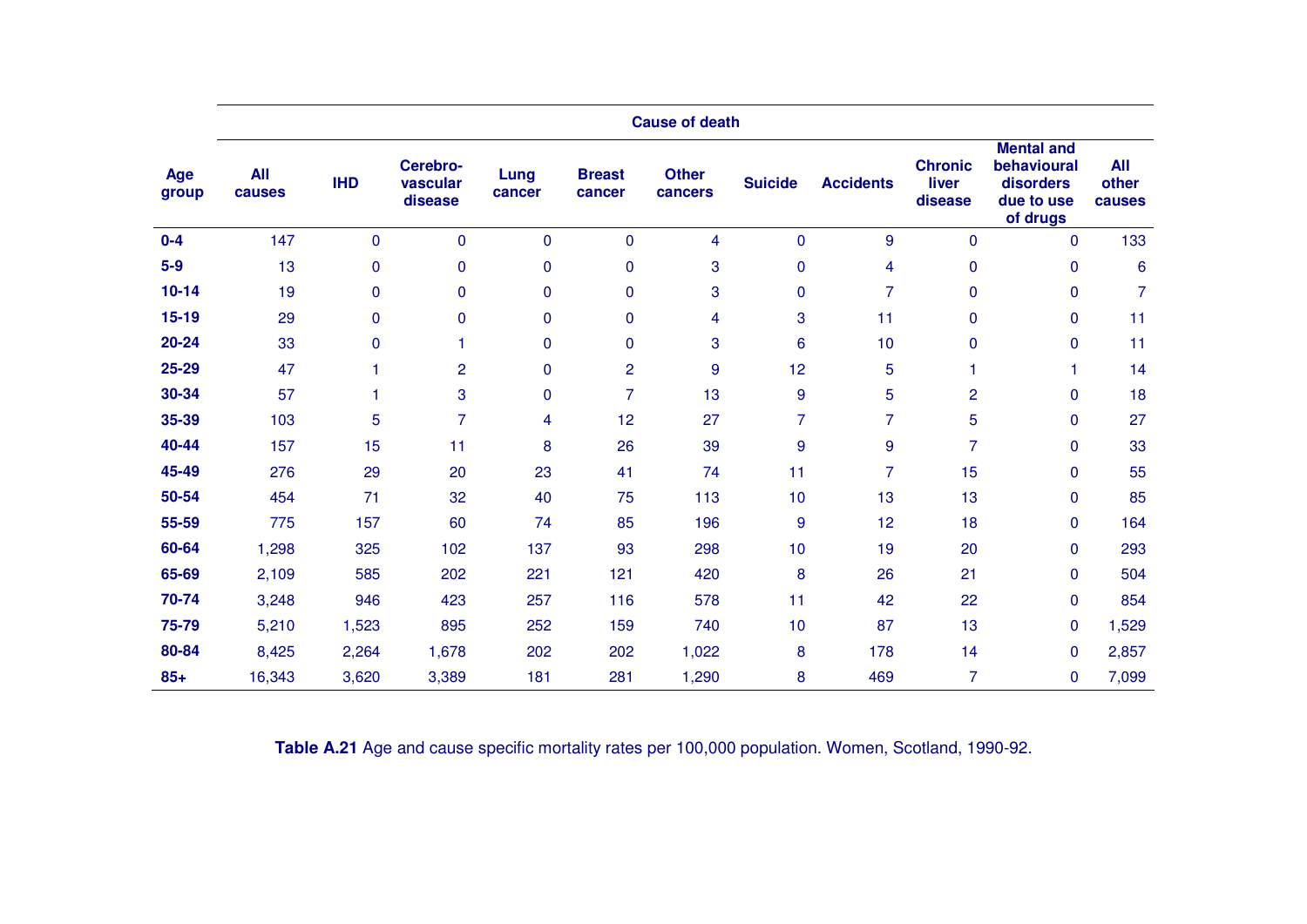|              | <b>Cause of death</b> |                |                                 |                |                         |                         |                  |                  |                                    |                                                                         |                               |
|--------------|-----------------------|----------------|---------------------------------|----------------|-------------------------|-------------------------|------------------|------------------|------------------------------------|-------------------------------------------------------------------------|-------------------------------|
| Age<br>group | <b>All</b><br>causes  | <b>IHD</b>     | Cerebro-<br>vascular<br>disease | Lung<br>cancer | <b>Breast</b><br>cancer | <b>Other</b><br>cancers | <b>Suicide</b>   | <b>Accidents</b> | <b>Chronic</b><br>liver<br>disease | <b>Mental and</b><br>behavioural<br>disorders<br>due to use<br>of drugs | <b>All</b><br>other<br>causes |
| $0 - 4$      | 108                   | $\mathbf 0$    | 0                               | $\mathbf 0$    | $\mathbf 0$             | 3                       |                  | 6                | $\mathbf{0}$                       | $\mathbf{0}$                                                            | 98                            |
| $5-9$        | 9                     | $\mathbf 0$    | 0                               | $\pmb{0}$      | $\mathbf 0$             |                         | $\pmb{0}$        | $\overline{2}$   | 0                                  | 0                                                                       | $6\phantom{1}6$               |
| $10 - 14$    | 13                    | $\mathbf 0$    | $\pmb{0}$                       | $\pmb{0}$      | $\mathbf 0$             | $\overline{2}$          | 1                | 3                | 0                                  | 0                                                                       | $\overline{7}$                |
| $15-19$      | 32                    | $\mathbf 0$    | 0                               | $\mathbf{0}$   | $\mathbf{0}$            | 3                       | 8                | 7                | 0                                  | 3                                                                       | 10                            |
| 20-24        | 39                    | $\mathbf 0$    | 1                               | $\mathbf 0$    | $\mathbf 0$             | 6                       | 10               | 6                | 0                                  | 4                                                                       | 12                            |
| 25-29        | 44                    | 1              | $\overline{2}$                  | $\pmb{0}$      | $\mathbf 0$             | 6                       | $\boldsymbol{9}$ | 4                |                                    | $\overline{7}$                                                          | 14                            |
| 30-34        | 62                    | $\overline{1}$ |                                 | 1              | 4                       | 10                      | 12               | 4                | 3                                  | 4                                                                       | 21                            |
| 35-39        | 91                    | 4              | 4                               | $\overline{2}$ | 9                       | 15                      | 11               | 4                | 9                                  | $\overline{2}$                                                          | 31                            |
| 40-44        | 151                   | $9\,$          | 10                              | $\overline{7}$ | 20                      | 31                      | 14               | 5                | 13                                 | 1                                                                       | 41                            |
| 45-49        | 246                   | 21             | 12                              | 19             | 32                      | 51                      | 11               | 6                | 27                                 | $\Omega$                                                                | 65                            |
| 50-54        | 385                   | 35             | 21                              | 40             | 54                      | 90                      | 11               | 7                | 29                                 | $\mathbf{0}$                                                            | 99                            |
| 55-59        | 621                   | 69             | 42                              | 65             | 68                      | 170                     | 8                | 10               | 34                                 | $\mathbf{0}$                                                            | 156                           |
| 60-64        | 1,007                 | 161            | 72                              | 119            | 77                      | 251                     | $\boldsymbol{9}$ | 12               | 33                                 | $\mathbf{0}$                                                            | 273                           |
| 65-69        | 1,621                 | 299            | 128                             | 195            | 88                      | 376                     | $\boldsymbol{9}$ | 16               | 29                                 | $\mathbf{0}$                                                            | 482                           |
| 70-74        | 2,715                 | 556            | 266                             | 291            | 109                     | 553                     | $\overline{7}$   | 24               | 23                                 | $\mathbf 0$                                                             | 886                           |
| 75-79        | 4,531                 | 990            | 577                             | 336            | 138                     | 809                     | $\overline{7}$   | 63               | 19                                 | $\mathbf{0}$                                                            | 1,591                         |
| 80-84        | 7,509                 | 1,658          | 1,221                           | 325            | 192                     | 1,062                   | 10               | 130              | 21                                 | $\mathbf{0}$                                                            | 2,892                         |
| $85+$        | 16,286                | 3,047          | 3,186                           | 236            | 274                     | 1,368                   | 4                | 425              | 12                                 | 0                                                                       | 7,734                         |

**Table A.22** Age and cause specific mortality rates per 100,000 population. Women, Scotland, 2000-02.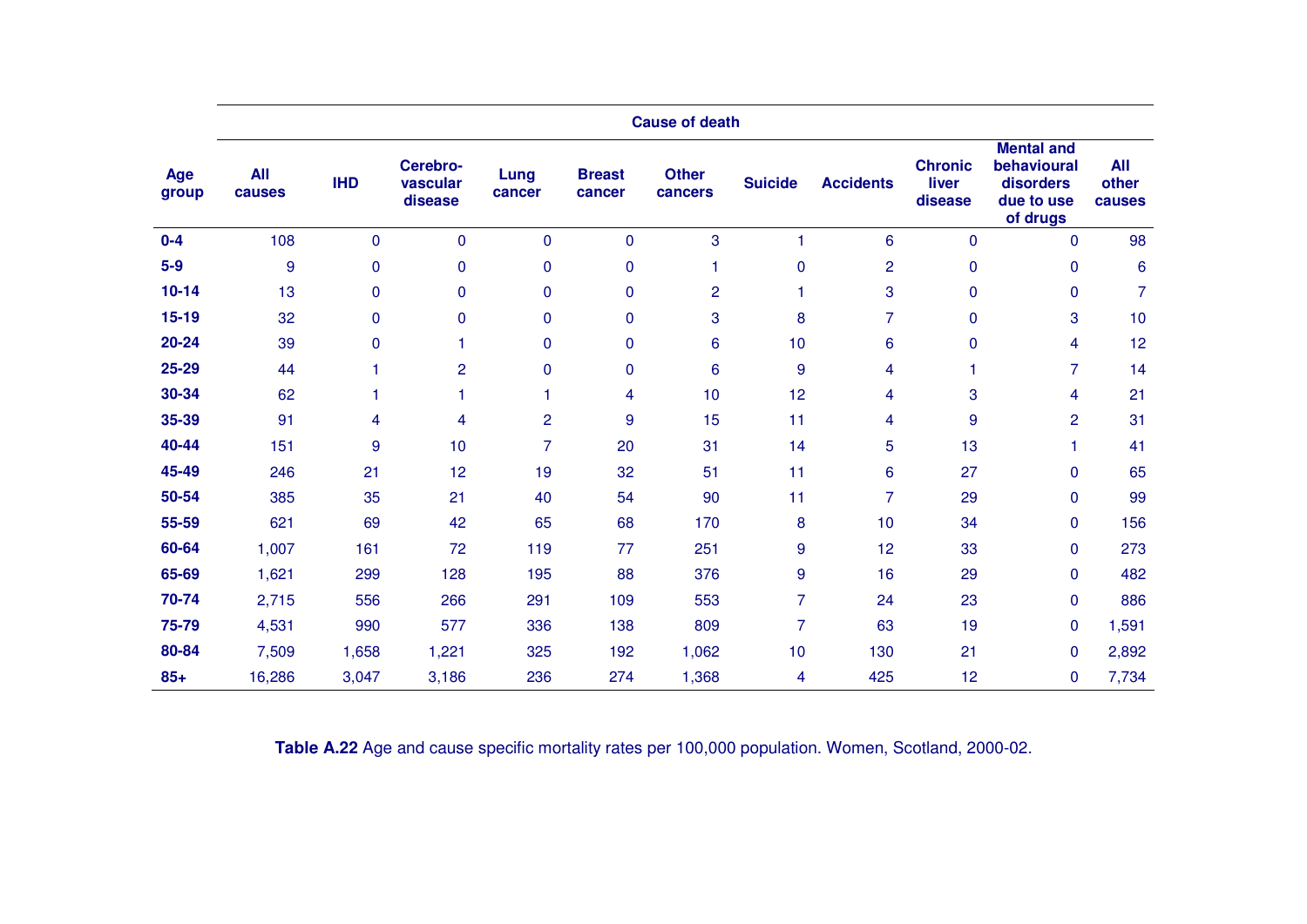|                                |         | <b>IHD</b> |         | <b>Lung cancer</b> |         |         |  |
|--------------------------------|---------|------------|---------|--------------------|---------|---------|--|
| <b>Council area</b>            | 1980-82 | 1990-92    | 2000-02 | 1980-82            | 1990-92 | 2000-02 |  |
| <b>Aberdeen City</b>           | 80      | 83         | 83      | 86                 | 96      | 116     |  |
| <b>Aberdeenshire</b>           | 72      | 67         | 63      | 59                 | 45      | 49      |  |
| <b>Angus</b>                   | 69      | 72         | 77      | 49                 | 64      | 72      |  |
| <b>Argyll &amp; Bute</b>       | 91      | 106        | 82      | 59                 | 83      | 97      |  |
| <b>Clackmannanshire</b>        | 97      | 108        | 85      | 114                | 96      | 84      |  |
| <b>Dumfries &amp; Galloway</b> | 106     | 93         | 94      | 76                 | 79      | 65      |  |
| <b>Dundee City</b>             | 90      | 97         | 113     | 108                | 139     | 136     |  |
| <b>East Ayrshire</b>           | 127     | 120        | 94      | 80                 | 92      | 80      |  |
| <b>East Dunbartonshire</b>     | 74      | 75         | 63      | 75                 | 77      | 60      |  |
| <b>East Lothian</b>            | 97      | 65         | 84      | 74                 | 116     | 71      |  |
| <b>East Renfrewshire</b>       | 79      | 75         | 66      | 70                 | 69      | 72      |  |
| <b>City of Edinburgh</b>       | 77      | 85         | 89      | 95                 | 111     | 93      |  |
| <b>Eilean Siar</b>             | 116     | 118        | 116     | 90                 | 72      | 128     |  |
| <b>Falkirk</b>                 | 95      | 104        | 97      | 84                 | 85      | 107     |  |
| <b>Fife</b>                    | 96      | 99         | 99      | 88                 | 74      | 96      |  |
| <b>Glasgow City</b>            | 118     | 136        | 156     | 161                | 161     | 176     |  |
| <b>Highland</b>                | 105     | 81         | 87      | 87                 | 76      | 75      |  |
| <b>Inverclyde</b>              | 127     | 131        | 152     | 109                | 95      | 142     |  |
| <b>Midlothian</b>              | 91      | 93         | 83      | 73                 | 67      | 124     |  |
| <b>Moray</b>                   | 81      | 77         | 60      | 73                 | 52      | 67      |  |
| <b>North Ayrshire</b>          | 109     | 109        | 130     | 102                | 120     | 118     |  |
| <b>North Lanarkshire</b>       | 122     | 130        | 129     | 108                | 112     | 114     |  |
| <b>Orkney Islands</b>          | 94      | 70         | 77      | 35                 | 66      | 90      |  |
| <b>Perth &amp; Kinross</b>     | 81      | 66         | 70      | 84                 | 61      | 73      |  |
| <b>Renfrewshire</b>            | 123     | 114        | 112     | 95                 | 118     | 129     |  |
| <b>Scottish Borders</b>        | 82      | 82         | 83      | 74                 | 85      | 60      |  |
| <b>Shetland Islands</b>        | 72      | 69         | 69      | 62                 | 35      | 25      |  |
| <b>South Ayrshire</b>          | 99      | 80         | 94      | 86                 | 86      | 51      |  |
| <b>South Lanarkshire</b>       | 106     | 106        | 99      | 105                | 95      | 105     |  |
| <b>Stirling</b>                | 77      | 106        | 77      | 92                 | 99      | 56      |  |
| <b>West Dunbartonshire</b>     | 115     | 132        | 107     | 124                | 156     | 148     |  |
| <b>West Lothian</b>            | 104     | 95         | 113     | 110                | 103     | 85      |  |

**Table A.23** Standardised mortality ratios for deaths from ischaemic heart disease (IHD) and lung cancer in council areas. Men aged 0-64 in Scotland 1980-82, 1990-92 and 2000-02.

Standardisation is such that the Scottish ratio = 100 in each three year period and for each cause.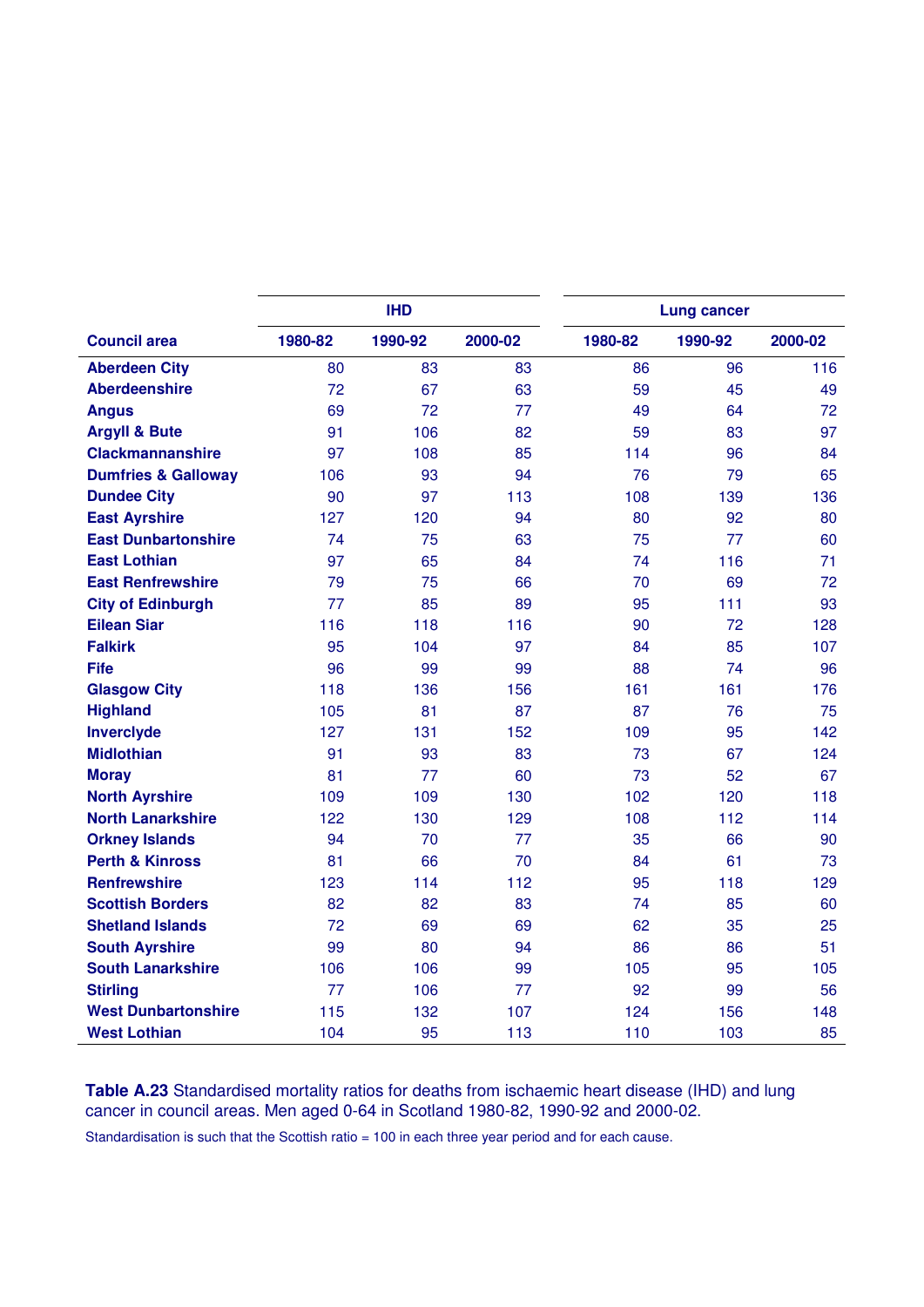|                                |         | <b>Female breast cancer (women)</b> |         | <b>Chronic liver disease (men)</b> |                |         |  |  |
|--------------------------------|---------|-------------------------------------|---------|------------------------------------|----------------|---------|--|--|
| <b>Council area</b>            | 1980-82 | 1990-92                             | 2000-02 | 1980-82                            | 1990-92        | 2000-02 |  |  |
| <b>Aberdeen City</b>           | 100     | 108                                 | 88      | 70                                 | 93             | 76      |  |  |
| <b>Aberdeenshire</b>           | 77      | 91                                  | 80      | 29                                 | 36             | 21      |  |  |
| <b>Angus</b>                   | 115     | 96                                  | 116     | 36                                 | $\overline{7}$ | 36      |  |  |
| <b>Argyll &amp; Bute</b>       | 132     | 121                                 | 93      | 121                                | 119            | 53      |  |  |
| <b>Clackmannanshire</b>        | 145     | 142                                 | 118     | 104                                | 198            | 60      |  |  |
| <b>Dumfries &amp; Galloway</b> | 84      | 60                                  | 91      | 60                                 | 75             | 45      |  |  |
| <b>Dundee City</b>             | 70      | 83                                  | 132     | 50                                 | 75             | 113     |  |  |
| <b>East Ayrshire</b>           | 106     | 107                                 | 82      | 69                                 | 101            | 73      |  |  |
| <b>East Dunbartonshire</b>     | 130     | 105                                 | 73      | 106                                | 85             | 59      |  |  |
| <b>East Lothian</b>            | 116     | 71                                  | 122     | 82                                 | 32             | 54      |  |  |
| <b>East Renfrewshire</b>       | 81      | 140                                 | 80      | 60                                 | 99             | 114     |  |  |
| <b>City of Edinburgh</b>       | 100     | 98                                  | 101     | 116                                | 101            | 94      |  |  |
| <b>Eilean Siar</b>             | 107     | 73                                  | 106     | 59                                 | 26             | 55      |  |  |
| <b>Falkirk</b>                 | 98      | 84                                  | 96      | 47                                 | 105            | 113     |  |  |
| <b>Fife</b>                    | 97      | 110                                 | 94      | 61                                 | 35             | 83      |  |  |
| <b>Glasgow City</b>            | 105     | 98                                  | 85      | 185                                | 229            | 259     |  |  |
| <b>Highland</b>                | 122     | 121                                 | 121     | 59                                 | 79             | 53      |  |  |
| Inverclyde                     | 130     | 102                                 | 92      | 272                                | 239            | 209     |  |  |
| <b>Midlothian</b>              | 54      | 99                                  | 136     | 25                                 | 21             | 67      |  |  |
| <b>Moray</b>                   | 79      | 81                                  | 112     | 66                                 | 65             | 57      |  |  |
| <b>North Ayrshire</b>          | 72      | 113                                 | 88      | 109                                | 79             | 102     |  |  |
| <b>North Lanarkshire</b>       | 125     | 111                                 | 121     | 102                                | 141            | 118     |  |  |
| <b>Orkney Islands</b>          | 126     | 17                                  | 43      | 50                                 | 86             | 90      |  |  |
| <b>Perth &amp; Kinross</b>     | 115     | 106                                 | 121     | 45                                 | 27             | 41      |  |  |
| <b>Renfrewshire</b>            | 104     | 117                                 | 115     | 152                                | 137            | 175     |  |  |
| <b>Scottish Borders</b>        | 63      | 77                                  | 102     | 50                                 | 30             | 20      |  |  |
| <b>Shetland Islands</b>        | 79      | 124                                 | 75      | 175                                | 86             | 42      |  |  |
| <b>South Ayrshire</b>          | 101     | 108                                 | 114     | 68                                 | 121            | 73      |  |  |
| <b>South Lanarkshire</b>       | 85      | 89                                  | 98      | 92                                 | 84             | 80      |  |  |
| <b>Stirling</b>                | 95      | 99                                  | 96      | 104                                | 55             | 95      |  |  |
| <b>West Dunbartonshire</b>     | 104     | 91                                  | 117     | 164                                | 149            | 172     |  |  |
| <b>West Lothian</b>            | 78      | 101                                 | 87      | 75                                 | 35             | 79      |  |  |

**Table A.24** Standardised mortality ratios for deaths from female breast cancer (women aged 0-64) and chronic liver disease (men aged 0-64) in council areas. Scotland 1980-82, 1990-92 and 2000-02.

Standardisation is such that the Scottish ratio = 100 in each three year period and for each cause and sex.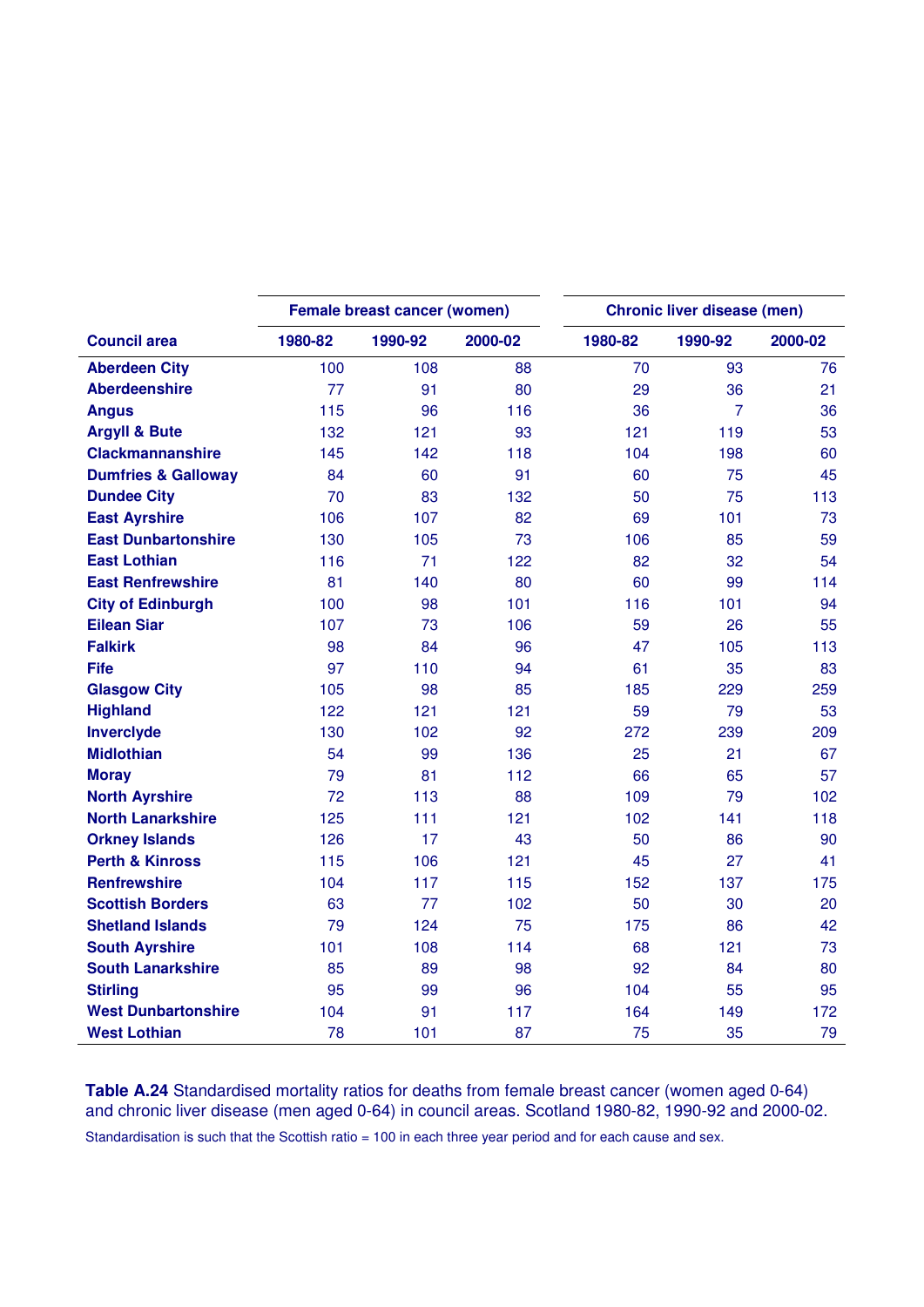|                                | <b>Suicide</b> |         |         | <b>Assault</b> |             |              |
|--------------------------------|----------------|---------|---------|----------------|-------------|--------------|
| <b>Council area</b>            | 1980-82        | 1990-92 | 2000-02 | 1980-82        | 1990-92     | 2000-02      |
| <b>Aberdeen City</b>           | 87             | 75      | 80      | 144            | 60          | 33           |
| <b>Aberdeenshire</b>           | 91             | 88      | 80      | 23             | 46          | 41           |
| <b>Angus</b>                   | 78             | 97      | 60      | 35             | $\mathbf 0$ | 68           |
| <b>Argyll &amp; Bute</b>       | 103            | 92      | 68      | 121            | 51          | 24           |
| <b>Clackmannanshire</b>        | 82             | 108     | 125     | 88             | 44          | 101          |
| <b>Dumfries &amp; Galloway</b> | 105            | 89      | 93      | 26             | 90          | 86           |
| <b>Dundee City</b>             | 116            | 124     | 136     | 111            | 155         | 140          |
| <b>East Ayrshire</b>           | 77             | 73      | 143     | 31             | 20          | 101          |
| <b>East Dunbartonshire</b>     | 47             | 51      | 66      | 61             | 40          | 40           |
| <b>East Lothian</b>            | 101            | 92      | 54      | $\mathbf{0}$   | 111         | 30           |
| <b>East Renfrewshire</b>       | 65             | 60      | 37      | 37             | 0           | 87           |
| <b>City of Edinburgh</b>       | 104            | 104     | 86      | 130            | 81          | 69           |
| <b>Eilean Siar</b>             | 105            | 152     | 145     | $\mathbf 0$    | 100         | 83           |
| <b>Falkirk</b>                 | 87             | 73      | 95      | 26             | 32          | 72           |
| <b>Fife</b>                    | 73             | 83      | 93      | 65             | 53          | 39           |
| <b>Glasgow City</b>            | 170            | 156     | 137     | 250            | 278         | 300          |
| <b>Highland</b>                | 136            | 146     | 138     | 41             | 68          | 41           |
| <b>Inverclyde</b>              | 84             | 116     | 108     | 222            | 258         | 202          |
| <b>Midlothian</b>              | 51             | 81      | 108     | $\mathbf 0$    | 147         | $\mathbf 0$  |
| <b>Moray</b>                   | 126            | 104     | 111     | $\mathbf{0}$   | 34          | 58           |
| <b>North Ayrshire</b>          | 109            | 68      | 118     | 100            | 67          | 164          |
| <b>North Lanarkshire</b>       | 93             | 77      | 92      | 116            | 71          | 92           |
| <b>Orkney Islands</b>          | 103            | 56      | 12      | $\mathbf 0$    | $\mathbf 0$ | 109          |
| <b>Perth &amp; Kinross</b>     | 91             | 81      | 112     | 87             | 111         | 75           |
| <b>Renfrewshire</b>            | 79             | 110     | 107     | 81             | 186         | 161          |
| <b>Scottish Borders</b>        | 48             | 102     | 106     | 31             | 0           | 77           |
| <b>Shetland Islands</b>        | 146            | 59      | 141     | $\mathbf{0}$   | 130         | $\mathbf 0$  |
| <b>South Ayrshire</b>          | 77             | 95      | 103     | 38             | 86          | 38           |
| <b>South Lanarkshire</b>       | 77             | 84      | 84      | 70             | 58          | 131          |
| <b>Stirling</b>                | 63             | 102     | 78      | $\mathbf{0}$   | 113         | $\mathbf{0}$ |
| <b>West Dunbartonshire</b>     | 82             | 144     | 155     | 134            | 203         | 135          |
| <b>West Lothian</b>            | 70             | 80      | 84      | 127            | 14          | 15           |

**Table A.25** Standardised mortality ratios for deaths from suicide and assault in council areas. Men aged 0-64 in Scotland 1980-82, 1990-92 and 2000-02.

Standardisation is such that the Scottish ratio = 100 in each three year period and for each cause.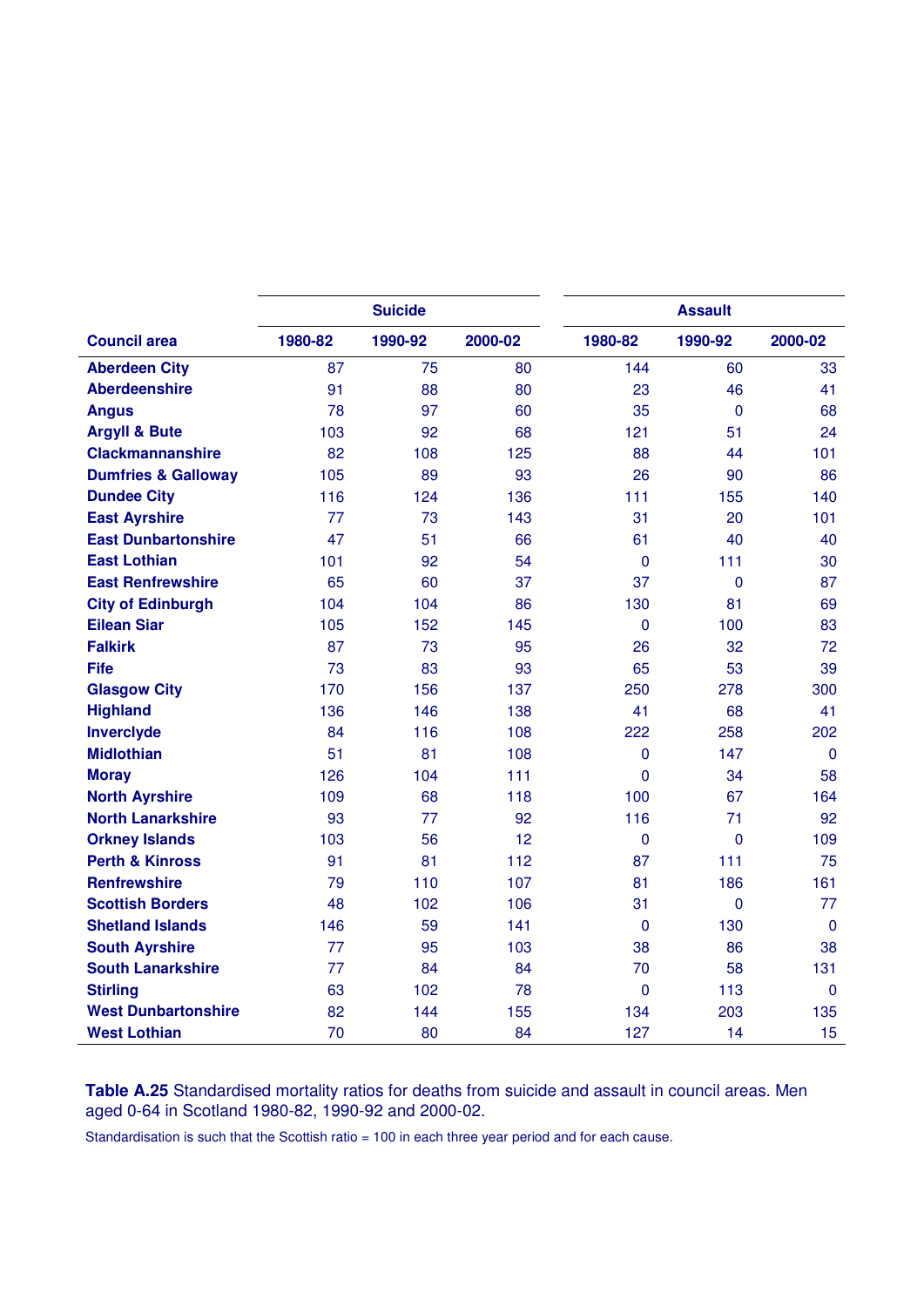|                  | <b>Men</b>            |                         | <b>Women</b>            |
|------------------|-----------------------|-------------------------|-------------------------|
| <b>Age group</b> | 1991<br><b>Census</b> | <b>Death</b><br>records | <b>Death</b><br>records |
| $16 - 19$        | 61                    | 57                      | 42                      |
| 20-24            | 84                    | 74                      | 59                      |
| 25-29            | 91                    | 85                      | 73                      |
| 30-34            | 92                    | 91                      | 81                      |
| 35-39            | 93                    | 92                      | 77                      |
| 40-44            | 92                    | 94                      | 80                      |
| 45-49            | 91                    | 96                      | 81                      |
| 50-54            | 89                    | 96                      | 80                      |
| 55-59            | 86                    | 97                      | 76                      |
| 60-64            | 83                    | 97                      | 70                      |
| 65-69            | 71                    | 98                      | 63                      |
| 70-74            | 46                    | 98                      | 52                      |
| $75+$            | 7                     | 98                      | 32                      |
| $16+$            | 77                    | 97                      | 44                      |

**Table A.26** Percentage of men allocated social class at the 1991 Census and percentage of men and women allocated social class on death records 1990-92.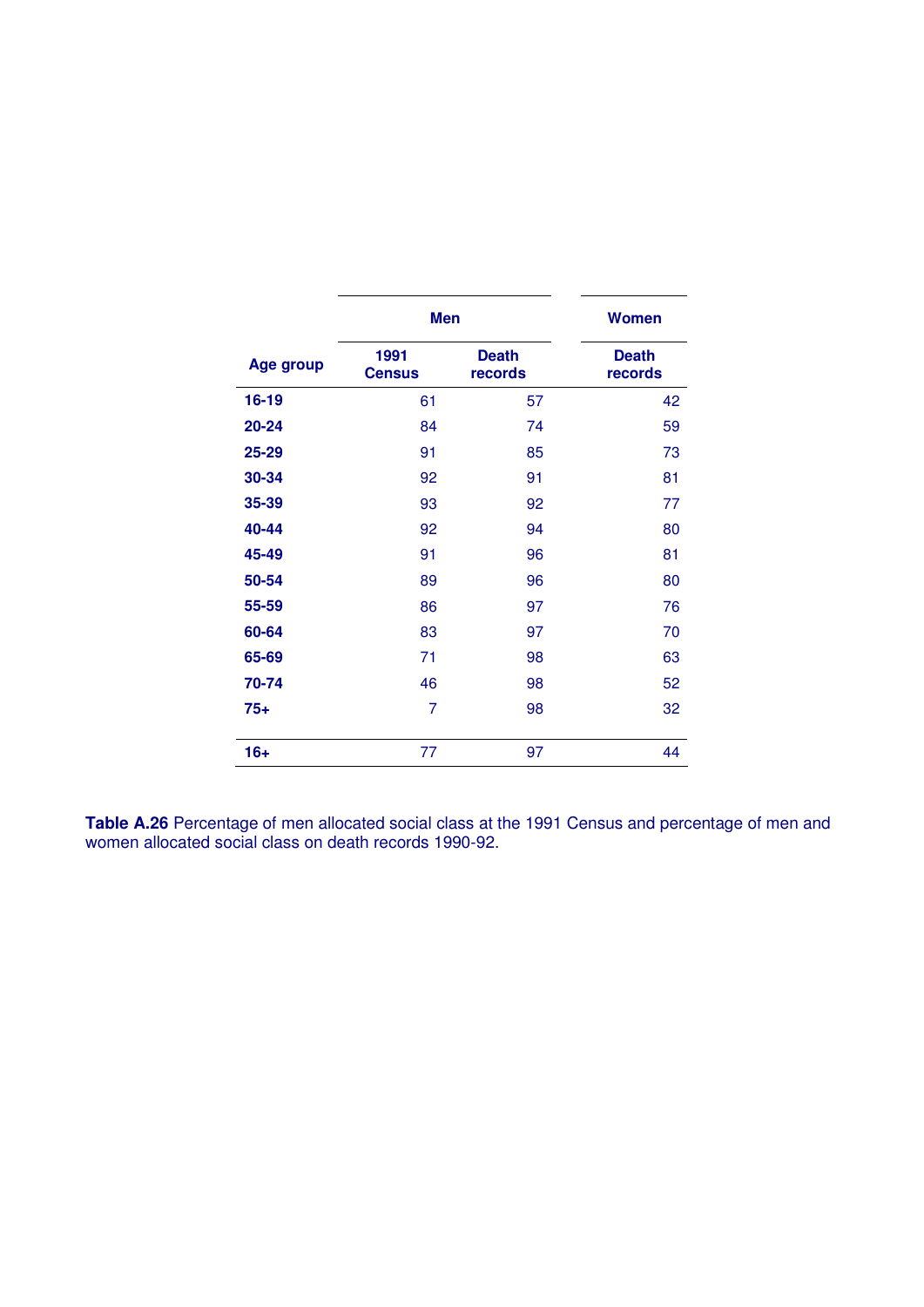|                  | <b>Men</b>            |                         | <b>Women</b>          |                         |  |  |
|------------------|-----------------------|-------------------------|-----------------------|-------------------------|--|--|
| <b>Age group</b> | 2001<br><b>Census</b> | <b>Death</b><br>records | 2001<br><b>Census</b> | <b>Death</b><br>records |  |  |
| $16 - 19$        | 47                    | 49                      | 39                    | 31                      |  |  |
| 20-24            | 76                    | 68                      | 71                    | 51                      |  |  |
| 25-29            | 94                    | 73                      | 90                    | 59                      |  |  |
| 30-34            | 96                    | 78                      | 90                    | 68                      |  |  |
| 35-39            | 96                    | 85                      | 88                    | 70                      |  |  |
| 40-44            | 94                    | 87                      | 88                    | 77                      |  |  |
| 45-49            | 93                    | 91                      | 87                    | 81                      |  |  |
| 50-54            | 91                    | 93                      | 83                    | 83                      |  |  |
| 55-59            | 85                    | 93                      | 74                    | 82                      |  |  |
| 60-64            | 73                    | 96                      | 58                    | 81                      |  |  |
| 65-69            | 13                    | 97                      | 11                    | 79                      |  |  |
| 70-74            | $\overline{7}$        | 98                      | 10                    | 75                      |  |  |
| 16-74            | 78                    | 94                      | 70                    | 78                      |  |  |

**Table A.27** Percentage of men and women allocated NS-SEC at the 2001 Census and on death records 2000-02.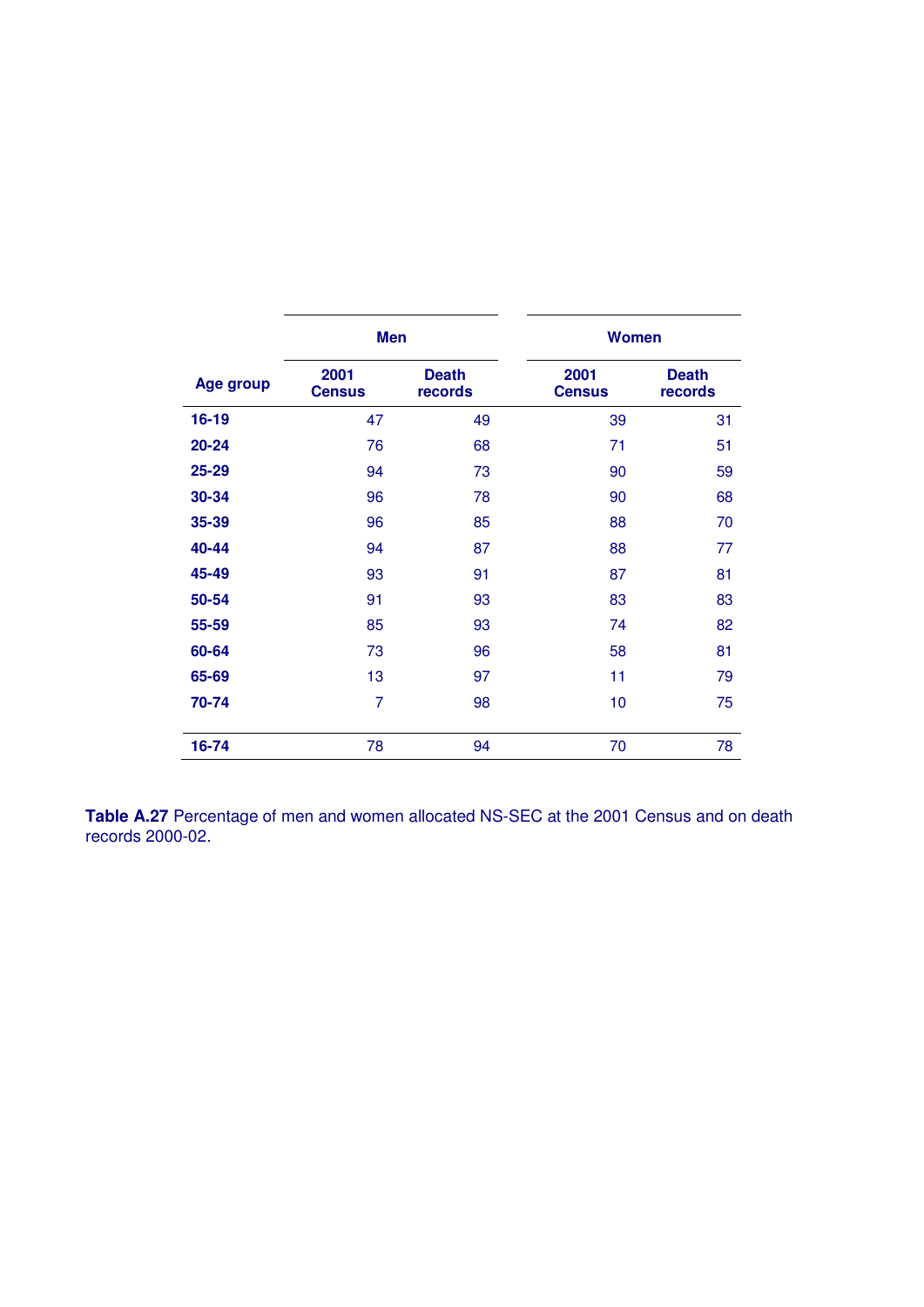|              |               |                                         | Death rate per 100,000  |
|--------------|---------------|-----------------------------------------|-------------------------|
|              |               |                                         | population              |
| Age<br>group |               | <b>Social Class based on Occupation</b> | <b>Women</b><br>1990-92 |
| 20-29        | T             | Professional occupations                | 44                      |
|              | Ш             | Managerial and technical occupations    | 28                      |
|              | <b>IIIN</b>   | Skilled occupations - non-manual        | 22                      |
|              | <b>IIIM</b>   | Skilled occupations - manual            | 29                      |
|              | IV.           | Partly skilled occupations              | 47                      |
|              | V             | <b>Unskilled occupations</b>            | 25                      |
|              |               | Not classified*                         | 92                      |
|              | All           |                                         | 41                      |
| 30-39        | T.            | Professional occupations                | 65                      |
|              | Ш             | Managerial and technical occupations    | 38                      |
|              | <b>IIIN</b>   | Skilled occupations - non-manual        | 39                      |
|              | <b>IIIM</b>   | Skilled occupations - manual            | 178                     |
|              | IV            | Partly skilled occupations              | 78                      |
|              | V             | <b>Unskilled occupations</b>            | 115                     |
|              |               | Not classified*                         | 153                     |
|              | All           |                                         | 76                      |
| 40-49        | T             | Professional occupations                | 248                     |
|              | $\mathbf{  }$ | Managerial and technical occupations    | 141                     |
|              | <b>IIIN</b>   | Skilled occupations - non-manual        | 83                      |
|              | <b>IIIM</b>   | Skilled occupations - manual            | 598                     |
|              | IV.           | Partly skilled occupations              | 223                     |
|              | V             | <b>Unskilled occupations</b>            | 291                     |
|              |               | Not classified*                         | 254                     |
|              | All           |                                         | 199                     |
| 50-59        | T             | Professional occupations                | 1,001                   |
|              | Ш             | Managerial and technical occupations    | 415                     |
|              | <b>IIIN</b>   | Skilled occupations - non-manual        | 209                     |
|              | <b>IIIM</b>   | Skilled occupations - manual            | 1,870                   |
|              | <b>IV</b>     | Partly skilled occupations              | 607                     |
|              | V             | <b>Unskilled occupations</b>            | 622                     |
|              |               | Not classified*                         | 365                     |
|              | All           |                                         | 497                     |
| 20-59        | Т             | Professional occupations                | 328                     |
|              | $\mathbf{II}$ | Managerial and technical occupations    | 150                     |
|              | <b>IIIN</b>   | Skilled occupations - non-manual        | 86                      |
|              | <b>IIIM</b>   | Skilled occupations - manual            | 647                     |
|              | IV            | Partly skilled occupations              | 232                     |
|              | V             | <b>Unskilled occupations</b>            | 256                     |
|              |               | Not classified*                         | 213                     |
|              | All           |                                         | 198                     |

\* includes armed forces, inadequately described, not stated, no occupation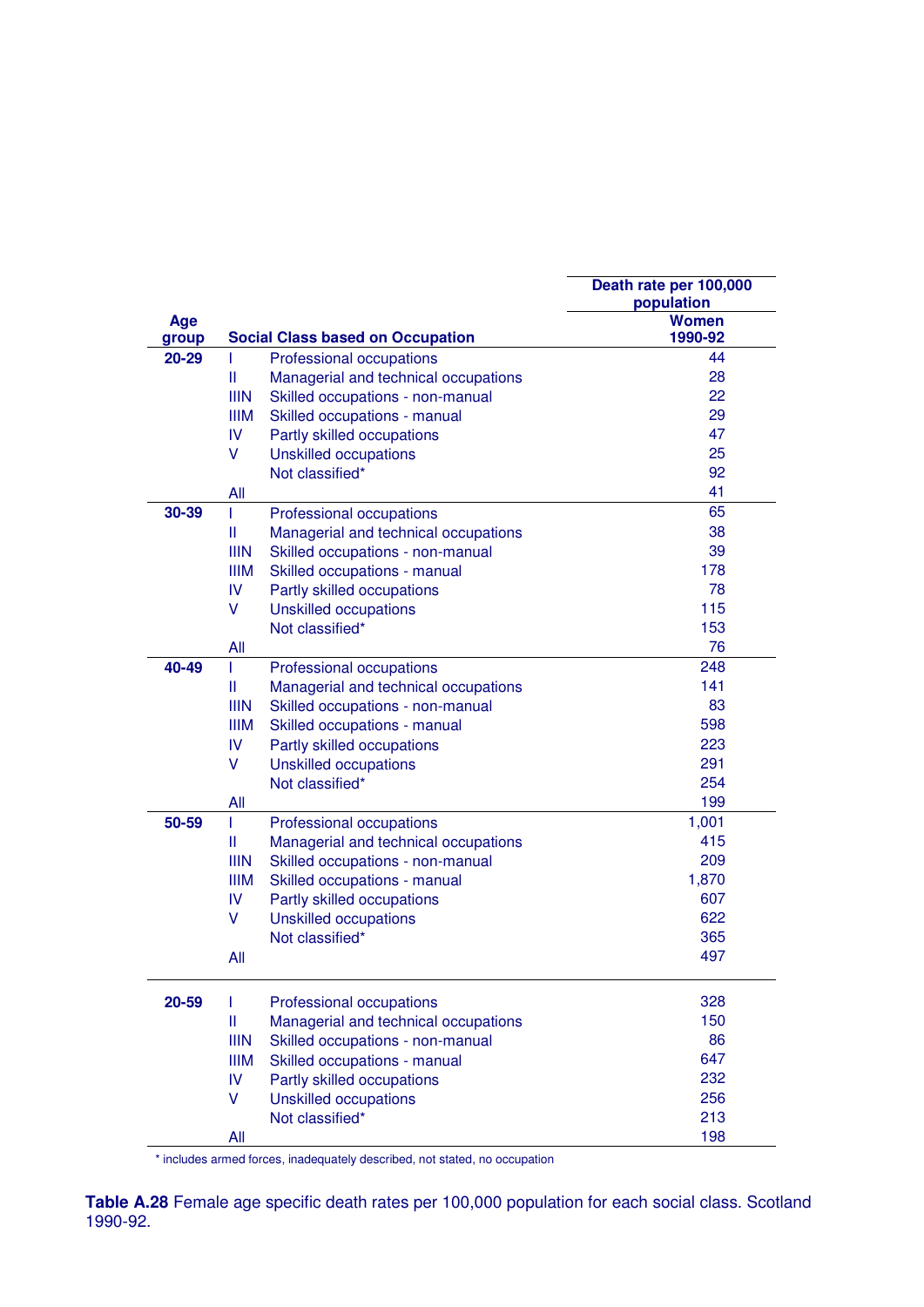|             |                                               | <b>Cause of death</b>                                  |                                                                            |                                                      |                                                  |                              |                                                      |                                                    |  |
|-------------|-----------------------------------------------|--------------------------------------------------------|----------------------------------------------------------------------------|------------------------------------------------------|--------------------------------------------------|------------------------------|------------------------------------------------------|----------------------------------------------------|--|
| occupation  | Social class based on                         | <b>Malignant</b><br>neoplasm of<br>oesophagus<br>(150) | <b>Malignant</b><br>neoplasm of<br>liver and<br>gallbladder<br>$(155-156)$ | <b>Malignant</b><br>neoplasm of<br>pancreas<br>(157) | <b>Malignant</b><br>melanoma of<br>skin<br>(172) | <b>Mesothelioma</b><br>(158) | <b>Malignant</b><br>neoplasm of<br>prostate<br>(185) | <b>Malignant</b><br>neoplasm of<br>testis<br>(186) |  |
|             | <b>Professional</b><br>occupations            | 24                                                     | $\boldsymbol{9}$                                                           | 44                                                   | 21                                               | $\mathbf{0}$                 | 12                                                   | $\mathbf 0$                                        |  |
| Ш           | <b>Managerial and</b><br>technical occupatons | 40                                                     | 14                                                                         | 35                                                   | 22                                               | 9                            | 16                                                   | $\overline{5}$                                     |  |
| <b>IIIN</b> | <b>Skilled occupations -</b><br>non-manual    | 77                                                     | 41                                                                         | 59                                                   | 19                                               | $\overline{4}$               | 23                                                   | 8                                                  |  |
| <b>IIIM</b> | <b>Skilled occupations -</b><br>manual        | 86                                                     | 17                                                                         | 61                                                   | 15                                               | 19                           | 15                                                   | 6                                                  |  |
| <b>IV</b>   | <b>Partly skilled</b><br>occupations          | 108                                                    | 26                                                                         | 44                                                   | 13                                               | 14                           | 22                                                   | $9$                                                |  |
| V           | <b>Unskilled occupations</b>                  | 145                                                    | 36                                                                         | 57                                                   | 16                                               | $\mathbf 0$                  | 26                                                   | $\overline{7}$                                     |  |
|             | <b>Not classified</b>                         | 15                                                     | 5                                                                          | 12                                                   | $\mathbf 0$                                      | $\mathbf 0$                  | $\mathbf 0$                                          | 6                                                  |  |
|             | <b>All</b>                                    | 69                                                     | 19                                                                         | 45                                                   | 15                                               | 10                           | 15                                                   | $6\phantom{1}6$                                    |  |

**Table A.29** Age standardised mortality (per 1,000,000 population) for specified neoplasms within each social class group. Men aged 20-59, Scotland 1990-92.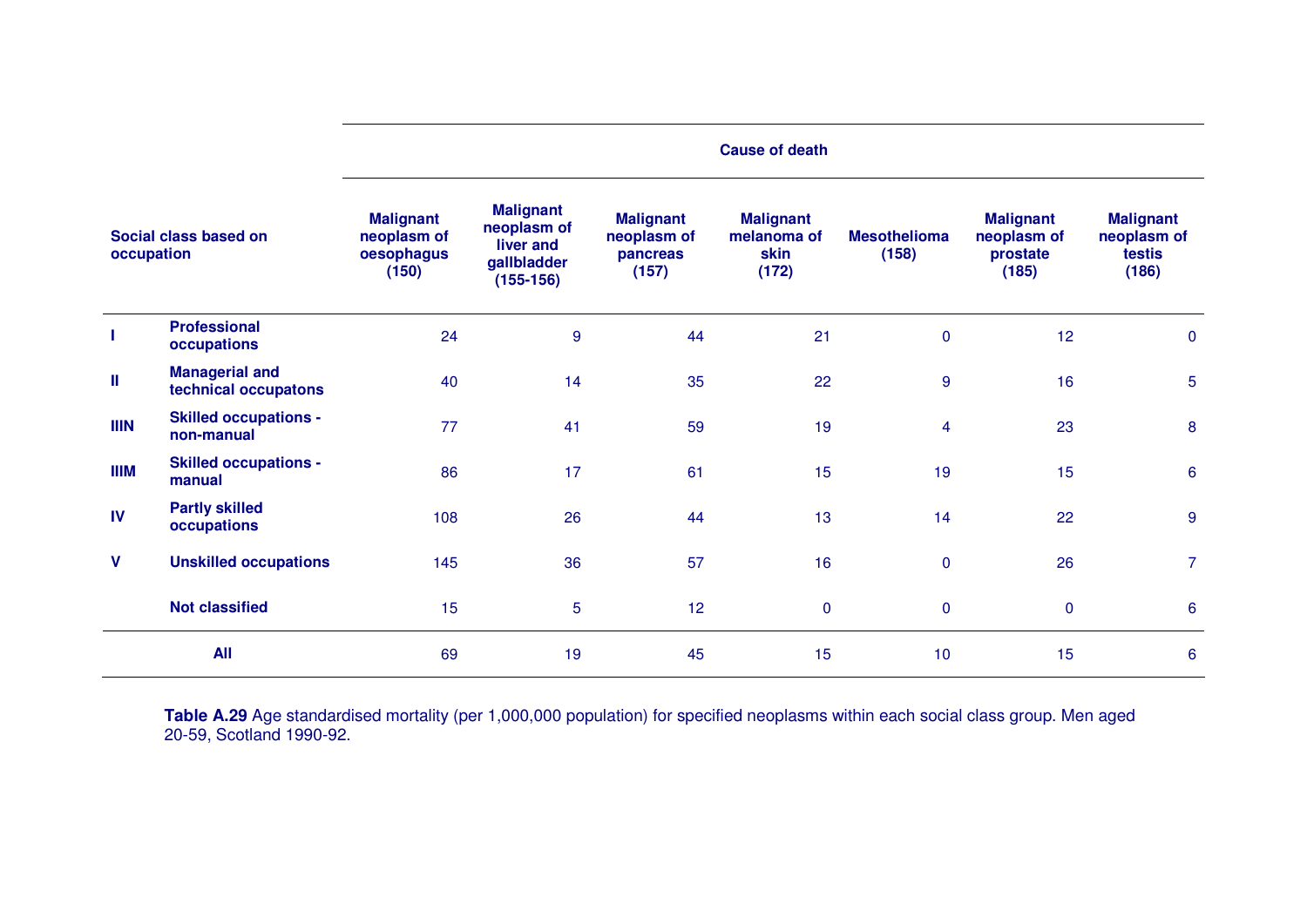|              |                                               | <b>Cause of death</b>                                                                                              |                                                   |                                                           |                                      |                                                  |                                                          |                                         |  |
|--------------|-----------------------------------------------|--------------------------------------------------------------------------------------------------------------------|---------------------------------------------------|-----------------------------------------------------------|--------------------------------------|--------------------------------------------------|----------------------------------------------------------|-----------------------------------------|--|
| occupation   | Social class based on                         | <b>Malignant</b><br>neoplasm of<br>kidney, renal<br>pelvis, ureter<br>and bladder<br>(188, 189.0-<br>189.2, 189.9) | <b>Malignant</b><br>neoplasm of<br>brain<br>(191) | <b>Malignant</b><br>neoplasm of<br>thyroid gland<br>(193) | <b>Hodgkin's</b><br>disease<br>(201) | <b>Other</b><br><b>lymphomas</b><br>(200.2, 202) | <b>Myelomas and</b><br><b>leukemias</b><br>$(203 - 208)$ | <b>Other</b><br>malignant<br>neoplasms* |  |
|              | <b>Professional</b><br>occupations            | 62                                                                                                                 | 72                                                | $\pmb{0}$                                                 | $\mathbf 0$                          | 26                                               | 24                                                       | 110                                     |  |
| $\mathbf{I}$ | <b>Managerial and</b><br>technical occupatons | 37                                                                                                                 | 34                                                | 1                                                         | 4                                    | 44                                               | 36                                                       | 82                                      |  |
| <b>IIIN</b>  | <b>Skilled occupations -</b><br>non-manual    | 46                                                                                                                 | 34                                                | $\overline{4}$                                            | $6\phantom{1}$                       | 51                                               | 33                                                       | 118                                     |  |
| <b>IIIM</b>  | <b>Skilled occupations -</b><br>manual        | 76                                                                                                                 | 75                                                | 5                                                         | $\overline{7}$                       | 37                                               | 43                                                       | 218                                     |  |
| IV           | <b>Partly skilled</b><br>occupations          | 73                                                                                                                 | 62                                                | $\pmb{0}$                                                 | 12                                   | 40                                               | 40                                                       | 233                                     |  |
| V            | <b>Unskilled occupations</b>                  | 124                                                                                                                | 77                                                | $\pmb{0}$                                                 | 8                                    | 67                                               | 38                                                       | 437                                     |  |
|              | <b>Not classified</b>                         | 21                                                                                                                 | 25                                                | $\pmb{0}$                                                 | $\overline{7}$                       | 18                                               | 12 <sub>2</sub>                                          | 61                                      |  |
|              | <b>All</b>                                    | 59                                                                                                                 | 55                                                | $\overline{c}$                                            | 7                                    | 39                                               | 35                                                       | 168                                     |  |

**Table A.30** Age standardised mortality (per 1,000,000 population) for specified neoplasms within each social class group. Men aged 20-59, Scotland 1990-92.

\*Excludes those listed above plus malignant neoplasms of the trachea, bronchus and lung, colon and rectum and stomach.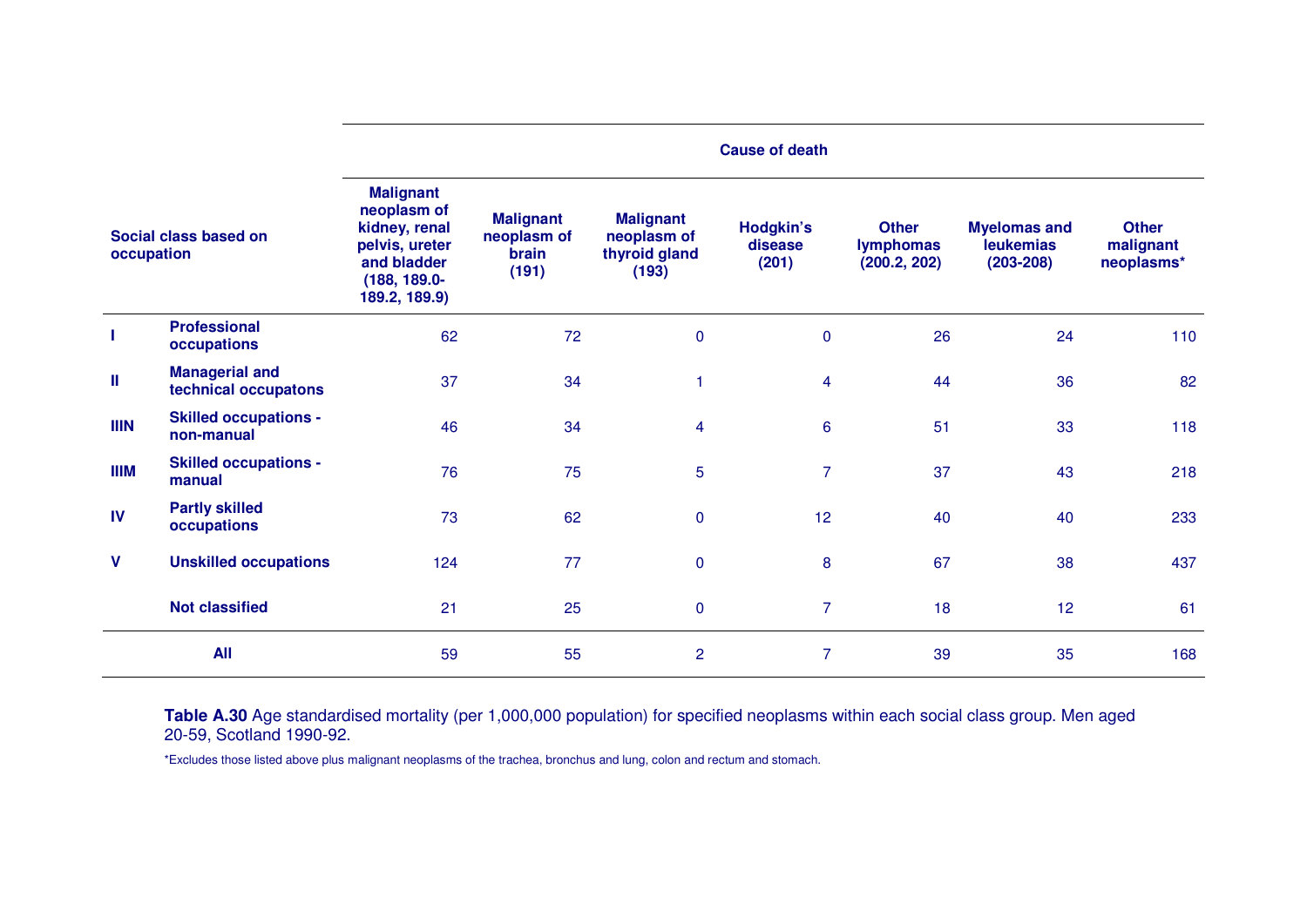|                                                              | Age group |                |                 |         |                         |       |       |                         |       |
|--------------------------------------------------------------|-----------|----------------|-----------------|---------|-------------------------|-------|-------|-------------------------|-------|
| <b>National Statistics -</b><br>Socioeconomic classification | $20 - 24$ | 25-29          | 30-34           | 35-39   | 40-44                   | 45-49 | 50-54 | 55-59                   | 20-59 |
| <b>Higher managerial and</b><br>professional occupations     | 3         | 8              | $\overline{7}$  | $\bf 6$ | 5                       | 5     | 3     | 3                       | 5     |
| <b>Lower managerial and</b><br>professional occupations      | 13        | 26             | 26              | 25      | 26                      | 27    | 23    | 18                      | 23    |
| <b>Intermediate occupations</b>                              | 18        | 19             | 17              | 16      | 16                      | 16    | 15    | 13                      | 16    |
| <b>Small employers and own</b><br>account workers            | 1         | $\overline{2}$ | 3               | 4       | $\overline{\mathbf{4}}$ | 5     | 5     | 5                       | 4     |
| <b>Lower supervisory and</b><br>technical occupations        | 4         | 5              | 5               | 4       | 5                       | 5     | 4     | 4                       | 4     |
| <b>Semi-routine occupations</b>                              | 18        | 17             | 17              | 18      | 19                      | 18    | 19    | 18                      | 18    |
| <b>Routine occupations</b>                                   | 9         | 8              | 9               | 9       | $\overline{9}$          | $9$   | 10    | 11                      | 9     |
| <b>Never worked and long-term</b><br>unemployed              | 5         | 5              | $\overline{5}$  | 5       | $\overline{\mathbf{4}}$ | 3     | 3     | $\overline{\mathbf{4}}$ | 4     |
| Not classified*                                              | 29        | 10             | 10 <sub>1</sub> | 12      | 12                      | 13    | 17    | 26                      | 15    |
| <b>All</b>                                                   | 100       | 100            | 100             | 100     | 100                     | 100   | 100   | 100                     | 100   |

\*Students, occupations not stated or inadequately described, and not classifiable for other reasons are added as 'Not classified'

**Table A.31** The percentage distribution of NS-SEC categories among women. Figures are percentages within each age group. Scotland 2001.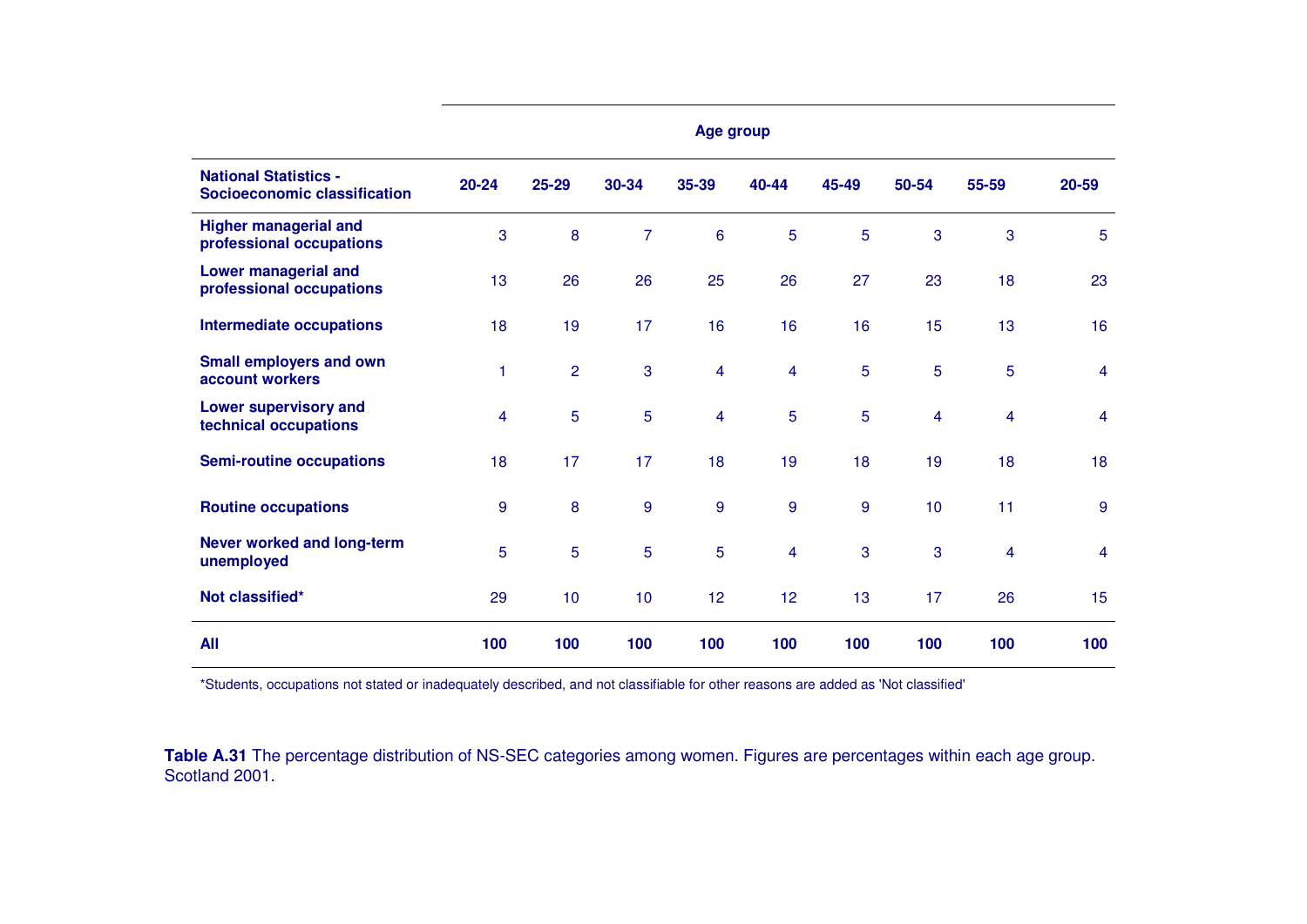|                                                              | Age group   |                |                |       |                |                         |           |                |       |
|--------------------------------------------------------------|-------------|----------------|----------------|-------|----------------|-------------------------|-----------|----------------|-------|
| <b>National Statistics -</b><br>Socioeconomic classification | $20 - 24$   | 25-29          | 30-34          | 35-39 | 40-44          | 45-49                   | 50-54     | 55-59          | 20-59 |
| <b>Higher managerial and</b><br>professional occupations     | 3           | 5              | $\overline{7}$ | 5     | $\overline{7}$ | $\overline{7}$          | 8         | $6\phantom{a}$ | 6     |
| <b>Lower managerial and</b><br>professional occupations      | 10          | 11             | 8              | 10    | 13             | 14                      | 13        | 13             | 13    |
| <b>Intermediate occupations</b>                              | 10          | 12             | 12             | 10    | 11             | $\boldsymbol{8}$        | 9         | 8              | 9     |
| <b>Small employers and own</b><br>account workers            | $\mathbf 0$ | $\mathbf 0$    | 3              | 4     | 3              | $\overline{\mathbf{4}}$ | 5         | 5              | 4     |
| <b>Lower supervisory and</b><br>technical occupations        | $\mathbf 0$ | $\overline{2}$ | 5              | 8     | 8              | $9$                     | 10        | 10             | 9     |
| <b>Semi-routine occupations</b>                              | 17          | 15             | 16             | 15    | 13             | 15                      | 15        | 16             | 15    |
| <b>Routine occupations</b>                                   | 7           | 13             | 16             | 18    | 22             | 22                      | 23        | 24             | 22    |
| <b>Never worked and long-term</b><br>unemployed              | 3           | 1              | $\overline{2}$ | 1     | $\mathbf{1}$   | $\pmb{0}$               | $\pmb{0}$ | 1              | 1     |
| Not classified*                                              | 49          | 41             | 32             | 30    | 23             | 19                      | 17        | 18             | 21    |
| <b>All</b>                                                   | 100         | 100            | 100            | 100   | 100            | 100                     | 100       | 100            | 100   |

\*Students, occupations not stated or inadequately described, and not classifiable for other reasons are added as 'Not classified'

**Table A.32** The percentage distribution of NS-SEC categories among female deaths. Figures are percentages within each age group. Scotland 2000-02.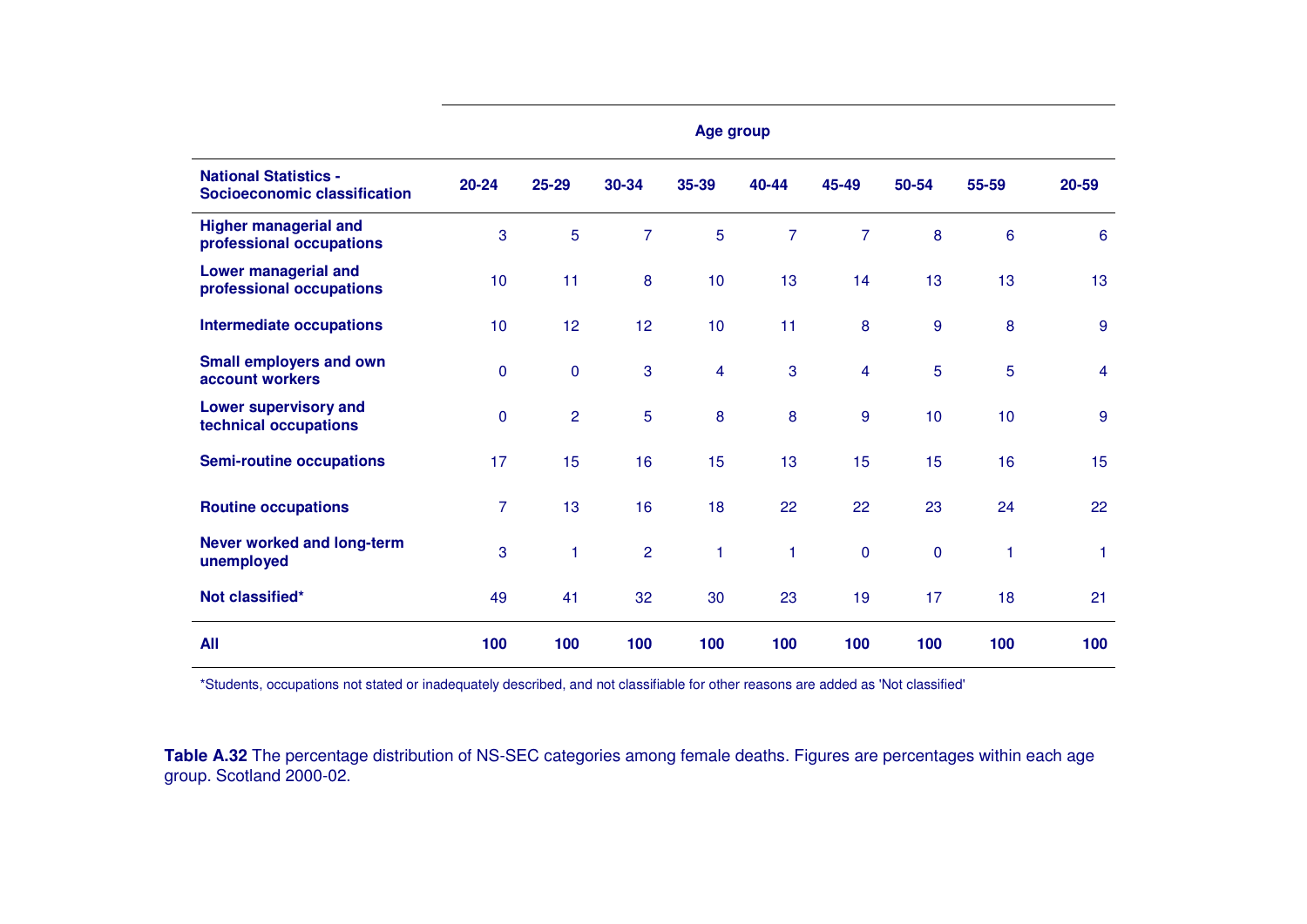|                                                              | Age group |       |       |       |       |  |  |  |
|--------------------------------------------------------------|-----------|-------|-------|-------|-------|--|--|--|
| <b>National Statistics - Socioeconomic</b><br>classification | 20-29     | 30-39 | 40-49 | 50-59 | 20-59 |  |  |  |
| <b>Higher managerial and</b><br>professional occupations     | 35        | 68    | 289   | 1094  | 358   |  |  |  |
| <b>Lower managerial and professional</b><br>occupations      | 23        | 26    | 103   | 330   | 117   |  |  |  |
| <b>Intermediate occupations</b>                              | 25        | 49    | 121   | 292   | 119   |  |  |  |
| <b>Small employers and own account</b><br>workers            | 5         | 65    | 175   | 460   | 171   |  |  |  |
| <b>Lower supervisory and technical</b><br>occupations        | 8         | 109   | 374   | 1,270 | 425   |  |  |  |
| <b>Semi-routine occupations</b>                              | 38        | 65    | 154   | 425   | 166   |  |  |  |
| <b>Routine occupations</b>                                   | 47        | 150   | 483   | 1,129 | 440   |  |  |  |
| <b>Never worked and long-term</b><br>unemployed              | 18        | 19    | 34    | 47    | 30    |  |  |  |
| <b>Not classified</b>                                        | 125       | 216   | 317   | 421   | 267   |  |  |  |
| All                                                          | 41        | 76    | 199   | 497   | 198   |  |  |  |

**Table A.33** Age specific death rates (per 100,000 population) for each NS-SEC category for women. Scotland 2000-02.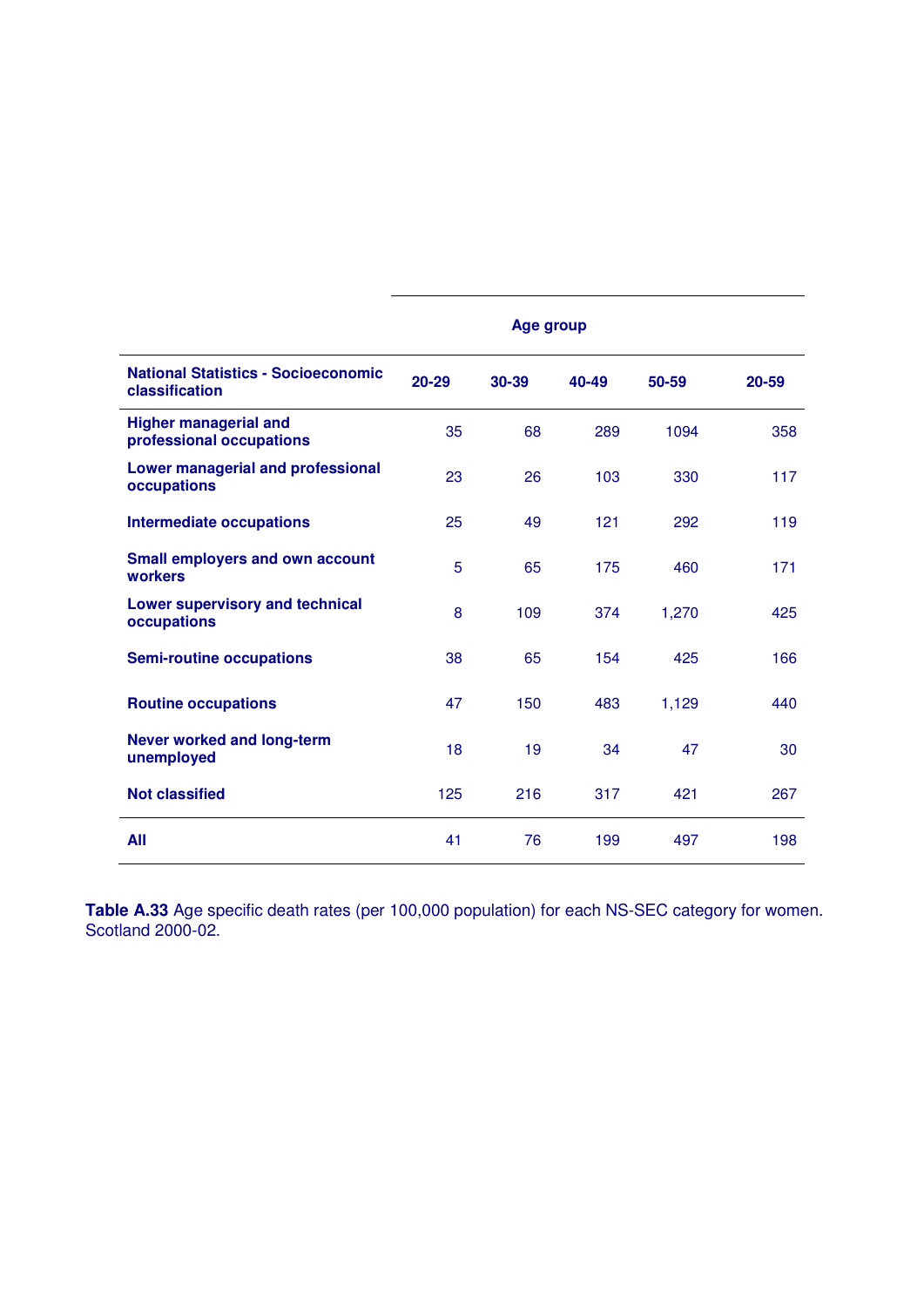|                                                          | <b>Cause of death</b>                                  |                                                                           |                                                      |                                                  |                              |                                                      |                                                    |  |
|----------------------------------------------------------|--------------------------------------------------------|---------------------------------------------------------------------------|------------------------------------------------------|--------------------------------------------------|------------------------------|------------------------------------------------------|----------------------------------------------------|--|
| Social class based on<br>occupation                      | <b>Malignant</b><br>neoplasm of<br>oesophagus<br>(C15) | <b>Malignant</b><br>neoplasm of<br>liver and<br>gallbladder<br>$(C22-24)$ | <b>Malignant</b><br>neoplasm of<br>pancreas<br>(C25) | <b>Malignant</b><br>melanoma of<br>skin<br>(C43) | <b>Mesothelioma</b><br>(C45) | <b>Malignant</b><br>neoplasm of<br>prostate<br>(C61) | <b>Malignant</b><br>neoplasm of<br>testis<br>(C62) |  |
| <b>Higher managerial and</b><br>professional occupations | 43                                                     | 16                                                                        | 40                                                   | 27                                               | 5                            | 31                                                   | $\overline{c}$                                     |  |
| <b>Lower managerial and</b><br>professional occupations  | 49                                                     | 25                                                                        | 35                                                   | 8                                                | $6\phantom{a}$               | 13                                                   | 1                                                  |  |
| <b>Intermediate occupations</b>                          | 107                                                    | 16                                                                        | 50                                                   | 36                                               | 12                           | 19                                                   | 3                                                  |  |
| <b>Small employers and own</b><br>account workers        | 40                                                     | 16                                                                        | 34                                                   | 5                                                | 18                           | 24                                                   | $\overline{2}$                                     |  |
| <b>Lower supervisory and</b><br>technical occupations    | 124                                                    | 29                                                                        | 62                                                   | 23                                               | 10                           | 33                                                   | 4                                                  |  |
| <b>Semi-routine occupations</b>                          | 127                                                    | 31                                                                        | 56                                                   | 41                                               | 25                           | 39                                                   | 5                                                  |  |
| <b>Routine occupations</b>                               | 137                                                    | 44                                                                        | 69                                                   | 29                                               | 23                           | 23                                                   | $\overline{7}$                                     |  |
| Never worked and long-term<br>unemployed                 | 8                                                      | $\mathbf 0$                                                               | 5                                                    | 0                                                | $\pmb{0}$                    | $\mathbf 0$                                          | $\pmb{0}$                                          |  |
| <b>Not classified</b>                                    | 18                                                     | $\mathbf 0$                                                               | 25                                                   | $\mathbf 0$                                      | $\overline{\mathbf{4}}$      | $\mathbf 0$                                          | 17                                                 |  |
| <b>All</b>                                               | 73                                                     | 22                                                                        | 43                                                   | 18                                               | 12                           | 21                                                   | 4                                                  |  |

**Table A.34** Age standardised mortality (per 1,000,000 population) for specified neoplasms within each NS-SEC category. Men aged 20-59, Scotland 2000-02.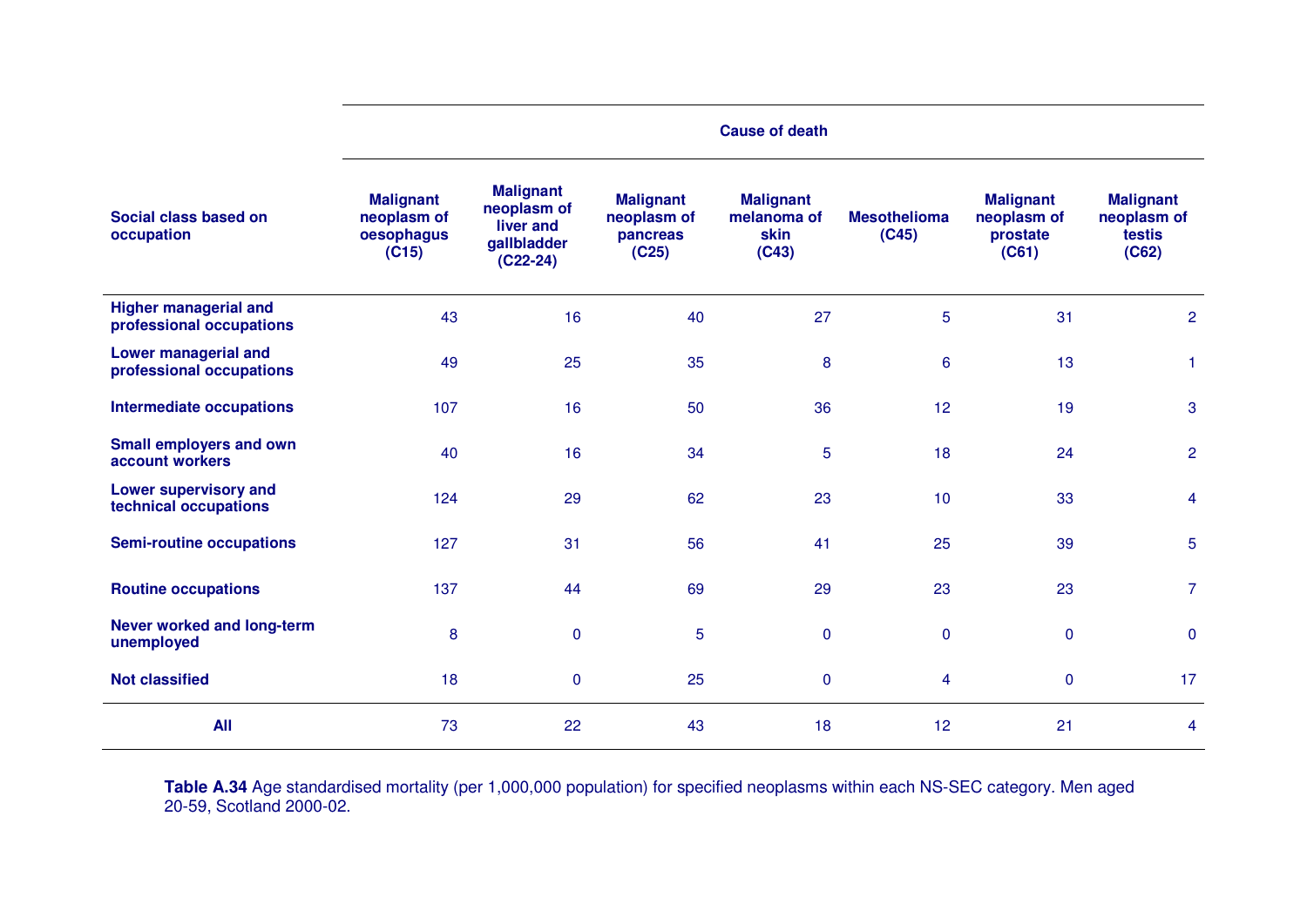|                                                          | <b>Cause of death</b>                                                                           |                                                   |                                                           |                               |                                                       |                                                       |                                         |
|----------------------------------------------------------|-------------------------------------------------------------------------------------------------|---------------------------------------------------|-----------------------------------------------------------|-------------------------------|-------------------------------------------------------|-------------------------------------------------------|-----------------------------------------|
| Social class based on<br>occupation                      | <b>Malignant</b><br>neoplasm of<br>kidney, renal<br>pelvis, ureter<br>and bladder<br>$(C64-67)$ | <b>Malignant</b><br>neoplasm of<br>brain<br>(C71) | <b>Malignant</b><br>neoplasm of<br>thyroid gland<br>(C73) | Hodgkin's<br>disease<br>(C81) | <b>Other</b><br><b>lymphomas</b><br>(C82-85,<br>C96.0 | <b>Myelomas and</b><br><b>leukemias</b><br>$(C90-95)$ | <b>Other</b><br>malignant<br>neoplasms* |
| <b>Higher managerial and</b><br>professional occupations | 44                                                                                              | 68                                                | $\overline{2}$                                            | 3                             | 12                                                    | 22                                                    | 69                                      |
| <b>Lower managerial and</b><br>professional occupations  | 31                                                                                              | 39                                                | $\overline{2}$                                            | 6                             | 33                                                    | 36                                                    | 112                                     |
| <b>Intermediate occupations</b>                          | 57                                                                                              | 76                                                | 5                                                         | $\overline{7}$                | 50                                                    | 57                                                    | 170                                     |
| <b>Small employers and own</b><br>account workers        | 25                                                                                              | 76                                                | $\pmb{0}$                                                 | 4                             | 28                                                    | 26                                                    | 62                                      |
| <b>Lower supervisory and</b><br>technical occupations    | 82                                                                                              | 54                                                | 4                                                         | 11                            | 52                                                    | 28                                                    | 185                                     |
| <b>Semi-routine occupations</b>                          | 77                                                                                              | 71                                                | 3                                                         | 5                             | 35                                                    | 47                                                    | 240                                     |
| <b>Routine occupations</b>                               | 93                                                                                              | 78                                                | 5                                                         | 0                             | 32                                                    | 35                                                    | 295                                     |
| Never worked and long-term<br>unemployed                 | $\mathbf 0$                                                                                     | $\mathbf 0$                                       | $\pmb{0}$                                                 | 0                             | $\mathbf 0$                                           | $\mathbf 0$                                           | 19                                      |
| <b>Not classified</b>                                    | 11                                                                                              | 22                                                | $\pmb{0}$                                                 | 4                             | 22                                                    | 16                                                    | 88                                      |
| All                                                      | 49                                                                                              | 55                                                | $\overline{2}$                                            | 5                             | 30                                                    | 30                                                    | 144                                     |

**Table A.35** Age standardised mortality (per 1,000,000 population) for specified neoplasms within each NS-SEC category. Men aged 20-59, Scotland 2000-02.

\*Excludes those listed above plus malignant neoplasms of the trachea, bronchus and lung, colon and rectum and stomach.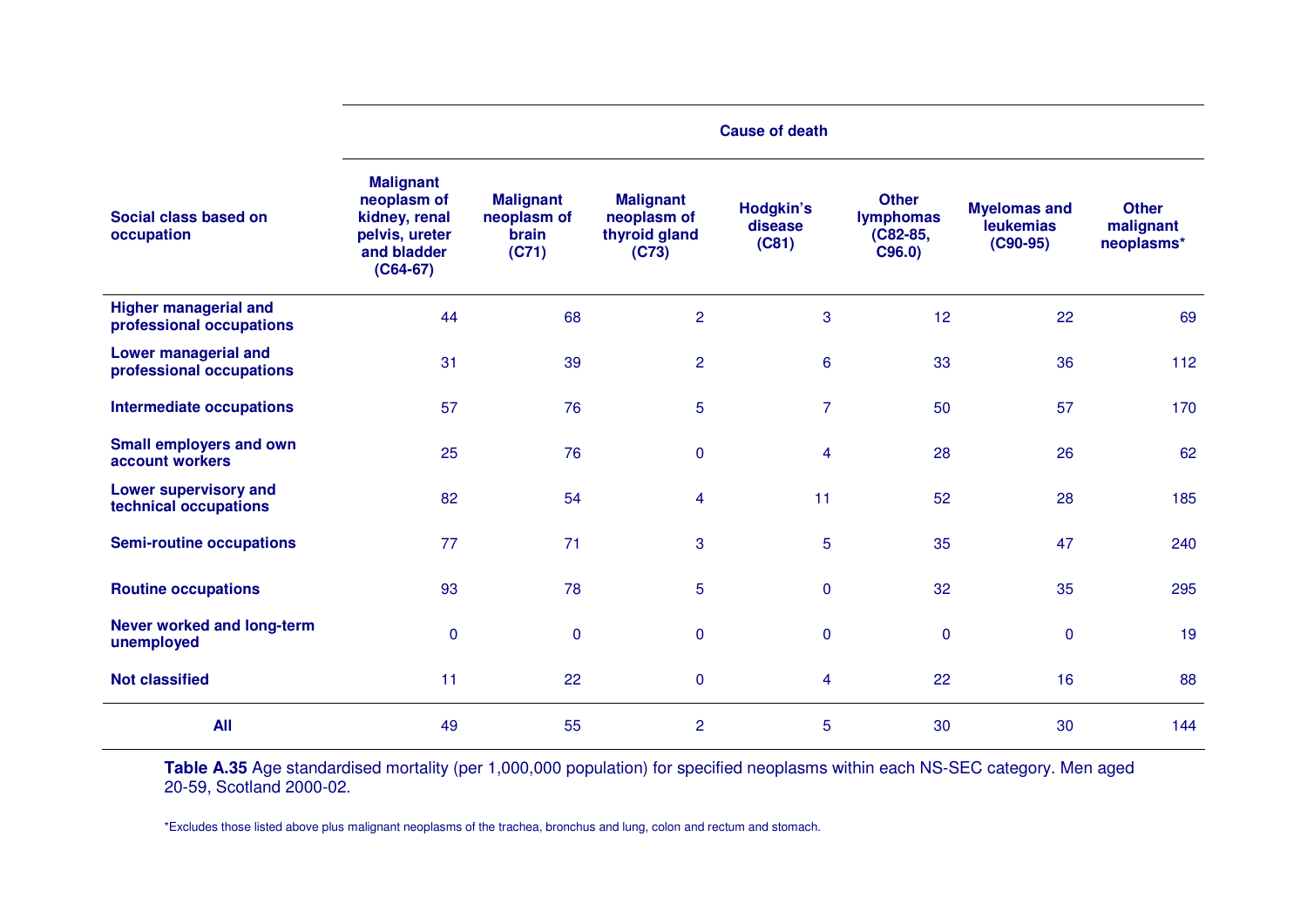|                                                                        | <b>Cause of death</b> |                                                    |                                                         |                                             |  |  |  |  |
|------------------------------------------------------------------------|-----------------------|----------------------------------------------------|---------------------------------------------------------|---------------------------------------------|--|--|--|--|
| <b>National Statistics -</b><br><b>Socioeconomic</b><br>classification | <b>All cause</b>      | <b>Ischaemic</b><br>heart<br>disease<br>$(120-25)$ | Cerebro-<br>vascular<br>disease<br>$(160 - 69,$<br>G45) | <b>Malignant</b><br>neoplasms<br>$(C00-97)$ |  |  |  |  |
| <b>Higher managerial and</b><br>professional occupations               | 358                   | 10                                                 | 14                                                      | 231                                         |  |  |  |  |
| <b>Lower managerial and</b><br>professional occupations                | 117                   | $\overline{7}$                                     | 6                                                       | 61                                          |  |  |  |  |
| <b>Intermediate occupations</b>                                        | 119                   | 8                                                  | 6                                                       | 61                                          |  |  |  |  |
| <b>Small employers and own</b><br>account workers                      | 171                   | 12                                                 | 12                                                      | 84                                          |  |  |  |  |
| <b>Lower supervisory and</b><br>technical occupations                  | 425                   | 36                                                 | 29                                                      | 213                                         |  |  |  |  |
| <b>Semi-routine occupations</b>                                        | 166                   | 14                                                 | 11                                                      | 72                                          |  |  |  |  |
| <b>Routine occupations</b>                                             | 440                   | 51                                                 | 28                                                      | 176                                         |  |  |  |  |
| <b>Never worked and long-</b><br>term unemployed                       | 30                    | $\overline{2}$                                     | 3                                                       | 5                                           |  |  |  |  |
| <b>Not classified</b>                                                  | 267                   | 21                                                 | 10                                                      | 61                                          |  |  |  |  |
| All                                                                    | 198                   | 17                                                 | 11                                                      | 84                                          |  |  |  |  |

**Table A.36** Cause specific age standardised mortality (per 100,000 population) within each NS-SEC category. Women aged 20-59, Scotland 2000-02.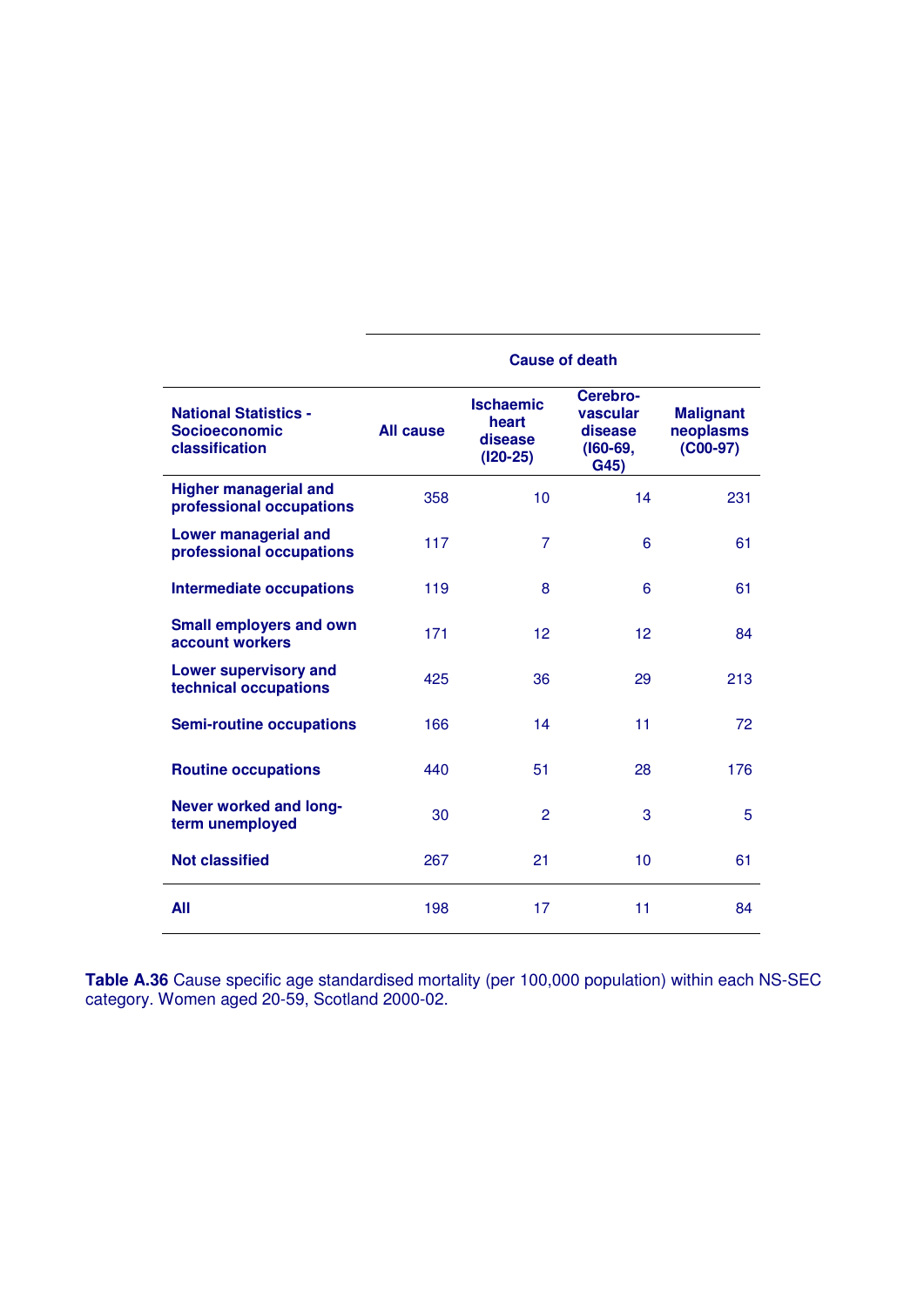|                                                                        |                                             |                                                                                         | <b>Cause of death</b>                                               |                                                                      |                                                     |                                             |
|------------------------------------------------------------------------|---------------------------------------------|-----------------------------------------------------------------------------------------|---------------------------------------------------------------------|----------------------------------------------------------------------|-----------------------------------------------------|---------------------------------------------|
| <b>National Statistics -</b><br><b>Socioeconomic</b><br>classification | <b>Malignant</b><br>neoplasms<br>$(C00-97)$ | <b>Malignant</b><br>neoplasm<br>of trachea<br><b>bronchus</b><br>and lung<br>$(C33-34)$ | <b>Malignant</b><br>neoplasm<br>of female<br><b>breast</b><br>(C50) | <b>Malignant</b><br>neoplasm<br>of colon<br>and rectum<br>$(C18-20)$ | <b>Malignant</b><br>neoplasm<br>of stomach<br>(C16) | <b>All other</b><br>malignant<br>neoplasms* |
| <b>Higher managerial and</b><br>professional occupations               | 231                                         | 32                                                                                      | 81                                                                  | 20                                                                   | 3                                                   | 96                                          |
| <b>Lower managerial and</b><br>professional occupations                | 61                                          | 8                                                                                       | 20                                                                  | 4                                                                    | 1                                                   | 28                                          |
| <b>Intermediate occupations</b>                                        | 61                                          | 10                                                                                      | 17                                                                  | 4                                                                    | 1                                                   | 28                                          |
| <b>Small employers and</b><br>own account workers                      | 84                                          | 14                                                                                      | 27                                                                  | 6                                                                    | 2                                                   | 34                                          |
| <b>Lower supervisory and</b><br>technical occupations                  | 213                                         | 49                                                                                      | 60                                                                  | 8                                                                    | 6                                                   | 90                                          |
| Semi-routine<br>occupations                                            | 72                                          | 16                                                                                      | 16                                                                  | 6                                                                    | 2                                                   | 32                                          |
| <b>Routine occupations</b>                                             | 176                                         | 38                                                                                      | 43                                                                  | 11                                                                   | 5                                                   | 79                                          |
| <b>Never worked and long-</b><br>term unemployed                       | 5                                           | 2                                                                                       | $\overline{2}$                                                      | $\mathbf{0}$                                                         | $\mathbf 0$                                         | 1                                           |
| <b>Not classified</b>                                                  | 61                                          | 13                                                                                      | 12                                                                  | 4                                                                    | 3                                                   | 29                                          |
| All                                                                    | 84                                          | 16                                                                                      | 23                                                                  | 6                                                                    | 2                                                   | 38                                          |

\* excluding lung, breast, colorectal and stomach

**Table A.37** Age standardised mortality (per 100,000 population) from malignant neoplasms within each NS-SEC category. Women aged 20-59, Scotland 2000-02.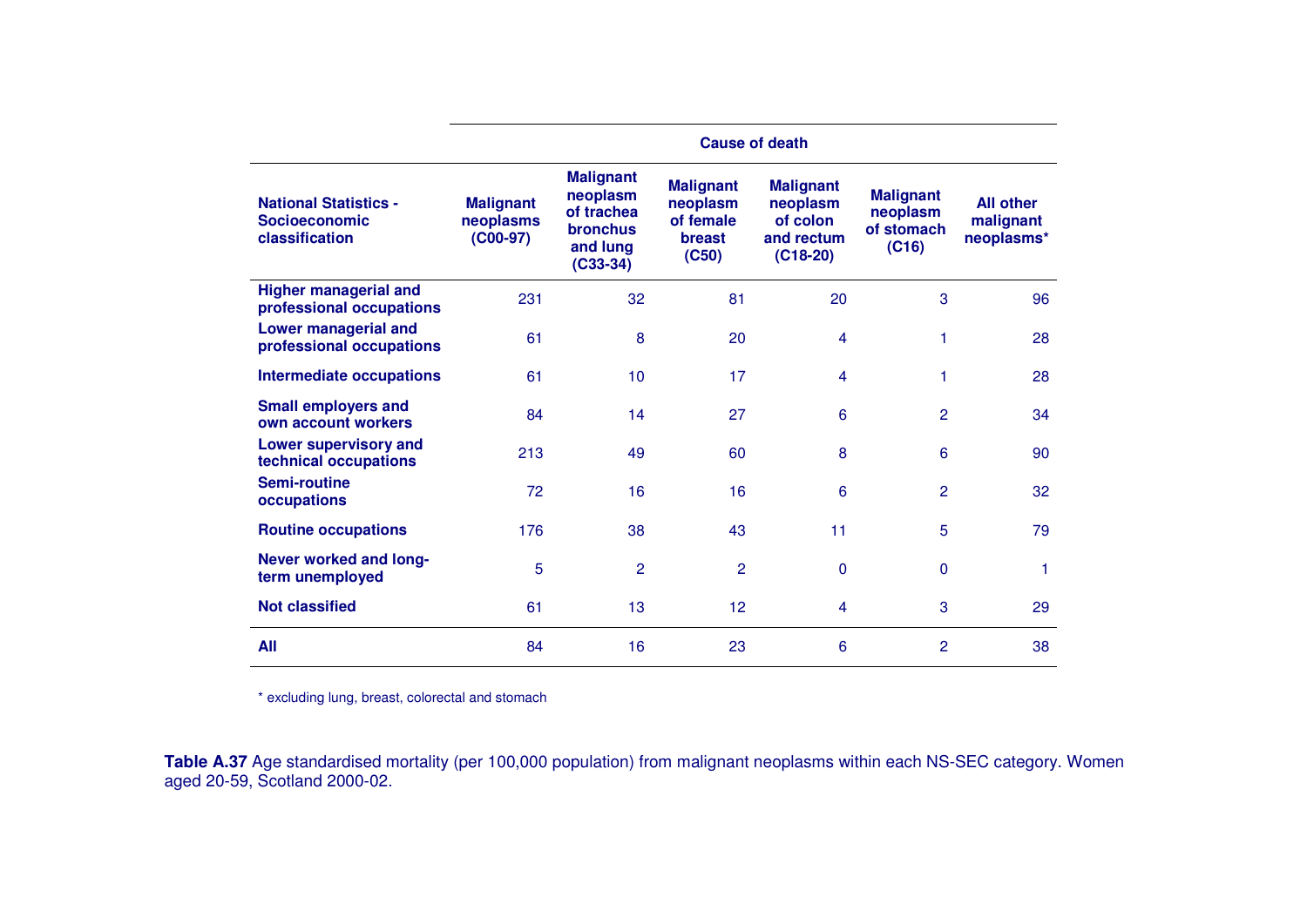|                                                                        |                                                              |                                                  |                                            | <b>Cause of death</b>                                                                                       |                                                                                              |                                                                                 |                                       |
|------------------------------------------------------------------------|--------------------------------------------------------------|--------------------------------------------------|--------------------------------------------|-------------------------------------------------------------------------------------------------------------|----------------------------------------------------------------------------------------------|---------------------------------------------------------------------------------|---------------------------------------|
| <b>National Statistics -</b><br><b>Socioeconomic</b><br>classification | <b>Chronic lower</b><br>respiratory<br>disease<br>$(J40-47)$ | <b>Chronic liver</b><br>disease<br>(K70, K73-74) | <b>Accidents</b><br>(V01-X59,<br>Y85, Y86) | <b>Intentional self</b><br>harm & events<br>of undetermined<br>intent<br>(X60-84, Y87.0,<br>Y10-Y34, Y87.2) | <b>Mental and</b><br>behavioural<br>disorders due<br>to use of<br>drugs (F11-<br>16, F18-19) | <b>Mental and</b><br>behavioural<br>disorders due<br>to use of<br>alcohol (F10) | <b>Assault</b><br>(X85-Y09,<br>Y87.1) |
| <b>Higher managerial and</b><br>professional occupations               | 5                                                            | 12 <sup>2</sup>                                  | 11                                         | 18                                                                                                          | $\Omega$                                                                                     | 4                                                                               |                                       |
| <b>Lower managerial and</b><br>professional occupations                | 2                                                            | 6                                                | 4                                          | 5                                                                                                           | $\mathbf{0}$                                                                                 | $\overline{2}$                                                                  | $\mathbf{0}$                          |
| <b>Intermediate occupations</b>                                        | $\overline{2}$                                               | 9                                                | 4                                          | 5                                                                                                           |                                                                                              | $\overline{2}$                                                                  | $\mathbf{0}$                          |
| <b>Small employers and own</b><br>account workers                      | 4                                                            | 10                                               | 2                                          | 9                                                                                                           |                                                                                              | $\overline{7}$                                                                  | 1                                     |
| <b>Lower supervisory and</b><br>technical occupations                  | 12                                                           | 21                                               | 6                                          | 10                                                                                                          | $\Omega$                                                                                     | 9                                                                               | 1                                     |
| <b>Semi-routine occupations</b>                                        | 8                                                            | 10                                               | 5                                          | 11                                                                                                          | $\overline{2}$                                                                               | 3                                                                               | $\mathbf{0}$                          |
| <b>Routine occupations</b>                                             | 18                                                           | 35                                               | 10                                         | 18                                                                                                          | 6                                                                                            | 9                                                                               | $\overline{2}$                        |
| Never worked and long-<br>term unemployed                              |                                                              | 3                                                |                                            | 5                                                                                                           | $\overline{2}$                                                                               | $\mathbf{0}$                                                                    | $\mathbf{0}$                          |
| <b>Not classified</b>                                                  | 10                                                           | 29                                               | 8                                          | 23                                                                                                          | 12                                                                                           | 10                                                                              | 4                                     |
| <b>All</b>                                                             | 7                                                            | 14                                               | 6                                          | 11                                                                                                          | 2                                                                                            | 4                                                                               |                                       |

**Table A.38** Cause specific age standardised mortality (per 100,000 population) within each NS-SEC category. Women aged 20-59, Scotland 2000-02.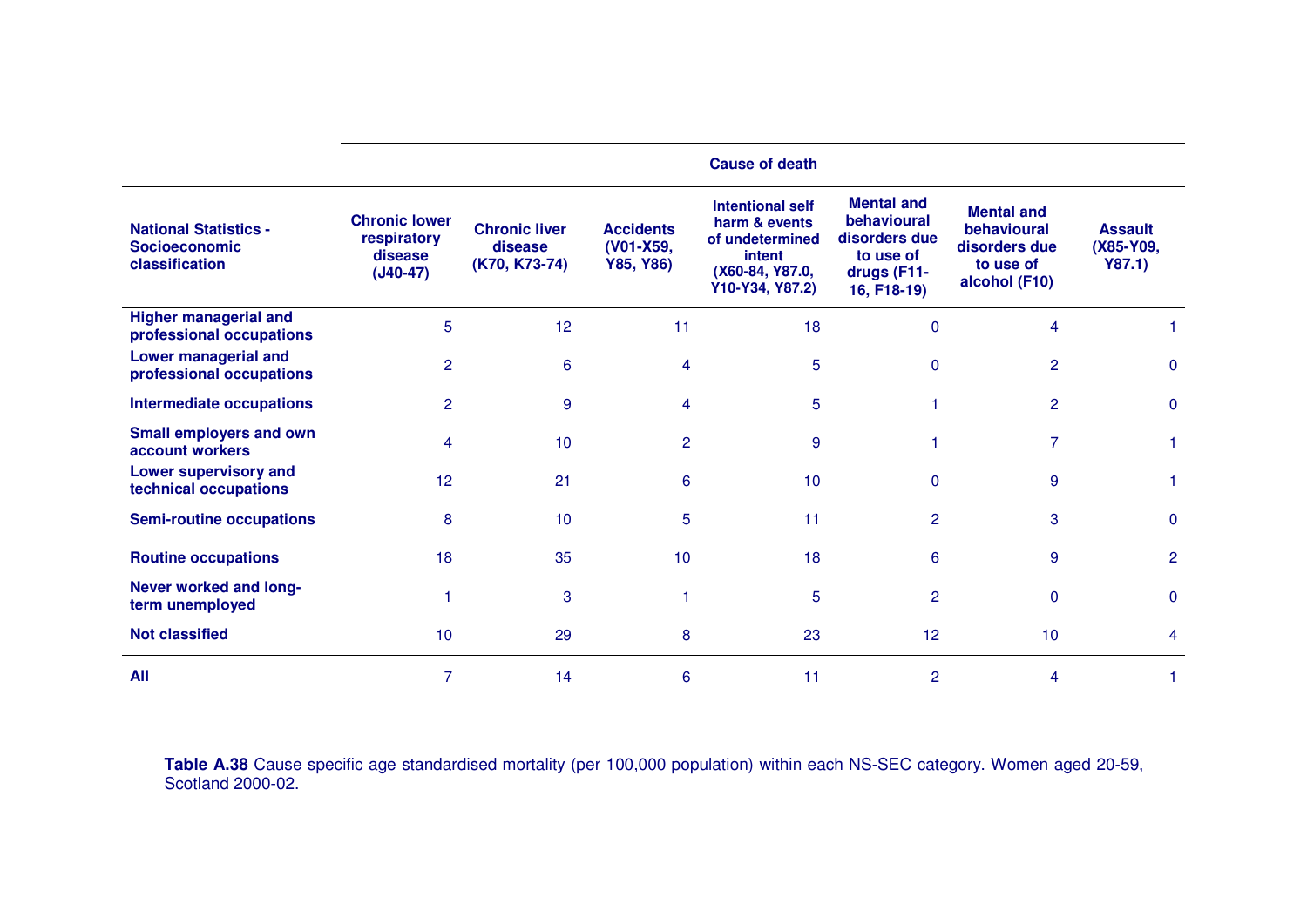|                                                                        |                                 |                   |                                 | <b>Region</b>  |             |                   |                   |
|------------------------------------------------------------------------|---------------------------------|-------------------|---------------------------------|----------------|-------------|-------------------|-------------------|
| <b>National Statistics -</b><br><b>Socioeconomic</b><br>classification | <b>Highlands</b><br>and Islands | <b>North East</b> | <b>Clydeside</b><br>conurbation | <b>Central</b> | <b>East</b> | <b>South West</b> | <b>South East</b> |
| <b>Higher managerial and</b><br>professional occupations               | 399                             | 419               | 370                             | 346            | 329         | 453               | 283               |
| <b>Lower managerial and</b><br>professional occupations                | 135                             | 98                | 120                             | 94             | 112         | 134               | 116               |
| <b>Intermediate occupations</b>                                        | 139                             | 101               | 120                             | 116            | 110         | 117               | 132               |
| <b>Small employers and own</b><br>account workers                      | 175                             | 144               | 250                             | 195            | 117         | 190               | 136               |
| <b>Lower supervisory and</b><br>technical occupations                  | 405                             | 333               | 542                             | 337            | 361         | 477               | 371               |
| <b>Semi-routine occupations</b>                                        | 134                             | 130               | 206                             | 160            | 155         | 173               | 150               |
| <b>Routine occupations</b>                                             | 415                             | 311               | 581                             | 398            | 359         | 446               | 391               |
| Never worked and long-<br>term unemployed                              | 8                               | $\pmb{0}$         | 62                              | 32             | 5           | $\overline{7}$    | $\overline{4}$    |
| <b>Not classified</b>                                                  | 248                             | 214               | 297                             | 240            | 286         | 228               | 329               |

**Table A.39** Age standardised death rates per 100,000 population by NS-SEC categories in the major regions of Scotland. Women aged 20-59, 2000-02.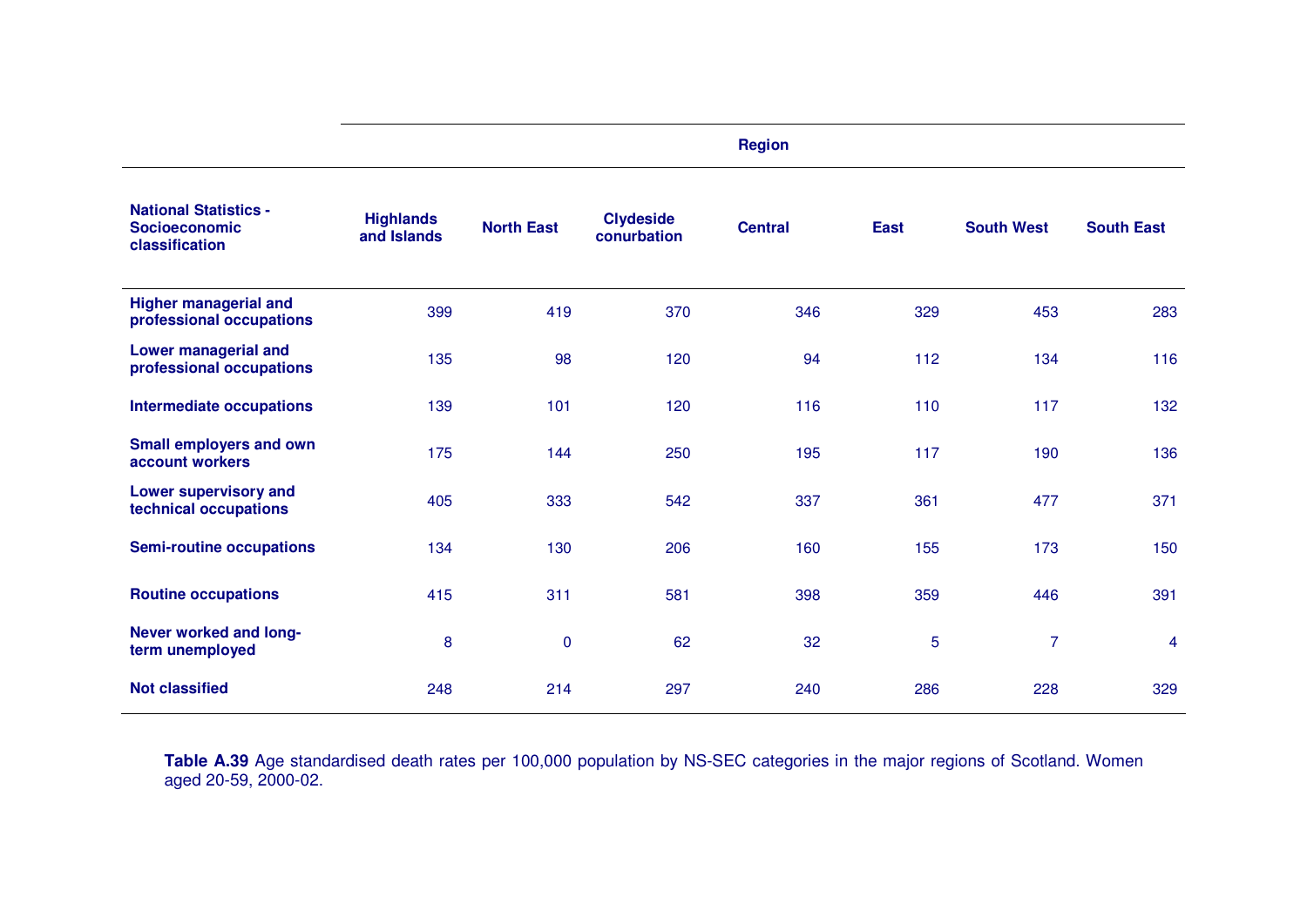|                                                                        |                 | <b>City</b>   |                  |                |                     |
|------------------------------------------------------------------------|-----------------|---------------|------------------|----------------|---------------------|
| <b>National Statistics -</b><br><b>Socioeconomic</b><br>classification | <b>Aberdeen</b> | <b>Dundee</b> | <b>Edinburgh</b> | <b>Glasgow</b> | <b>All Scotland</b> |
| <b>Higher managerial and</b><br>professional occupations               | 513             | 304           | 268              | 317            | 358                 |
| <b>Lower managerial and</b><br>professional occupations                | 74              | 126           | 116              | 130            | 117                 |
| <b>Intermediate occupations</b>                                        | 116             | 166           | 136              | 131            | 119                 |
| <b>Small employers and own</b><br>account workers                      | 147             | 88            | 117              | 229            | 171                 |
| <b>Lower supervisory and</b><br>technical occupations                  | 281             | 419           | 390              | 533            | 425                 |
| <b>Semi-routine occupations</b>                                        | 186             | 233           | 170              | 253            | 166                 |
| <b>Routine occupations</b>                                             | 381             | 510           | 468              | 655            | 440                 |
| Never worked and long-<br>term unemployed                              | $\mathbf 0$     | 27            | 6                | 104            | 30                  |
| <b>Not classified</b>                                                  | 295             | 441           | 391              | 391            | 267                 |
| <b>All</b>                                                             | 191             | 258           | 199              | 281            | 198                 |

**Table A.40** Age standardised death rates per 100,000 population by NS-SEC categories in the major cities of Scotland. Women aged 20-59, 2000-02.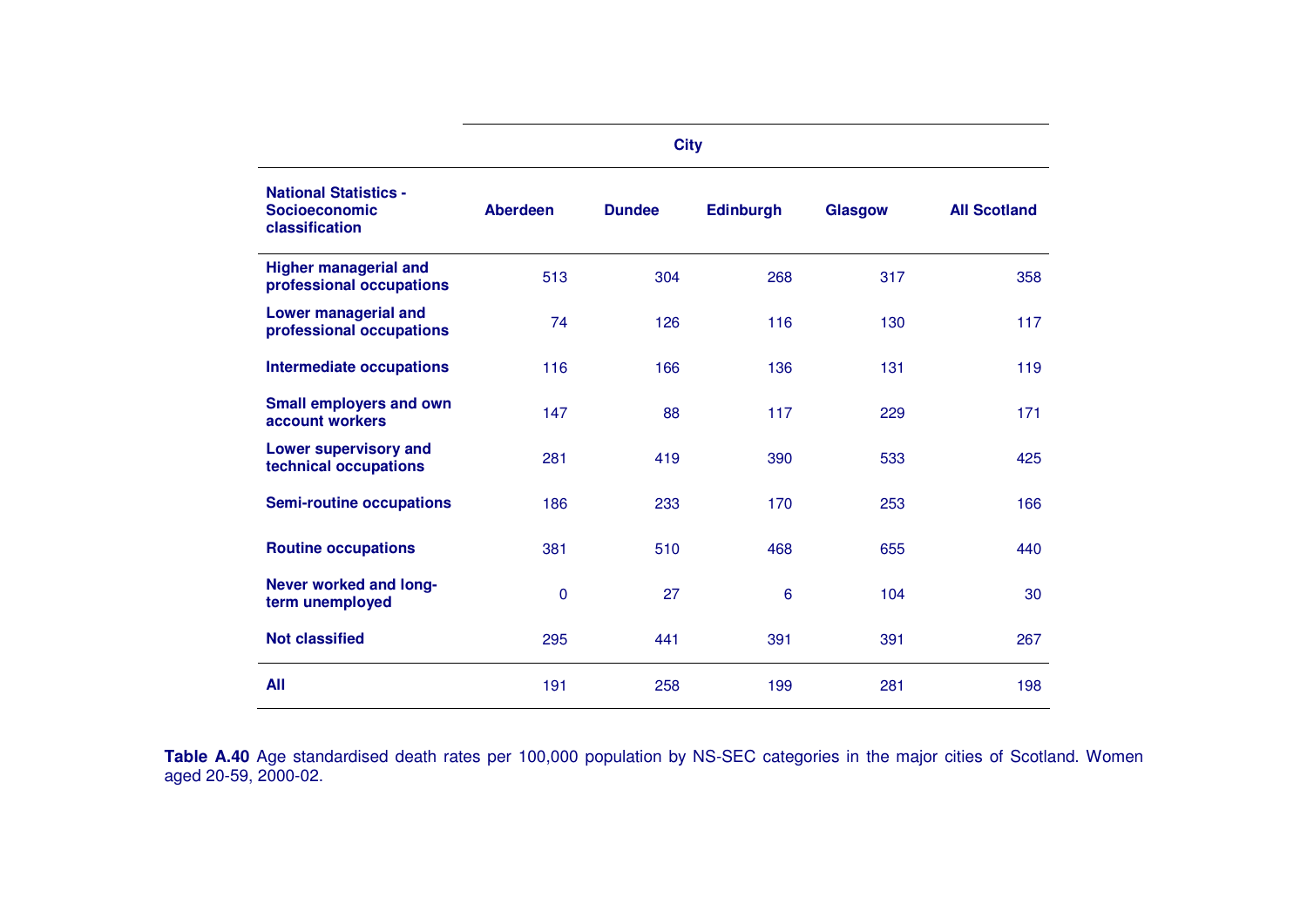|                                      |                |          |       |                 | Age             |                |                 |                |
|--------------------------------------|----------------|----------|-------|-----------------|-----------------|----------------|-----------------|----------------|
| <b>Deprivation category (DEPCAT)</b> |                | $0 - 14$ | 15-29 |                 | 30-44 45-59     | 60-74          | $75+$           | <b>All</b>     |
| <b>Least deprived</b>                | 1              | 7        | 5     | $6\phantom{1}6$ | 7               | 6              | 6               | 6              |
|                                      | $\overline{2}$ | 13       | 12    | 14              | 15              | 13             | 14              | 14             |
|                                      | 3              | 21       | 20    | 22              | 23              | 22             | 23              | 22             |
|                                      | 4              | 25       | 26    | 26              | 25              | 25             | 25              | 25             |
|                                      | 5              | 15       | 16    | 15              | 14              | 15             | 15              | 15             |
|                                      | 6              | 11       | 13    | 11              | 10 <sub>1</sub> | 12             | 12              | 12             |
| <b>Most deprived</b>                 | 7              | 7        | 8     | $\overline{7}$  | $6\phantom{1}6$ | $\overline{7}$ | $6\phantom{1}6$ | $\overline{7}$ |

**Table A.41** The percentage distribution of deprivation categories among women. Figures are percentages within each age group. Scotland 2001.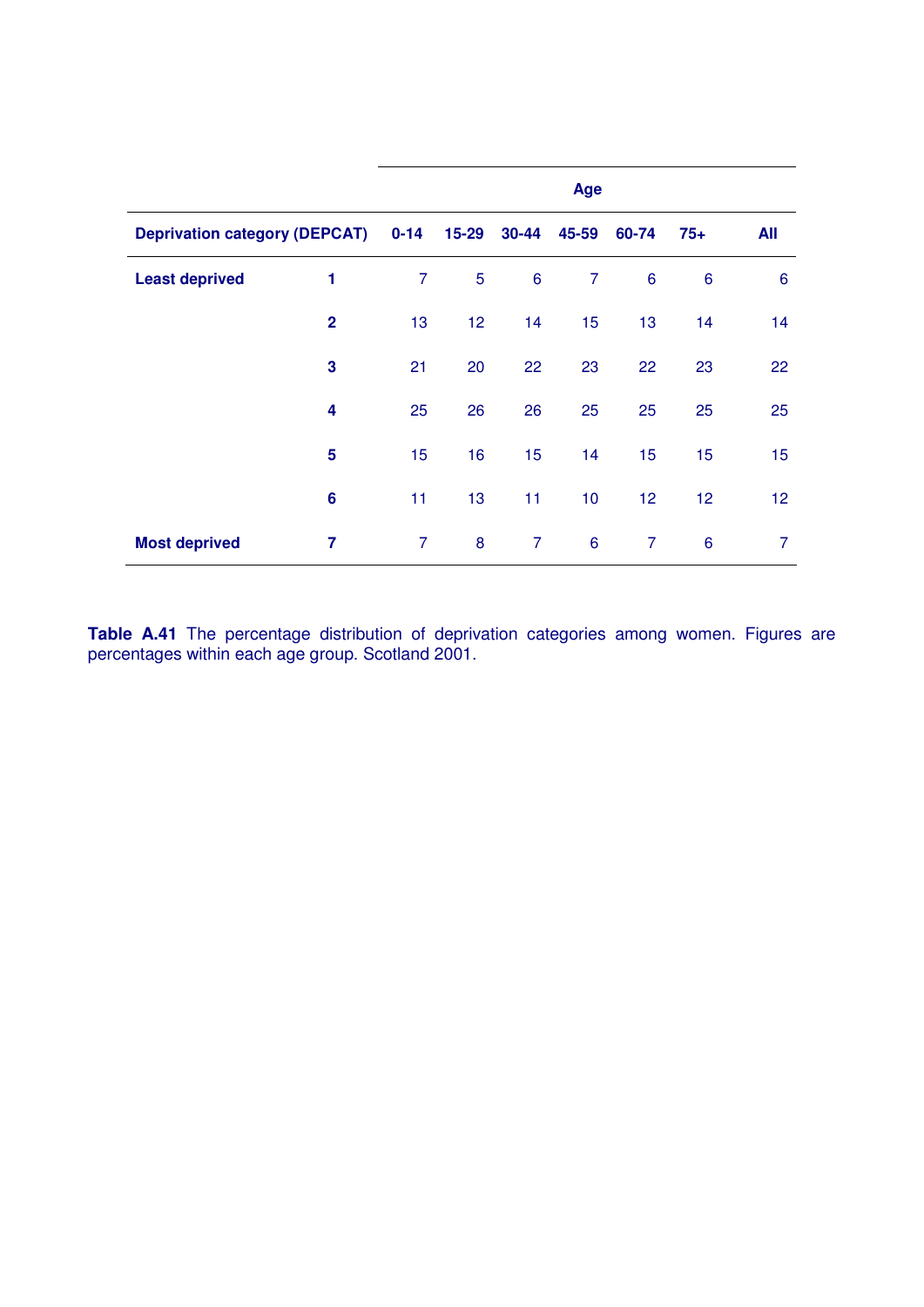|                              |                         | Death rate per 100,000 population |             |             |                |                |                |  |  |  |
|------------------------------|-------------------------|-----------------------------------|-------------|-------------|----------------|----------------|----------------|--|--|--|
|                              |                         |                                   | men         |             |                | women          |                |  |  |  |
|                              | <b>Deprivation</b>      | 1980-<br>82                       | 1991-<br>92 | 2000-<br>02 | 1980-<br>82    | 1991-<br>92    | 2000-<br>02    |  |  |  |
| <b>Malignant neoplasm of</b> | 1                       | 39                                | 20          | 51          | 15             | 19             | 11             |  |  |  |
| oesophagus                   | $\overline{c}$          | 48                                | 54          | 52          | 18             | 26             | 9              |  |  |  |
| (ICD9 150; ICD10 C15)        | 3                       | 52                                | 60          | 69          | 22             | 26             | 24             |  |  |  |
|                              | $\overline{4}$          | 49                                | 68          | 65          | 18             | 26             | 18             |  |  |  |
|                              | 5                       | 45                                | 82          | 94          | 29             | 34             | 20             |  |  |  |
|                              | 6                       | 56                                | 112         | 69          | 33             | 26             | 17             |  |  |  |
|                              | 7                       | 86                                | 98          | 111         | 27             | 28             | 32             |  |  |  |
|                              | <b>All Scotland</b>     | 52                                | 70          | 70          | 23             | 27             | 19             |  |  |  |
| <b>Malignant neoplasm of</b> | 1                       | 11                                | 28          | 11          | 10             | 10             | $\overline{7}$ |  |  |  |
| liver and gallbladder        | $\overline{2}$          | 18                                | 17          | 9           | 10             | 16             | 3              |  |  |  |
| (ICD9 155-156;               | 3                       | 22                                | 16          | 15          | 11             | 13             | 13             |  |  |  |
| <b>ICD10 C22-24)</b>         | $\overline{\mathbf{4}}$ | 23                                | 16          | 21          | 12             | 13             | 16             |  |  |  |
|                              | 5                       | 15                                | 15          | 32          | 8              | 15             | 29             |  |  |  |
|                              | 6                       | 24                                | 17          | 38          | 22             | 23             | 16             |  |  |  |
|                              | 7                       | 13                                | 43          | 36          | 18             | 21             | 20             |  |  |  |
|                              | <b>All Scotland</b>     | 20                                | 19          | 22          | 12             | 15             | 15             |  |  |  |
| <b>Malignant neoplasm of</b> | 1                       | 36                                | 33          | 43          | 38             | 22             | $9\,$          |  |  |  |
| pancreas                     | $\overline{2}$          | 34                                | 30          | 42          | 20             | 20             | 18             |  |  |  |
| (ICD9 157; ICD10 C25)        | 3                       | 51                                | 51          | 35          | 34             | 28             | 19             |  |  |  |
|                              | 4                       | 51                                | 41          | 45          | 25             | 29             | 29             |  |  |  |
|                              | 5                       | 48                                | 40          | 41          | 36             | 37             | 23             |  |  |  |
|                              | 6                       | 41                                | 50          | 50          | 57             | 29             | 38             |  |  |  |
|                              | 7                       | 53                                | 65          | 59          | 39             | 29             | 34             |  |  |  |
|                              | <b>All Scotland</b>     | 46                                | 44          | 43          | 33             | 29             | 24             |  |  |  |
| <b>Malignant melanoma of</b> | 1                       | 16                                | 10          | 24          | 3              | 15             | 13             |  |  |  |
| skin                         | $\overline{2}$          | 5                                 | 27          | 10          | 9              | 10             | 13             |  |  |  |
| (ICD9 172; ICD10 C43)        | 3                       | 13                                | 13          | 16          | 16             | 8              | $9\,$          |  |  |  |
|                              | 4                       | 8                                 | 10          | 12          | 11             | 11             | 11             |  |  |  |
|                              | 5                       | 14                                | 17          | 14          | 11             | $\overline{7}$ | 11             |  |  |  |
|                              | 6                       | 11                                | 7           | 24          | 12             | 21             | 6              |  |  |  |
|                              | 7                       | 5                                 | 8           | 10          | $\overline{2}$ | 3              | 7              |  |  |  |
|                              | <b>All Scotland</b>     | 10                                | 13          | 15          | 11             | 10             | 10             |  |  |  |

**Table A.42** Age standardised mortality (per 1,000,000 population) for specified neoplasms within each deprivation category. Men and women aged 0-64, Scotland 1980-82, 1991-92 & 2000-02.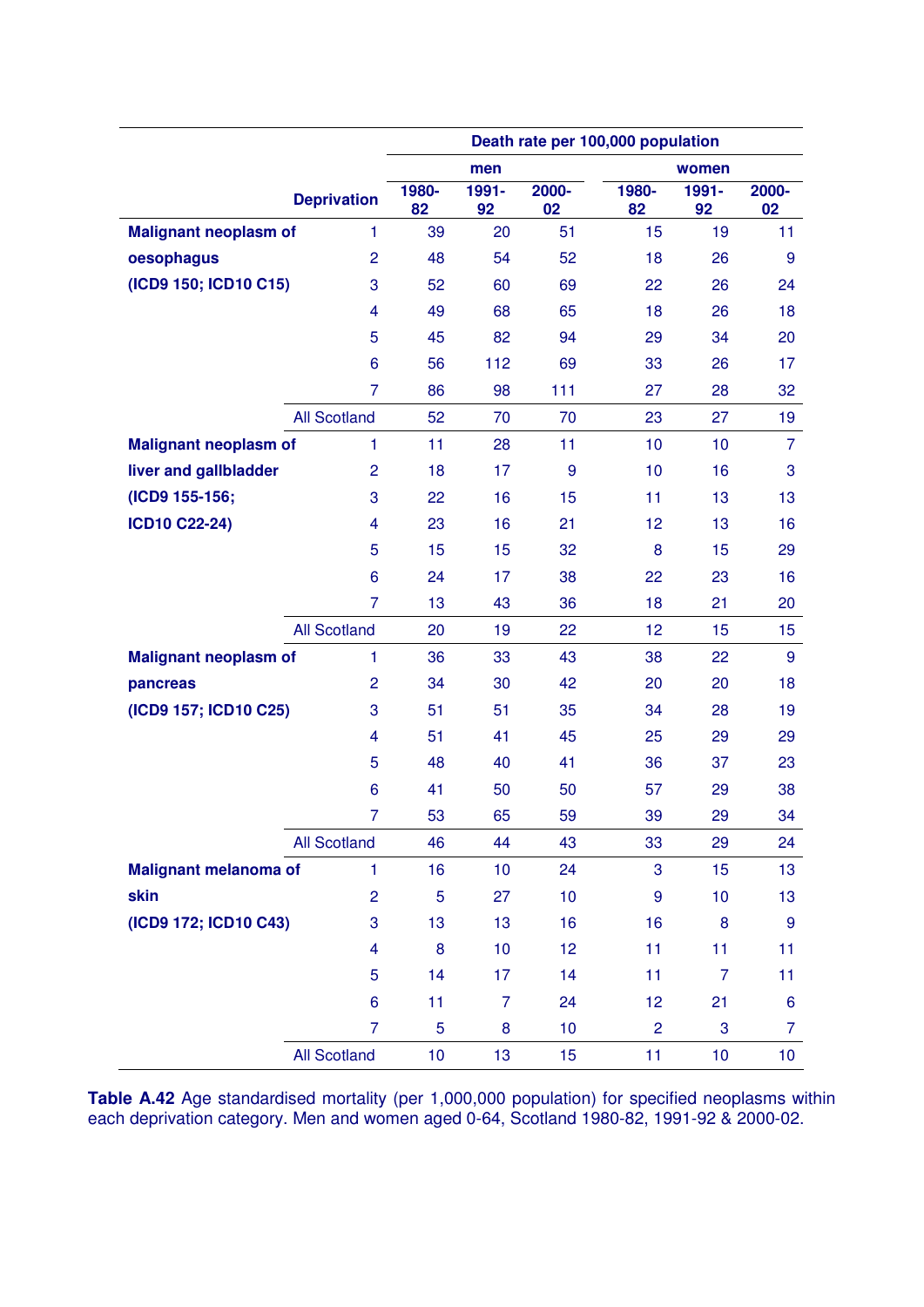|                              |                         | Death rate per 100,000 population |                |             |                |                |                |  |  |
|------------------------------|-------------------------|-----------------------------------|----------------|-------------|----------------|----------------|----------------|--|--|
|                              |                         |                                   | men            |             |                | women          |                |  |  |
|                              | <b>Deprivation</b>      | 1980-<br>82                       | 1991-<br>92    | 2000-<br>02 | 1980-<br>82    | $1991 -$<br>92 | 2000-<br>02    |  |  |
| <b>Mesothelioma</b>          | $\mathbf{1}$            | 6                                 | 8              | 9           | $\overline{2}$ | $\mathbf{0}$   | $\overline{2}$ |  |  |
| (ICD9 158, 163; ICD10 C45)   | $\overline{2}$          | $\overline{4}$                    | 13             | 12          | 1              | $\pmb{0}$      | 3              |  |  |
|                              | 3                       | 4                                 | $\overline{7}$ | 12          | 1              | $\mathbf{1}$   | $\overline{2}$ |  |  |
|                              | $\overline{\mathbf{4}}$ | 5                                 | 13             | 17          | 1              | 1              | 3              |  |  |
|                              | 5                       | 12                                | 10             | 17          | 4              | $\overline{2}$ | $\overline{2}$ |  |  |
|                              | 6                       | 12                                | 11             | 16          | 1              | $\mathbf 0$    | 3              |  |  |
|                              | $\overline{7}$          | 13                                | 3              | 18          | 8              | 7              | 0              |  |  |
|                              | <b>All Scotland</b>     | $\overline{7}$                    | 10             | 15          | $\overline{2}$ | 1              | $\overline{2}$ |  |  |
| <b>Malignant neoplasm of</b> | $\mathbf{1}$            | $\pmb{0}$                         | $\pmb{0}$      | $\mathbf 0$ | 27             | 26             | 8              |  |  |
| cervix uteri                 | $\overline{2}$          | $\pmb{0}$                         | $\mathbf 0$    | $\mathbf 0$ | 32             | 24             | 13             |  |  |
| (ICD9 180; ICD10 C53)        | 3                       | 0                                 | 0              | 0           | 54             | 33             | 16             |  |  |
|                              | $\overline{\mathbf{4}}$ | $\mathbf 0$                       | $\mathbf 0$    | $\mathbf 0$ | 54             | 42             | 26             |  |  |
|                              | 5                       | 0                                 | $\mathbf 0$    | $\mathbf 0$ | 57             | 57             | 34             |  |  |
|                              | 6                       | $\mathbf 0$                       | 0              | $\mathbf 0$ | 52             | 62             | 32             |  |  |
|                              | $\overline{7}$          | $\mathbf 0$                       | $\pmb{0}$      | 0           | 79             | 75             | 46             |  |  |
|                              | <b>All Scotland</b>     | $\mathbf 0$                       | $\pmb{0}$      | $\pmb{0}$   | 51             | 43             | 24             |  |  |
| <b>Malignant neoplasm of</b> | $\mathbf{1}$            | $\pmb{0}$                         | $\pmb{0}$      | $\mathbf 0$ | 50             | 73             | 73             |  |  |
| ovary                        | $\overline{2}$          | 0                                 | 0              | $\mathbf 0$ | 76             | 73             | 61             |  |  |
| (ICD9 183.0; ICD10 C56)      | 3                       | $\mathbf 0$                       | $\mathbf 0$    | $\mathbf 0$ | 77             | 68             | 55             |  |  |
|                              | $\overline{\mathbf{4}}$ | 0                                 | $\mathbf 0$    | $\mathbf 0$ | 80             | 68             | 58             |  |  |
|                              | 5                       | $\mathbf 0$                       | 0              | $\mathbf 0$ | 57             | 57             | 54             |  |  |
|                              | 6                       | $\mathbf 0$                       | $\pmb{0}$      | $\mathbf 0$ | 67             | 91             | 46             |  |  |
|                              | $\overline{7}$          | $\mathbf 0$                       | $\mathbf 0$    | $\mathbf 0$ | 42             | 74             | 67             |  |  |
|                              | <b>All Scotland</b>     | $\mathbf 0$                       | $\pmb{0}$      | $\mathbf 0$ | 70             | 70             | 57             |  |  |
| <b>Malignant neoplasm of</b> | $\mathbf{1}$            | 28                                | 43             | 33          | $\mathbf 0$    | $\pmb{0}$      | $\mathbf 0$    |  |  |
| prostate                     | $\overline{c}$          | 28                                | 34             | 27          | 0              | $\mathbf 0$    | 0              |  |  |
| (ICD9 185; ICD10 C61)        | 3                       | 22                                | 22             | 35          | 0              | $\mathbf 0$    | 0              |  |  |
|                              | $\overline{4}$          | 23                                | 26             | 27          | 0              | $\mathbf 0$    | $\mathbf{0}$   |  |  |
|                              | 5                       | 24                                | 20             | 34          | 0              | $\mathbf 0$    | 0              |  |  |
|                              | 6                       | 18                                | 34             | 32          | 0              | $\pmb{0}$      | $\pmb{0}$      |  |  |
|                              | $\overline{7}$          | 40                                | 29             | 36          | $\pmb{0}$      | $\pmb{0}$      | 0              |  |  |
|                              | <b>All Scotland</b>     | 24                                | 27             | 32          | $\pmb{0}$      | $\pmb{0}$      | $\mathbf 0$    |  |  |

**Table A.43** Age standardised mortality (per 1,000,000 population) for specified neoplasms within each deprivation category. Men and women aged 0-64, Scotland 1980-82, 1991-92 & 2000-02.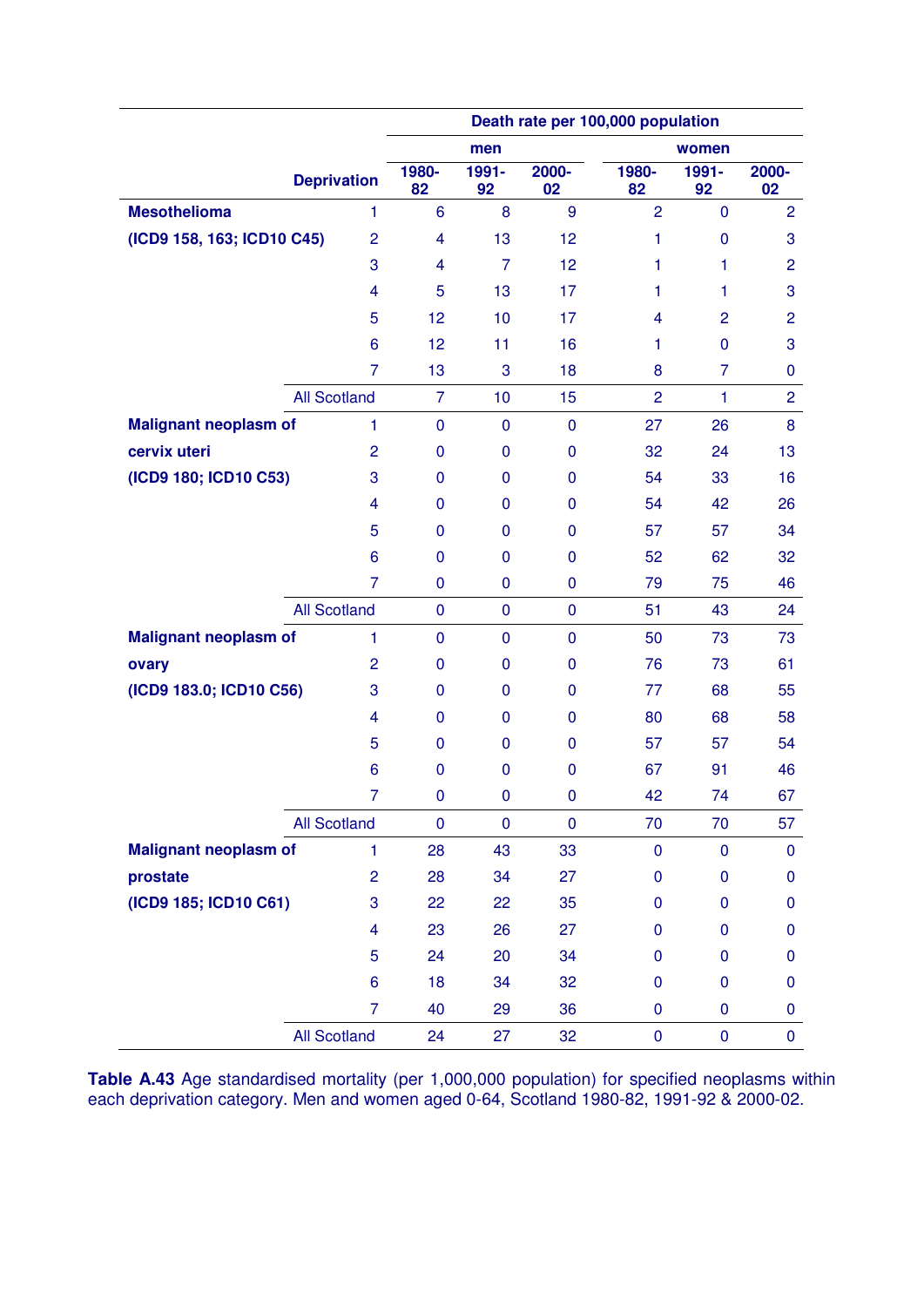|                              |                     | Death rate per 100,000 population |                |                |                |                |                 |  |  |
|------------------------------|---------------------|-----------------------------------|----------------|----------------|----------------|----------------|-----------------|--|--|
|                              |                     |                                   | men            |                |                | women          |                 |  |  |
|                              | <b>Deprivation</b>  | 1980-<br>82                       | 1991-<br>92    | 2000-<br>02    | 1980-<br>82    | 1991-<br>92    | 2000-<br>02     |  |  |
| <b>Malignant neoplasm of</b> | $\mathbf{1}$        | 15                                | 8              | $\overline{2}$ | $\mathbf 0$    | $\mathbf 0$    | $\mathbf 0$     |  |  |
| testis                       | $\overline{2}$      | 13                                | $\overline{c}$ | 6              | $\pmb{0}$      | $\mathbf 0$    | $\mathbf 0$     |  |  |
| (ICD9 186; ICD10 C62)        | 3                   | 6                                 | $\overline{c}$ | 4              | $\mathbf 0$    | $\mathbf 0$    | $\mathbf 0$     |  |  |
|                              | $\overline{4}$      | 11                                | 3              | $\overline{2}$ | 0              | $\mathbf 0$    | 0               |  |  |
|                              | 5                   | 5                                 | $\overline{7}$ | 1              | $\mathbf 0$    | $\mathbf 0$    | 0               |  |  |
|                              | 6                   | 6                                 | $\overline{2}$ | 3              | 0              | $\mathbf 0$    | $\mathbf{0}$    |  |  |
|                              | $\overline{7}$      | 12                                | $\mathbf 0$    | $\mathbf 0$    | $\mathbf 0$    | $\mathbf 0$    | 0               |  |  |
|                              | <b>All Scotland</b> | 9                                 | 3              | 3              | $\mathbf 0$    | $\mathbf 0$    | $\mathbf 0$     |  |  |
| <b>Malignant neoplasm of</b> | 1                   | 38                                | 52             | 45             | 10             | 26             | $\overline{2}$  |  |  |
| kidney, renal pelvis, ureter | $\overline{2}$      | 49                                | 58             | 50             | 27             | 36             | 19              |  |  |
| and bladder                  | 3                   | 64                                | 51             | 50             | 25             | 27             | 18              |  |  |
| (ICD9 188, 189.0-189.2,      | 4                   | 61                                | 56             | 52             | 30             | 32             | 24              |  |  |
| 189.9; ICD10 C64-67)         | 5                   | 62                                | 57             | 54             | 35             | 29             | 23              |  |  |
|                              | 6                   | 73                                | 63             | 50             | 33             | 27             | 18              |  |  |
|                              | 7                   | 78                                | 90             | 70             | 42             | 29             | 49              |  |  |
|                              | <b>All Scotland</b> | 61                                | 58             | 52             | 29             | 29             | 21              |  |  |
| <b>Malignant neoplasm of</b> | 1                   | 40                                | 47             | 48             | 25             | 34             | 52              |  |  |
| brain                        | $\overline{2}$      | 42                                | 44             | 43             | 25             | 29             | 25              |  |  |
| (ICD9 191; ICD10 C71)        | 3                   | 41                                | 59             | 51             | 27             | 27             | 26              |  |  |
|                              | 4                   | 48                                | 51             | 47             | 36             | 32             | 31              |  |  |
|                              | 5                   | 45                                | 50             | 46             | 32             | 27             | 25              |  |  |
|                              | 6                   | 42                                | 38             | 54             | 30             | 42             | 35              |  |  |
|                              | 7                   | 48                                | 43             | 19             | 29             | 23             | 19              |  |  |
|                              | <b>All Scotland</b> | 44                                | 49             | 46             | 30             | 30             | 29              |  |  |
| <b>Malignant neoplasm of</b> | 1                   | 6                                 | $\pmb{0}$      | $\mathbf 0$    | 5              | $\pmb{0}$      | $\mathbf 0$     |  |  |
| thyroid gland                | $\overline{2}$      | 1                                 | $\overline{c}$ | 1              | 6              | $\overline{2}$ | 1.              |  |  |
| (ICD9 193; ICD10 C73)        | 3                   | $\overline{c}$                    | $\mathbf 0$    | 3              | $\overline{2}$ | $\overline{2}$ | $\overline{c}$  |  |  |
|                              | $\overline{4}$      | 1                                 | $\mathbf{1}$   | $\overline{2}$ | 3              | $\mathbf 0$    | 1               |  |  |
|                              | 5                   | $\mathbf{1}$                      | 5              | 3              | 1.             | $\mathbf{3}$   | 0               |  |  |
|                              | 6                   | $\overline{c}$                    | $\mathbf 0$    | $\mathbf 0$    | 3              | 5              | 4               |  |  |
|                              | $\overline{7}$      | $\pmb{0}$                         | 3              | 5              | $\overline{2}$ | $\pmb{0}$      | 12 <sub>2</sub> |  |  |
|                              | <b>All Scotland</b> | $\overline{2}$                    | $\overline{2}$ | $\overline{2}$ | 3              | $\overline{2}$ | $\overline{2}$  |  |  |

**Table A.44** Age standardised mortality (per 1,000,000 population) for specified neoplasms within each deprivation category. Men and women aged 0-64, Scotland 1980-82, 1991-92 & 2000-02.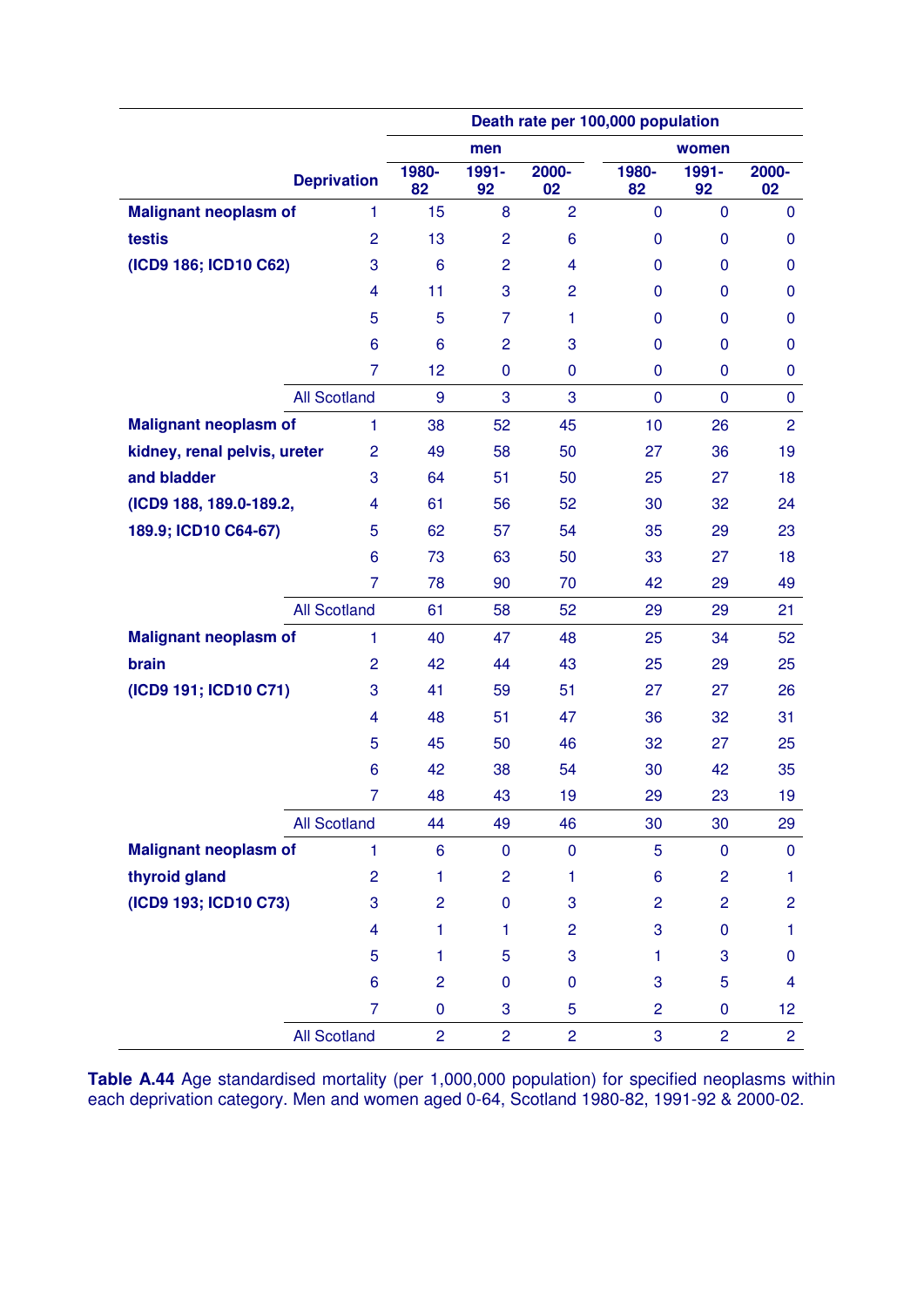|                               |                         | Death rate per 100,000 population |                         |                |                |                |                |  |  |  |
|-------------------------------|-------------------------|-----------------------------------|-------------------------|----------------|----------------|----------------|----------------|--|--|--|
|                               |                         |                                   | men                     |                |                | women          |                |  |  |  |
|                               | <b>Deprivation</b>      | 1980-<br>82                       | 1991-<br>92             | 2000-<br>02    | 1980-<br>82    | 1991-<br>92    | 2000-<br>02    |  |  |  |
| <b>Hodgkin's disease</b>      | $\mathbf{1}$            | $\overline{2}$                    | $\mathbf 0$             | $\overline{7}$ | $\overline{2}$ | $\mathbf 0$    | $\overline{2}$ |  |  |  |
| (ICD9 201; ICD10 C81)         | $\overline{2}$          | 9                                 | 1                       | 3              | 8              | 5              | 3              |  |  |  |
|                               | 3                       | 15                                | 5                       | 6              | $\overline{7}$ | $\overline{2}$ | $\mathbf 0$    |  |  |  |
|                               | $\overline{4}$          | 13                                | 3                       | 3              | 8              | $\overline{7}$ | 1              |  |  |  |
|                               | 5                       | 12                                | 12                      | $\overline{2}$ | 4              | $\mathbf 0$    | 0              |  |  |  |
|                               | 6                       | 7                                 | 1                       | 6              | 9              | 9              | $\mathbf{0}$   |  |  |  |
|                               | 7                       | 6                                 | 5                       | 5              | 4              | 3              | 3              |  |  |  |
|                               | <b>All Scotland</b>     | 11                                | $\overline{\mathbf{4}}$ | $\overline{4}$ | 6              | $\overline{4}$ | $\mathbf{1}$   |  |  |  |
| <b>Other lymphomas</b>        | 1                       | 8                                 | 32                      | 31             | 5              | 15             | 26             |  |  |  |
| (ICD9 200.2, 202;             | $\overline{c}$          | 25                                | 33                      | 29             | 12             | 33             | 24             |  |  |  |
| ICD10 C82-85, C96.0)          | 3                       | 21                                | 32                      | 34             | 11             | 23             | 18             |  |  |  |
|                               | 4                       | 21                                | 29                      | 28             | 12             | 23             | 18             |  |  |  |
|                               | 5                       | 26                                | 28                      | 30             | 19             | 24             | 20             |  |  |  |
|                               | 6                       | 26                                | 25                      | 28             | 21             | 18             | 20             |  |  |  |
|                               | 7                       | 13                                | 37                      | 34             | 25             | 31             | 29             |  |  |  |
|                               | <b>All Scotland</b>     | 22                                | 30                      | 30             | 14             | 24             | 21             |  |  |  |
| <b>Myelomas and leukemias</b> | $\mathbf{1}$            | 54                                | 19                      | 38             | 32             | 15             | 22             |  |  |  |
| (ICD9 203-208;                | $\overline{2}$          | 51                                | 28                      | 26             | 29             | 26             | 23             |  |  |  |
| <b>ICD10 C90-95)</b>          | 3                       | 42                                | 44                      | 41             | 27             | 26             | 32             |  |  |  |
|                               | 4                       | 36                                | 30                      | 29             | 34             | 26             | 25             |  |  |  |
|                               | 5                       | 41                                | 35                      | 44             | 31             | 34             | 26             |  |  |  |
|                               | 6                       | 46                                | 40                      | 41             | 26             | 33             | 21             |  |  |  |
|                               | $\overline{7}$          | 61                                | 43                      | 24             | 14             | 33             | 17             |  |  |  |
|                               | <b>All Scotland</b>     | 44                                | 35                      | 35             | 29             | 28             | 25             |  |  |  |
| <b>Other malignant</b>        | $\mathbf{1}$            | 76                                | 93                      | 71             | 82             | 52             | 72             |  |  |  |
| neoplasm*                     | $\overline{c}$          | 102                               | 104                     | 104            | 84             | 114            | 72             |  |  |  |
|                               | 3                       | 115                               | 147                     | 129            | 107            | 94             | 89             |  |  |  |
|                               | $\overline{\mathbf{4}}$ | 115                               | 137                     | 154            | 106            | 80             | 123            |  |  |  |
|                               | 5                       | 142                               | 171                     | 174            | 125            | 111            | 99             |  |  |  |
|                               | 6                       | 161                               | 234                     | 207            | 103            | 108            | 146            |  |  |  |
|                               | $\overline{7}$          | 153                               | 237                     | 298            | 101            | 152            | 177            |  |  |  |
|                               | <b>All Scotland</b>     | 123                               | 154                     | 153            | 104            | 98             | 107            |  |  |  |

**Table A.45** Age standardised mortality (per 1,000,000 population) for specified neoplasms within each deprivation category. Men and women aged 0-64, Scotland 1980-82, 1991-92 & 2000-02.

\*Excludes those listed above plus malignant neoplasms of the trachea, bronchus and lung, female breast, colon and rectum and stomach.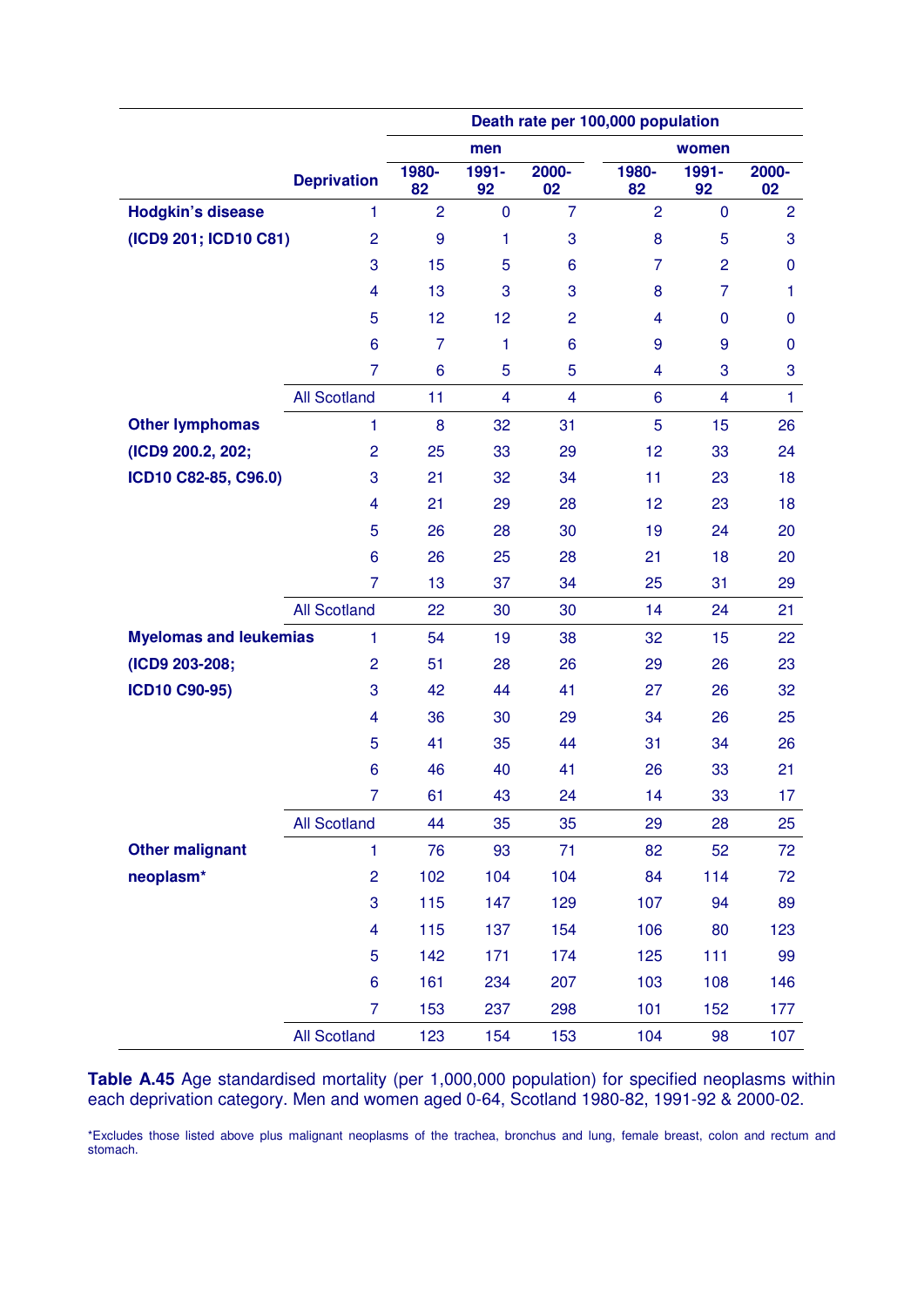|                                                              |                                  |             |             |             | Rate ratio relative to deprivation categories 3-5 |              |             |
|--------------------------------------------------------------|----------------------------------|-------------|-------------|-------------|---------------------------------------------------|--------------|-------------|
|                                                              |                                  |             | men         |             |                                                   | <b>Women</b> |             |
|                                                              | <b>Deprivation</b><br>categories | 1980-<br>82 | 1991-<br>92 | 2000-<br>02 | 1980-<br>82                                       | 1991-<br>92  | 2000-<br>02 |
| <b>Malignant neoplasm of</b>                                 | $1 - 2$                          | 0.92        | 0.63        | 0.71        | 0.78                                              | 0.87         | 0.48        |
| oesophagus                                                   | $6 - 7$                          | 1.36        | 1.55        | 1.17        | 1.39                                              | 0.98         | 1.09        |
| <b>Malignant neoplasm of</b>                                 | $1-2$                            | 0.75        | 1.26        | 0.47        | 0.95                                              | 1.08         | 0.24        |
| liver and gallbladder                                        | $6 - 7$                          | 0.99        | 1.66        | 1.79        | 1.91                                              | 1.68         | 0.98        |
| <b>Malignant neoplasm of</b>                                 | $1-2$                            | 0.69        | 0.69        | 1.05        | 0.83                                              | 0.68         | 0.62        |
| pancreas                                                     | $6 - 7$                          | 0.89        | 1.25        | 1.31        | 1.65                                              | 0.95         | 1.56        |
| <b>Malignant melanoma of</b>                                 | $1 - 2$                          | 0.79        | 1.72        | 1.01        | 0.56                                              | 1.32         | 1.28        |
| skin                                                         | $6 - 7$                          | 0.80        | 0.58        | 1.36        | 0.63                                              | 1.66         | 0.61        |
| <b>Mesothelioma</b>                                          | $1-2$                            | 0.68        | 1.11        | 0.73        | 0.76                                              | 0.00         | 1.19        |
|                                                              | $6 - 7$                          | 1.88        | 0.83        | 1.08        | 1.99                                              | 2.70         | 0.72        |
| <b>Malignant neoplasm of</b>                                 | $1-2$                            |             |             |             | 0.56                                              | 0.58         | 0.47        |
| cervix uteri                                                 | $6 - 7$                          |             |             |             | 1.13                                              | 1.59         | 1.51        |
| <b>Malignant neoplasm of</b>                                 | $1-2$                            |             |             |             | 0.92                                              | 1.11         | 1.16        |
| ovary                                                        | $6 - 7$                          |             |             |             | 0.79                                              | 1.31         | 0.96        |
| <b>Malignant neoplasm of</b>                                 | $1 - 2$                          | 1.24        | 1.62        | 0.91        |                                                   |              |             |
| prostate                                                     | $6 - 7$                          | 1.13        | 1.41        | 1.06        |                                                   |              |             |
| <b>Malignant neoplasm of</b>                                 | $1-2$                            | 1.74        | 0.92        | 1.82        |                                                   |              |             |
| testis                                                       | $6 - 7$                          | 1.07        | 0.38        | 0.78        |                                                   |              |             |
| <b>Malignant neoplasm of</b><br>kidney, renal pelvis, ureter | $1-2$                            | 0.74        | 1.02        | 0.94        | 0.73                                              | 1.13         | 0.63        |
| and bladder                                                  | $6 - 7$                          | 1.21        | 1.34        | 1.11        | 1.23                                              | 0.95         | 1.37        |
| <b>Malignant neoplasm of</b>                                 | $1 - 2$                          | 0.91        | 0.83        | 0.92        | 0.79                                              | 1.07         | 1.18        |
| brain                                                        | $6 - 7$                          | 0.98        | 0.75        | 0.87        | 0.93                                              | 1.21         | 1.03        |
| <b>Malignant neoplasm of</b>                                 | $1 - 2$                          | 1.63        | 0.73        | 0.25        | 2.72                                              | 0.70         | 0.51        |
| thyroid gland                                                | $6 - 7$                          | 0.65        | 0.75        | 0.67        | 1.18                                              | 2.04         | 5.09        |
| <b>Hodgkin's disease</b>                                     | $1 - 2$                          | 0.51        | 0.19        | 1.13        | 0.94                                              | 1.05         | 5.71        |
|                                                              | $6 - 7$                          | 0.47        | 0.46        | 1.55        | 1.07                                              | 1.92         | 2.01        |
| <b>Other lymphomas</b>                                       | $1-2$                            | 0.89        | 1.09        | 0.96        | 0.73                                              | 1.18         | 1.32        |
|                                                              | $6 - 7$                          | 0.95        | 1.00        | 0.98        | 1.65                                              | 0.98         | 1.25        |
| <b>Myelomas and leukemias</b>                                | $1 - 2$                          | 1.32        | 0.70        | 0.82        | 0.98                                              | 0.80         | 0.81        |
|                                                              | $6 - 7$                          | 1.31        | 1.12        | 0.95        | 0.69                                              | 1.17         | 0.69        |
| Other malignant neoplasm                                     | $1 - 2$                          | 0.77        | 0.67        | 0.63        | 0.75                                              | 1.02         | 0.68        |
|                                                              | $6 - 7$                          | 1.30        | 1.58        | 1.61        | 0.92                                              | 1.35         | 1.49        |

**Table A.46** Mortality rate ratios for specified neoplasms for deprivation categories relative to categories 3-5. Men and women aged 0-64, Scotland 1980-82, 1991-92 and 2000-02.

\*Excludes those listed above plus malignant neoplasms of the trachea, bronchus and lung, female breast, colon and rectum and stomach.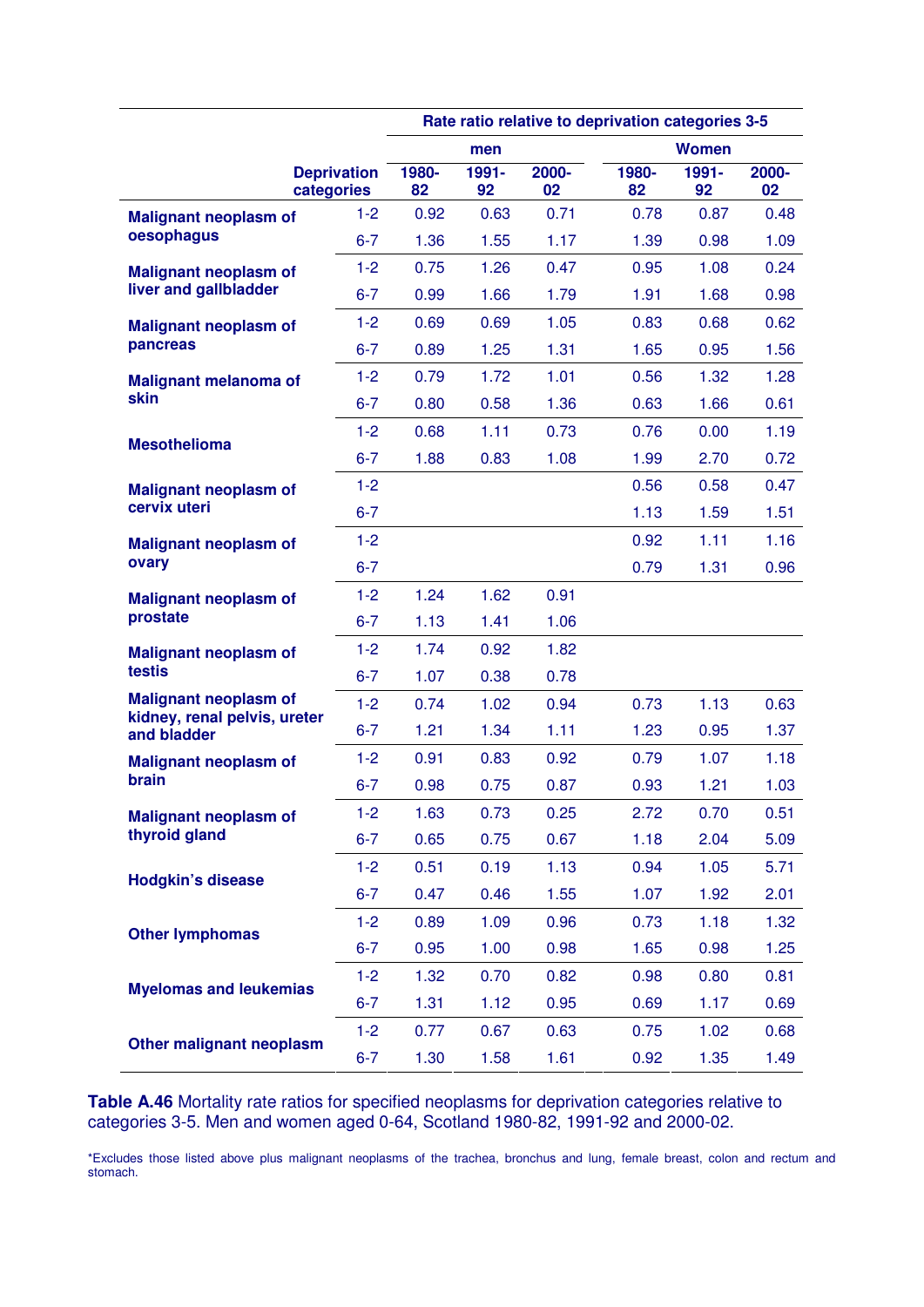|                              | <b>Deprivation category (DEPCAT)</b> |                 |                         |    |                |                         |                         |  |  |  |
|------------------------------|--------------------------------------|-----------------|-------------------------|----|----------------|-------------------------|-------------------------|--|--|--|
| <b>Region</b>                | 1                                    | $\overline{2}$  | $\overline{\mathbf{3}}$ | 4  | 5              | $6\phantom{1}$          | $\overline{7}$          |  |  |  |
| <b>Highlands and Islands</b> | $\overline{2}$                       | 18              | 43                      | 34 | 3              | $\mathbf{1}$            | $\mathbf 0$             |  |  |  |
| <b>North East</b>            | $\overline{4}$                       | 35              | 21                      | 35 | $\overline{2}$ | 3                       | $\overline{0}$          |  |  |  |
| <b>Clydeside conurbation</b> | $\overline{7}$                       | $\overline{7}$  | 10                      | 14 | 20             | 24                      | 18                      |  |  |  |
| <b>Central</b>               | $\overline{4}$                       | 13              | 16                      | 38 | 23             | 5                       | $\mathbf 0$             |  |  |  |
| <b>East</b>                  | $\overline{7}$                       | 14              | 31                      | 25 | 13             | $6\phantom{1}6$         | $\overline{\mathbf{4}}$ |  |  |  |
| <b>South West</b>            | $\overline{2}$                       | 10              | 30                      | 28 | 19             | 10                      | $\mathbf 0$             |  |  |  |
| <b>South East</b>            | 13                                   | 17              | 22                      | 32 | 8              | $\overline{\mathbf{4}}$ | $\overline{\mathbf{4}}$ |  |  |  |
| <b>Major cities</b>          |                                      |                 |                         |    |                |                         |                         |  |  |  |
| <b>Aberdeen</b>              | 5                                    | 32              | $\overline{7}$          | 44 | 5              | $\overline{7}$          | $\overline{0}$          |  |  |  |
| <b>Dundee</b>                | $\overline{7}$                       | 16              | $\overline{\mathbf{4}}$ | 11 | 26             | 19                      | 16                      |  |  |  |
| <b>Edinburgh</b>             | 18                                   | 18              | 13                      | 29 | 9              | $\overline{7}$          | 6                       |  |  |  |
| <b>Glasgow</b>               | $\overline{2}$                       | $6\phantom{1}6$ | $\boldsymbol{9}$        | 10 | 10             | 27                      | 37                      |  |  |  |
| <b>All Scotland</b>          | 6                                    | 14              | 22                      | 25 | 15             | 11                      | $\overline{7}$          |  |  |  |

**Table A.47** The distribution of 1981 deprivation categories across major regions and cities of Scotland. Figures are percentages of area population.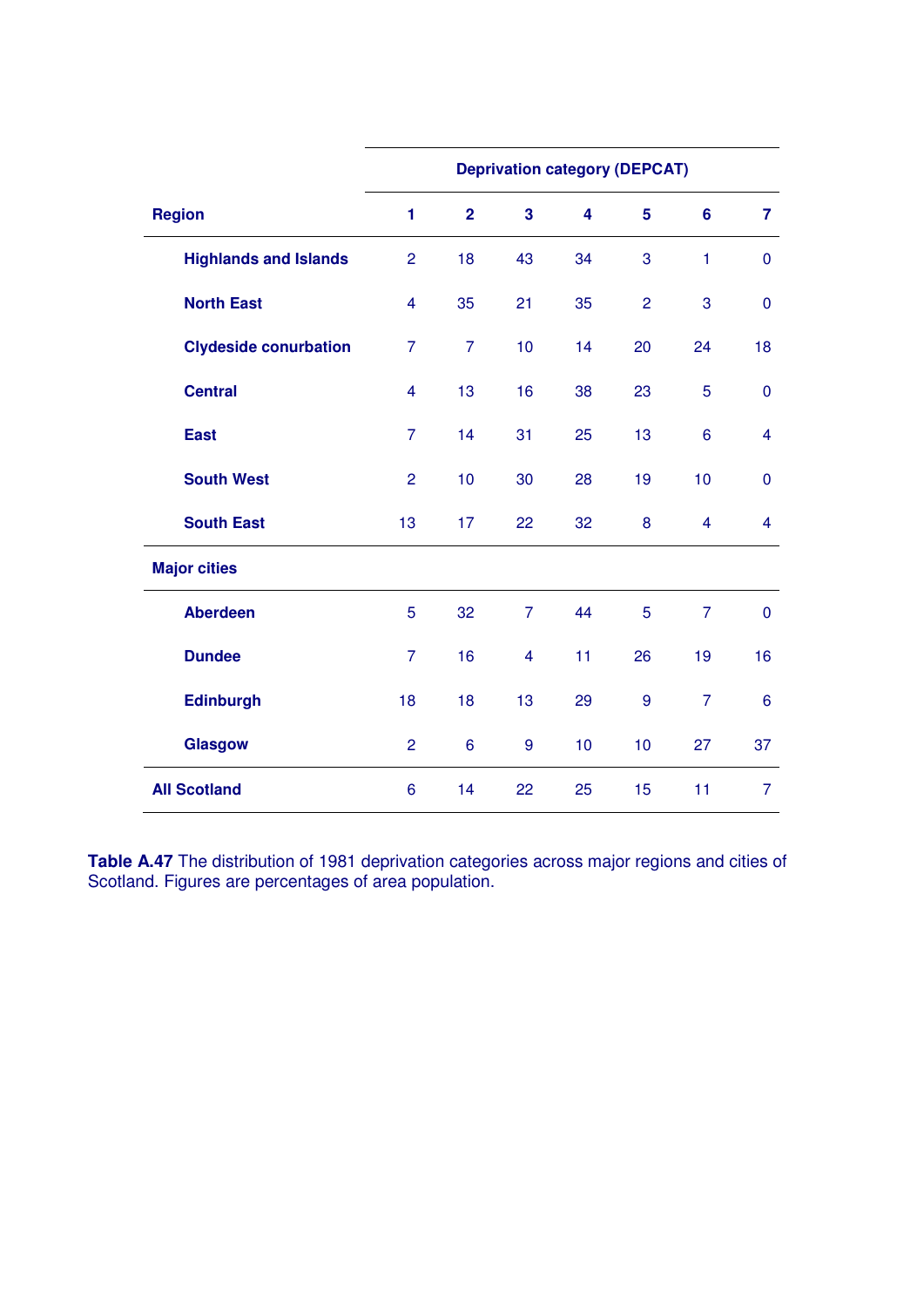|                              |                |                         |                         | <b>Deprivation category (DEPCAT)</b> |                         |                |                 |
|------------------------------|----------------|-------------------------|-------------------------|--------------------------------------|-------------------------|----------------|-----------------|
| <b>Region</b>                | 1              | $\overline{2}$          | $\overline{\mathbf{3}}$ | $\overline{\mathbf{4}}$              | 5                       | $6\phantom{a}$ | $\overline{7}$  |
| <b>Highlands and Islands</b> | $\overline{2}$ | 12                      | 42                      | 39                                   | $\overline{\mathbf{4}}$ | $\overline{2}$ | $\mathbf 0$     |
| <b>North East</b>            | 14             | 29                      | 22                      | 24                                   | 10                      | $\overline{2}$ | $\mathbf 0$     |
| <b>Clydeside conurbation</b> | $\overline{7}$ | $\overline{7}$          | 10                      | 14                                   | 15                      | 25             | 21              |
| <b>Central</b>               | 3              | 16                      | 19                      | 42                                   | 17                      | 3              | $\pmb{0}$       |
| <b>East</b>                  | 5              | 17                      | 25                      | 30                                   | 11                      | 12             | $\mathbf 0$     |
| <b>South West</b>            | $\mathbf{1}$   | 12                      | 27                      | 29                                   | 22                      | 8              | $\mathbf{1}$    |
| <b>South East</b>            | 10             | 14                      | 28                      | 24                                   | 18                      | $\overline{2}$ | 3               |
| <b>Major cities</b>          |                |                         |                         |                                      |                         |                |                 |
| <b>Aberdeen</b>              | 13             | 28                      | 10                      | 26                                   | 17                      | 6              | $\overline{0}$  |
| <b>Dundee</b>                | 8              | 13                      | 9                       | 17                                   | $\overline{7}$          | 46             | $\pmb{0}$       |
| <b>Edinburgh</b>             | 14             | 13                      | 23                      | 20                                   | 21                      | 3              | $6\phantom{1}6$ |
| <b>Glasgow</b>               | $\mathbf 0$    | $\overline{\mathbf{4}}$ | 5                       | 17                                   | $\overline{7}$          | 26             | 41              |
| <b>All Scotland</b>          | 6              | 14                      | 22                      | 25                                   | 15                      | 11             | $\overline{7}$  |

**Table A.48** The distribution of 1991 deprivation categories across major regions and cities of Scotland. Figures are percentages of area population.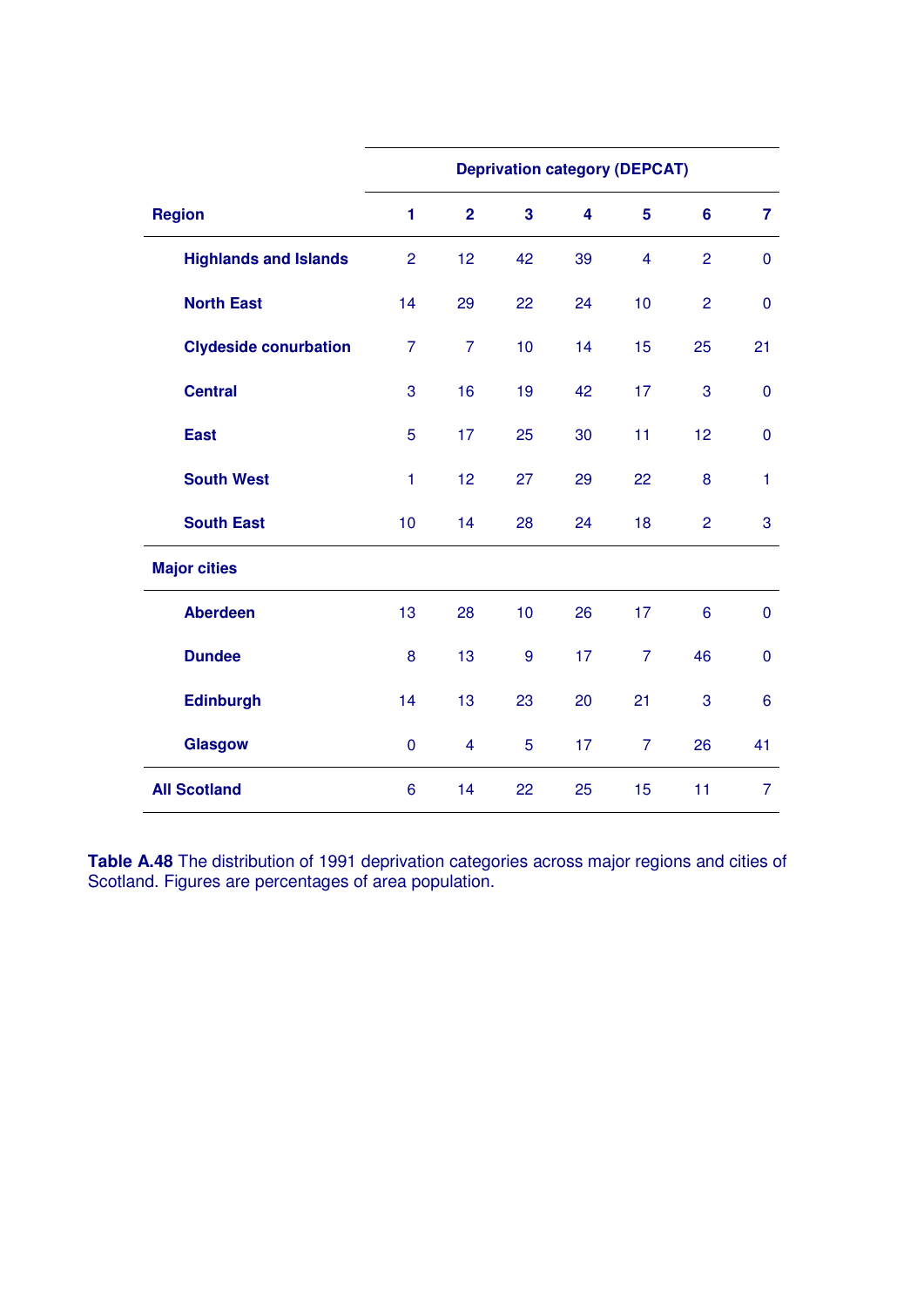|                             |              | <b>Cause of death</b>                                  |                                                                           |                                                      |                                                  |                              |                                                      |                                                    |  |
|-----------------------------|--------------|--------------------------------------------------------|---------------------------------------------------------------------------|------------------------------------------------------|--------------------------------------------------|------------------------------|------------------------------------------------------|----------------------------------------------------|--|
| <b>SIMD income quintile</b> |              | <b>Malignant</b><br>neoplasm of<br>oesophagus<br>(C15) | <b>Malignant</b><br>neoplasm of<br>liver and<br>gallbladder<br>$(C22-24)$ | <b>Malignant</b><br>neoplasm of<br>pancreas<br>(C25) | <b>Malignant</b><br>melanoma of<br>skin<br>(C43) | <b>Mesothelioma</b><br>(C45) | <b>Malignant</b><br>neoplasm of<br>prostate<br>(C61) | <b>Malignant</b><br>neoplasm of<br>testis<br>(C62) |  |
| <b>Least deprived</b>       | 5            | 54                                                     | 10                                                                        | 43                                                   | 14                                               | 14                           | 29                                                   | 3                                                  |  |
|                             | 4            | 56                                                     | 9                                                                         | 38                                                   | 16                                               | $\overline{9}$               | 35                                                   | $\overline{4}$                                     |  |
|                             | $\mathbf{3}$ | 76                                                     | 28                                                                        | 42                                                   | 16                                               | 14                           | 31                                                   | $\overline{2}$                                     |  |
|                             | $\mathbf{2}$ | 75                                                     | 30                                                                        | 44                                                   | 14                                               | 20                           | 31                                                   | $\overline{2}$                                     |  |
| <b>Most deprived</b>        |              | 94                                                     | 32                                                                        | 48                                                   | 13                                               | 17                           | 31                                                   | $\mathbf{3}$                                       |  |
| All                         |              | 70                                                     | 22                                                                        | 43                                                   | 15                                               | 15                           | 32                                                   | 3                                                  |  |

**Table A.49** Age standardised mortality (per 1,000,000 population) for specified neoplasms within each SIMD deprivation quintile. Men aged 0-64, Scotland 2000-02.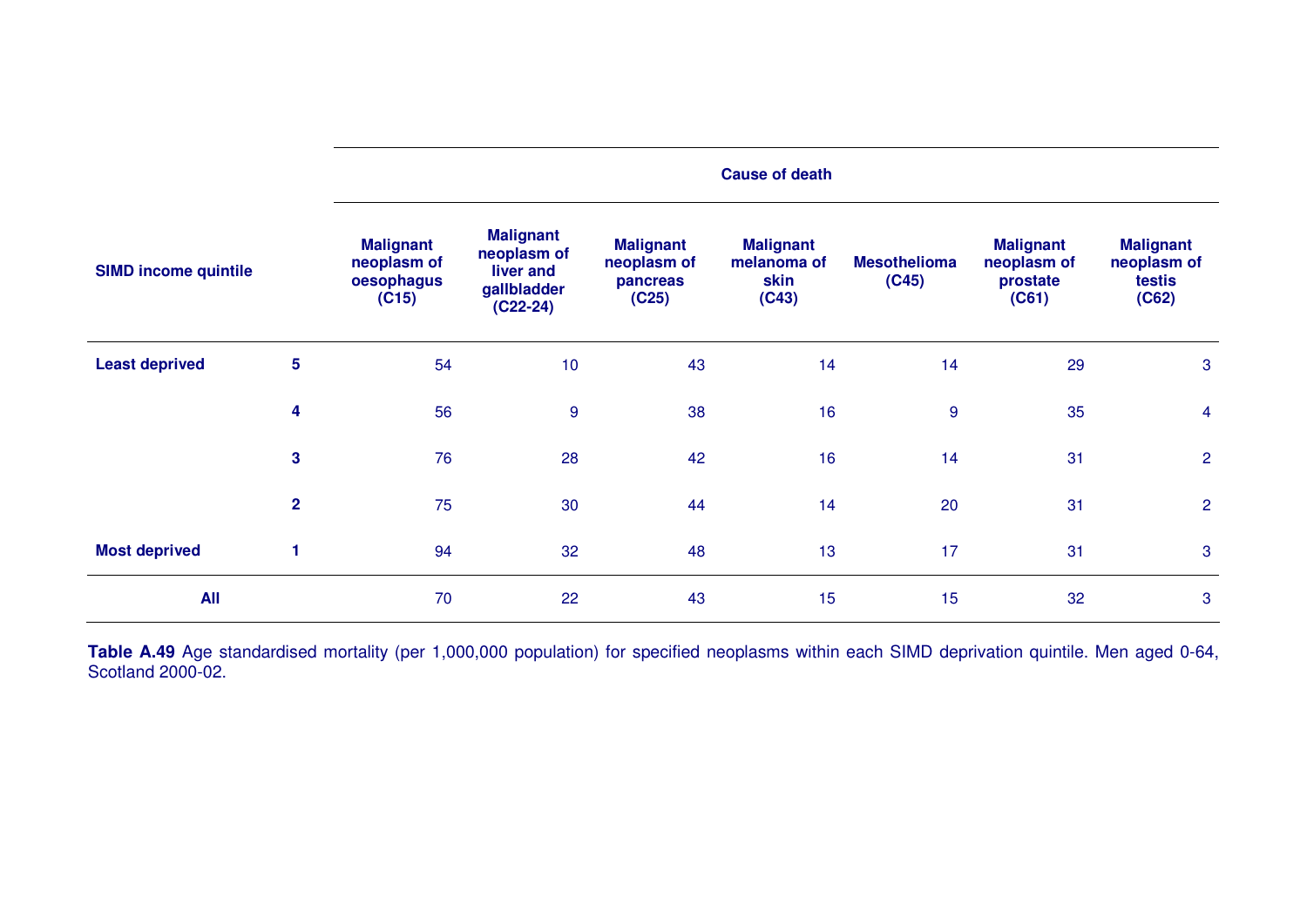|                             |                         | <b>Cause of death</b>                                                                           |                                                   |                                                           |                                      |                                                          |                                                       |                                         |
|-----------------------------|-------------------------|-------------------------------------------------------------------------------------------------|---------------------------------------------------|-----------------------------------------------------------|--------------------------------------|----------------------------------------------------------|-------------------------------------------------------|-----------------------------------------|
| <b>SIMD income quintile</b> |                         | <b>Malignant</b><br>neoplasm of<br>kidney, renal<br>pelvis, ureter<br>and bladder<br>$(C64-67)$ | <b>Malignant</b><br>neoplasm of<br>brain<br>(C71) | <b>Malignant</b><br>neoplasm of<br>thyroid gland<br>(C73) | <b>Hodgkin's</b><br>disease<br>(C81) | <b>Other</b><br><b>lymphomas</b><br>$(C82-85,$<br>C96.0) | <b>Myelomas and</b><br><b>leukemias</b><br>$(C90-95)$ | <b>Other</b><br>malignant<br>neoplasms* |
| <b>Least deprived</b>       | $\overline{\mathbf{5}}$ | 42                                                                                              | 48                                                | $\pmb{0}$                                                 | 4                                    | 32                                                       | 29                                                    | 87                                      |
|                             | 4                       | 42                                                                                              | 48                                                | $\overline{2}$                                            | $\overline{4}$                       | 31                                                       | 41                                                    | 117                                     |
|                             | 3                       | 54                                                                                              | 44                                                | $\overline{2}$                                            | 5                                    | 28                                                       | 28                                                    | 143                                     |
|                             | $\overline{2}$          | 61                                                                                              | 46                                                | 3                                                         | $\overline{4}$                       | 27                                                       | 34                                                    | 167                                     |
| <b>Most deprived</b>        |                         | 61                                                                                              | 46                                                | $\mathbf{3}$                                              | 4                                    | 33                                                       | 43                                                    | 268                                     |
| <b>All</b>                  |                         | 52                                                                                              | 46                                                | $\overline{2}$                                            | 4                                    | 30                                                       | 35                                                    | 153                                     |

**Table A.50** Age standardised mortality (per 1,000,000 population) for specified neoplasms within each SIMD deprivation quintile. Men aged 0-64, Scotland 2000-02.

\*Excludes those listed above plus malignant neoplasms of the trachea, bronchus and lung, colon and rectum and stomach.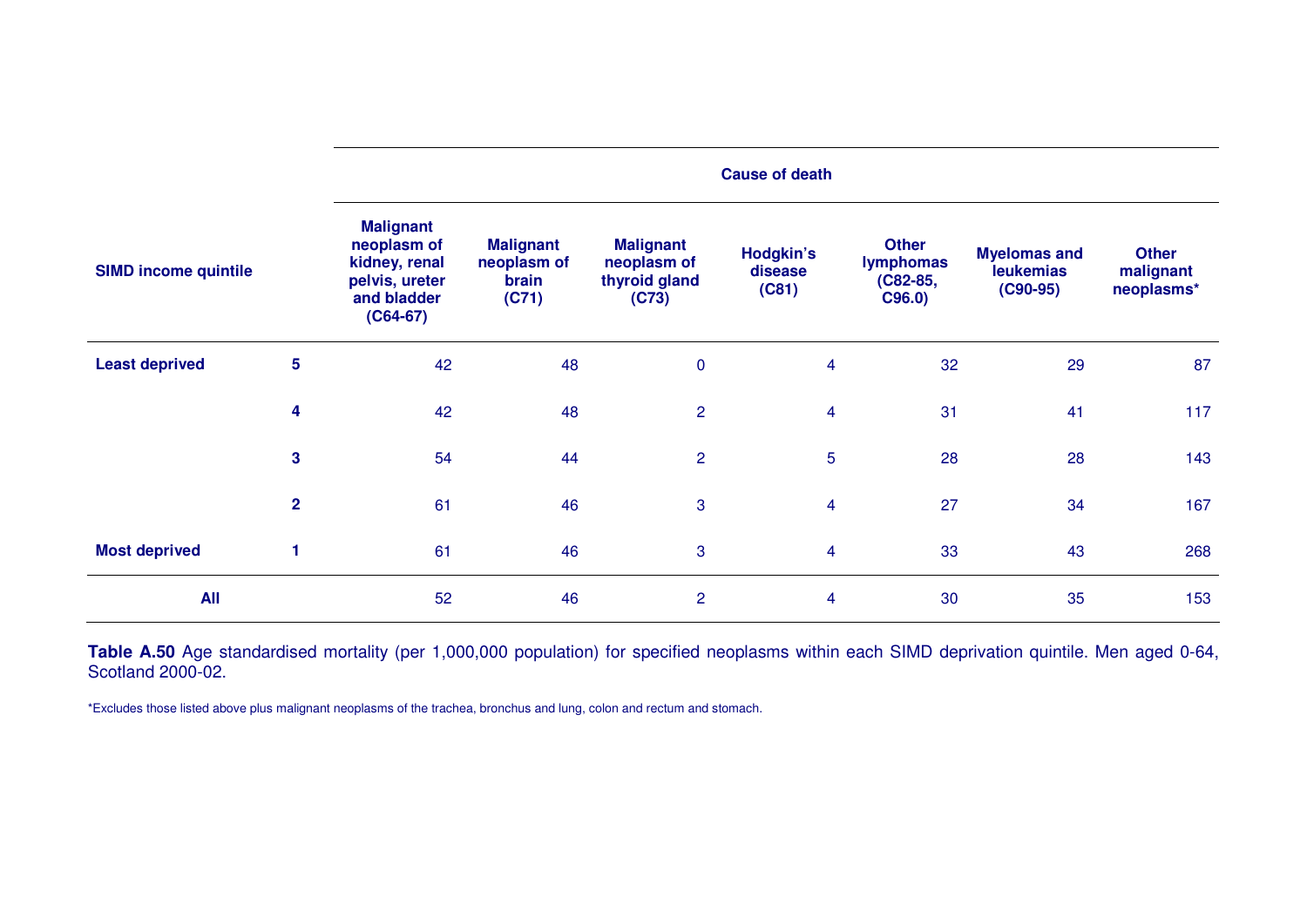|                             |                         | <b>Cause of death</b>                                  |                                                                           |                                                      |                                                  |                              |                                                          |                                                   |  |
|-----------------------------|-------------------------|--------------------------------------------------------|---------------------------------------------------------------------------|------------------------------------------------------|--------------------------------------------------|------------------------------|----------------------------------------------------------|---------------------------------------------------|--|
| <b>SIMD income quintile</b> |                         | <b>Malignant</b><br>neoplasm of<br>oesophagus<br>(C15) | <b>Malignant</b><br>neoplasm of<br>liver and<br>gallbladder<br>$(C22-24)$ | <b>Malignant</b><br>neoplasm of<br>pancreas<br>(C25) | <b>Malignant</b><br>melanoma of<br>skin<br>(C43) | <b>Mesothelioma</b><br>(C45) | <b>Malignant</b><br>neoplasm of<br>cervix uteri<br>(C53) | <b>Malignant</b><br>neoplasm of<br>ovary<br>(C56) |  |
| <b>Least deprived</b>       | $5\phantom{a}$          | 11                                                     | 7                                                                         | 16                                                   | 13                                               | 3                            | 14                                                       | 62                                                |  |
|                             | 4                       | 13                                                     | 11                                                                        | 18                                                   | 16                                               |                              | 17                                                       | 61                                                |  |
|                             | $\overline{\mathbf{3}}$ | 25                                                     | 14                                                                        | 21                                                   | $6\phantom{a}$                                   | 3                            | 22                                                       | 55                                                |  |
|                             | $\overline{2}$          | 29                                                     | 22                                                                        | 30                                                   | 6                                                | $\overline{4}$               | 30                                                       | 51                                                |  |
| <b>Most deprived</b>        |                         | 17                                                     | 22                                                                        | 35                                                   | 9                                                |                              | 36                                                       | 57                                                |  |
| <b>All</b>                  |                         | 19                                                     | 15                                                                        | 24                                                   | 10                                               | $\overline{2}$               | 24                                                       | 57                                                |  |

**Table A.51** Age standardised mortality (per 1,000,000 population) for specified neoplasms within each SIMD deprivation quintile. Women aged 0-64, Scotland 2000-02.